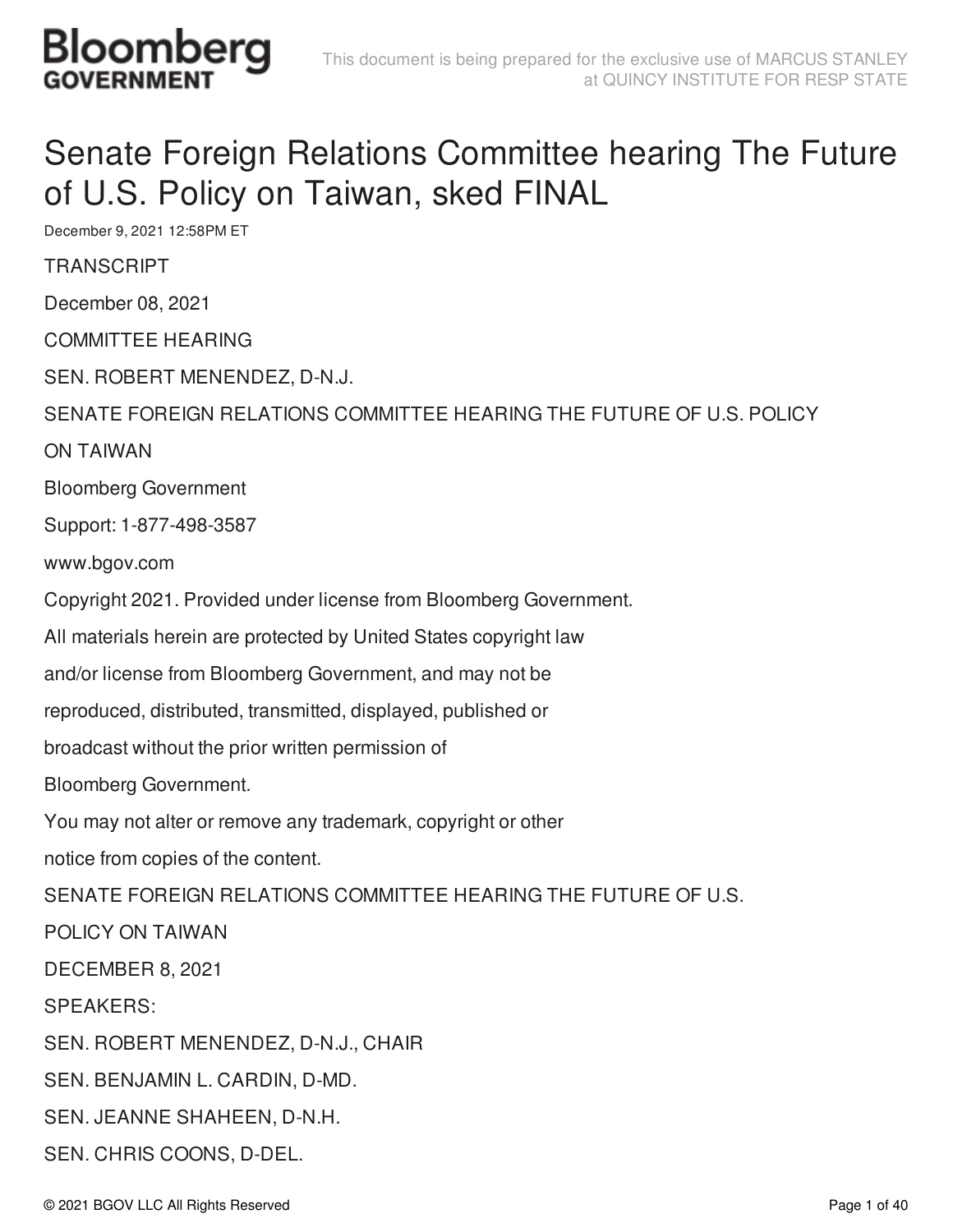SEN. CHRISTOPHER S. MURPHY, D-CONN.

SEN. TIM KAINE, D-VA.

SEN. EDWARD J. MARKEY, D-MASS.

SEN. CORY BOOKER, D-N.J.

SEN. JEFF MERKLEY, D-ORE.

SEN. BRIAN SCHATZ, D-HAWAII

SEN. CHRIS VAN HOLLEN, D-MD.

SEN. JIM RISCH, R-IDAHO, RANKING MEMBER

SEN. JOHN BARRASSO, R-WYO.

SEN. MARCO RUBIO, R-FLA.

SEN. RON JOHNSON, R-WIS.

SEN. RAND PAUL, R-KY.

SEN. TODD YOUNG, R-IND.

SEN. ROB PORTMAN, R-OHIO

SEN. MITT ROMNEY, R-UTAH

SEN. TED CRUZ, R-TEXAS

SEN. MIKE ROUNDS, R-S.D.

SEN. BILL HAGERTY, R-TENN.

WITNESSES:

THE HONORABLE DANIEL KRITENBRINK, ASSISTANT SECRETARY OF STATE FOR EAST ASIAN AND PACIFIC AFFAIRS, U.S. DEPARTMENT OF STATE THE HONORABLE ELY RATNER, ASSISTANT SECRETARY OF DEFENSE FOR INDO-PACIFIC SECURITY AFFAIRS, U.S. DEPARTMENT OF DEFENSE MENENDEZ: This hearing of the Senate Foreign Relations Committee will come to order. Let me thank Ambassador Kritenbrink and Dr. Ratner for joining the committee today. This hearing on

The Future of U.S. Policy and Strategy With Taiwan may well prove to be one of the more consequential hearings that this committee holds this year. And that is for one clear reason, Beijing's increasingly aggressive rhetoric and action, its threats and coercion underscore that the Taiwan Strait remains one of the most dangerous divides in the world today and one of the handful of places in the world where miscalculation could lead to a war with potentially catastrophic global consequences. © 2021 BGOV LLC All Rights Reserved Page 2 of 40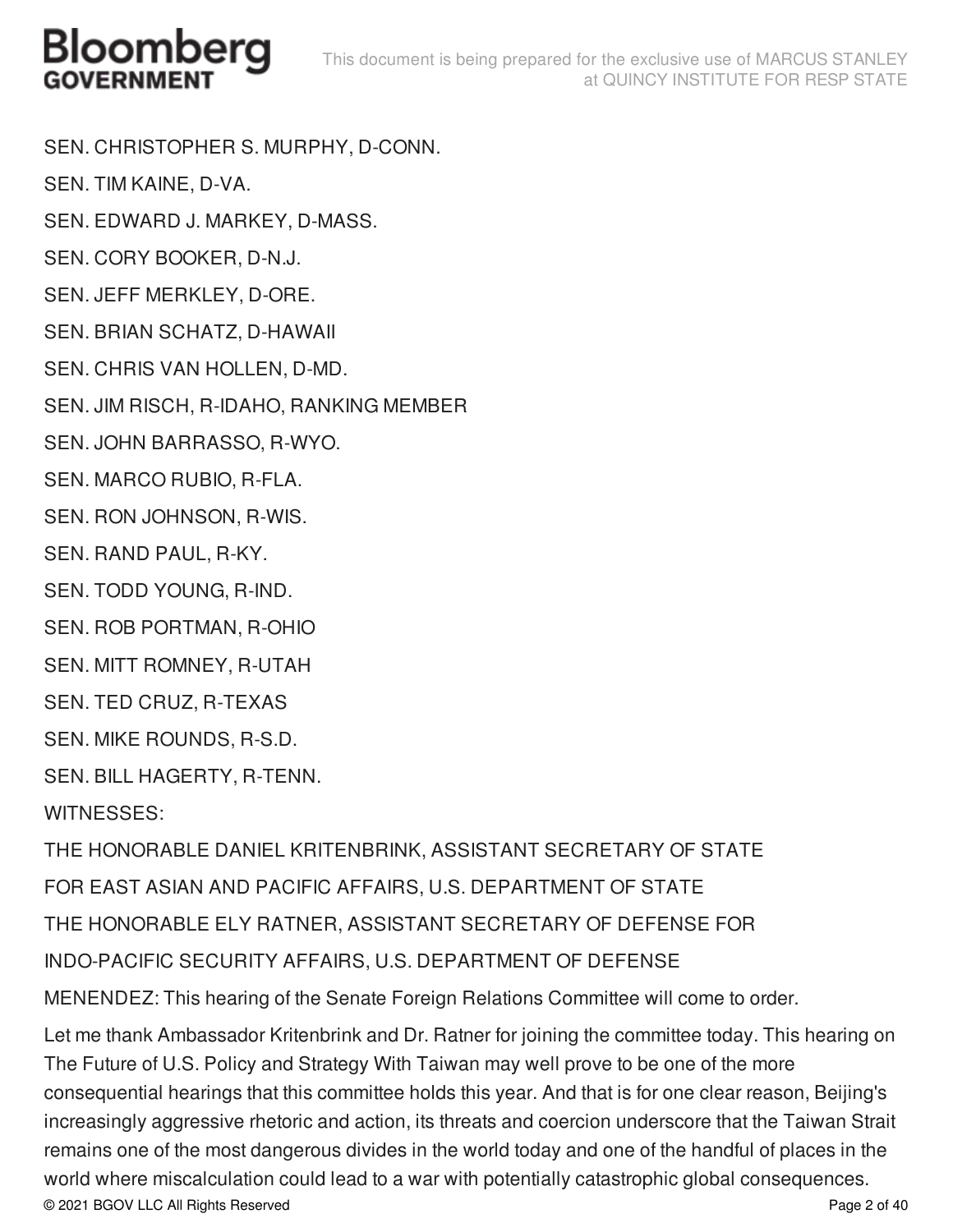Xi Jinping has orchestrated Beijing's hyper nationalist aggression for his own domestic ends as he imposes his authoritarian neo-Maoist vision on the Chinese people. His relentless incursions into Taiwan's air defense identification zone this year are a significant threat to the people of Taiwan and the entire international community.

It may be that with Beijing's cynical manipulation of its hosting of the Olympic Games, that we will have a period of quote unquote "calm" over the next few months, but there should be no question about Xi's mindset. So we may have a crucial window of opportunity for the United States and our partners to reinvigorate our strategy for the challenges ahead.

But let's be clear, the starting point for U.S. policy is a recognition that Taiwan's flourishing democracy and free market economy is one of the world's real success stories. It should be a point of great pride, something to be cherished, for all people on both sides of the strait. We certainly cherish it here on both sides of the aisle.

And let's also be clear, the U.S. commitment to the people of Taiwan and our obligation to safeguard Taiwan space to make its own determinations about its own future, without threat of coercion or use of force must be unequivocal. There should be no doubt or ambiguity about the nature, depth and strength of that commitment or of our endurance as an Indo-Pacific power or of our determination as a people and as a nation just stand with those, like Taiwan who share our interests and our values.

Beijing should have no doubt or question that any cross-strait military or kinetic contingency directly affects the United States and our interests and values, directly affects our commitments under the Taiwan Relations Act and the six assurances, and there should be no doubt, question or misunderstanding that we will respond appropriately.

And as Beijing also seeks to reset baselines through coercive measures in the quote unquote "gray zone," you should also understand that we remain committed to the essential constituent elements of deterrence across the strait as well. Likewise, the United States must stand prepared and ready to assist Taiwan as it seeks to build its own security capabilities and to deter potential PRC military pressure.

While I do not expect Dr. Ratner to get into sensitive specifics in an open setting, I am interested in hearing about how the Department of Defense is thinking about priorities in this area. I know the Ranking Member has a narrow bill that he has introduced on security assistance to Taiwan and as he knows, I'm working on a larger bipartisan package into which we hope to incorporate his bill and I hope to work with him and other colleagues on it during the course of the balance of this year into next.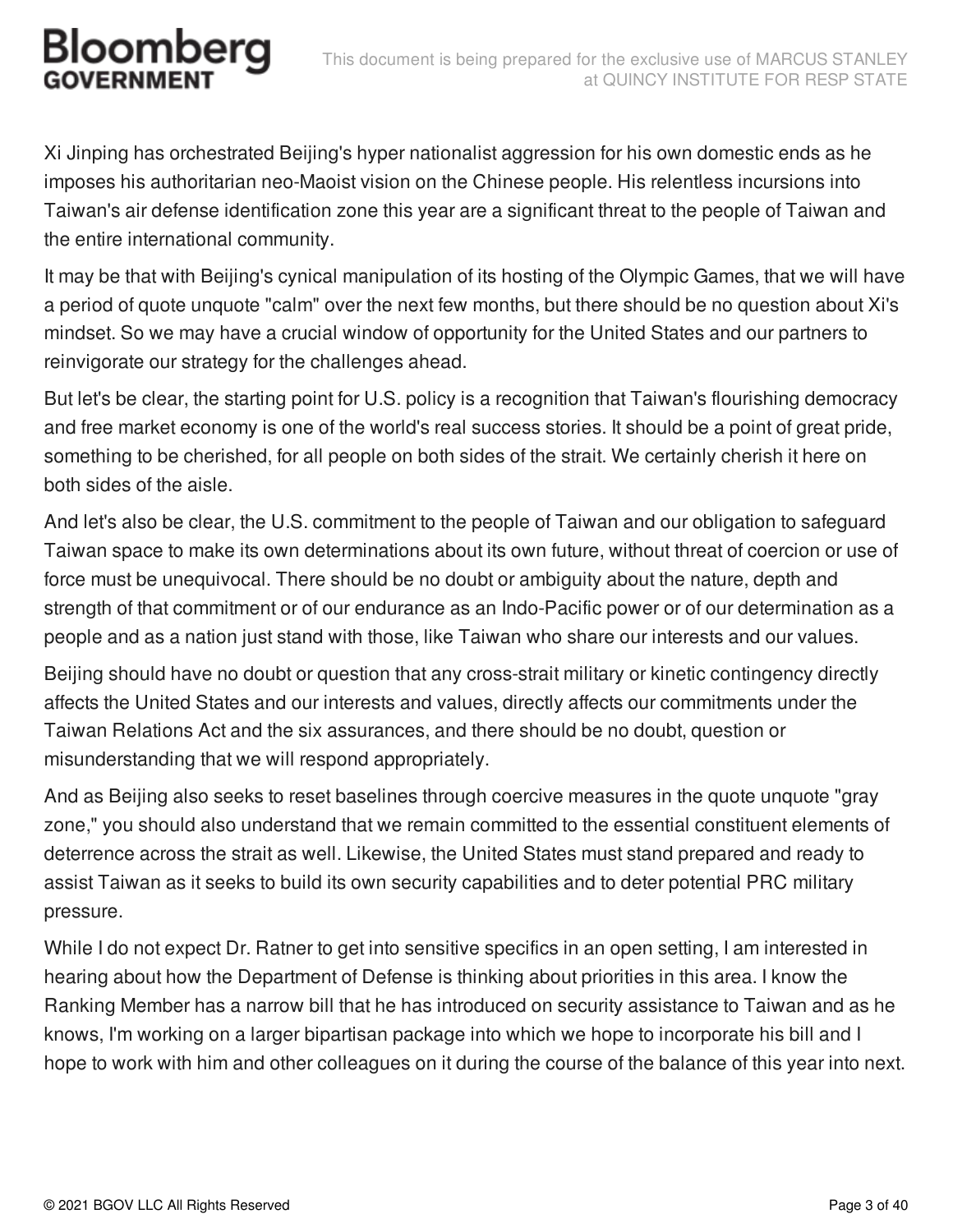Beyond military and security matters, trade and economic ties also lie at the heart of the U.S.-Taiwan relationship. I'm interested to hear the outcomes of the most recent round of the prosperity and partnership dialogue with Taiwan through the State Department, as well as other initiatives to deepen bilateral trade and commercial ties and to enmesh Taiwan in regional economic architecture, especially given Taiwan centrality to secure semiconductor supply chains.

Building closer and more enduring economic ties between Taiwan and the world is also crucial to assure that Taiwan and others have the wherewithal to withstand Beijing's efforts at economic coercion. As I know Ambassador Kritenbrink is aware, I have been deeply concerned about the pressure Beijing has been bringing to bear on Lithuania for its willingness to stand by Taiwan, for example and I'm interested in your thoughts on what else the United States can do to support Lithuania and others who stand with Taiwan.

Lastly, let me flag that I am interested in the administration's thinking about how to open and expand Taiwan's diplomatic space, be it how we engage with Taiwan here in Washington and how we work with our partners to assure Taiwan's meaningful participation in appropriate international organizations like the World Health Assembly or consistent with a bill I just introduced, the Inter-American Development Bank.

So we have a very rich and full agenda today. And with that, let me turn to the Ranking Member, Senator Risch, for his remarks.

RISCH: Well, thank you very much, Mr. Chairman.

The tensions as we all know, are high in the Taiwan Strait and we all know why. China is taking increasingly aggressive actions to pressure Taiwan to unify. We're seeing more and more disinformation, political attacks, economic coercion and military downright belligerence. I'm glad this committee is holding this hearing at this critical time on Taiwan.

As we increase the time, energy and resources devoted to supporting this Indo-Pacific democracy, we need to be able to tell the American people why it is so important. We also need more extensive discussions with civilian and military leaders, including in a classified setting to properly engage on the issues at hand. I hope we can work together to hold classified briefings on Taiwan early after the first of the year.

A unilateral change in the status quo regarding Taiwan would not only threaten the security and liberty of 23 million Taiwanese, but also significantly damage vital U.S. interests and alliances in the Indo-Pacific. We would lose a model democracy at a time of creeping authoritarianism. It would give China a platform in the first island chain to dominate the Western Pacific and threaten indeed the U.S. homeland, the consequences for Japan security, and therefore, the U.S. Japan alliance are hard to overstate.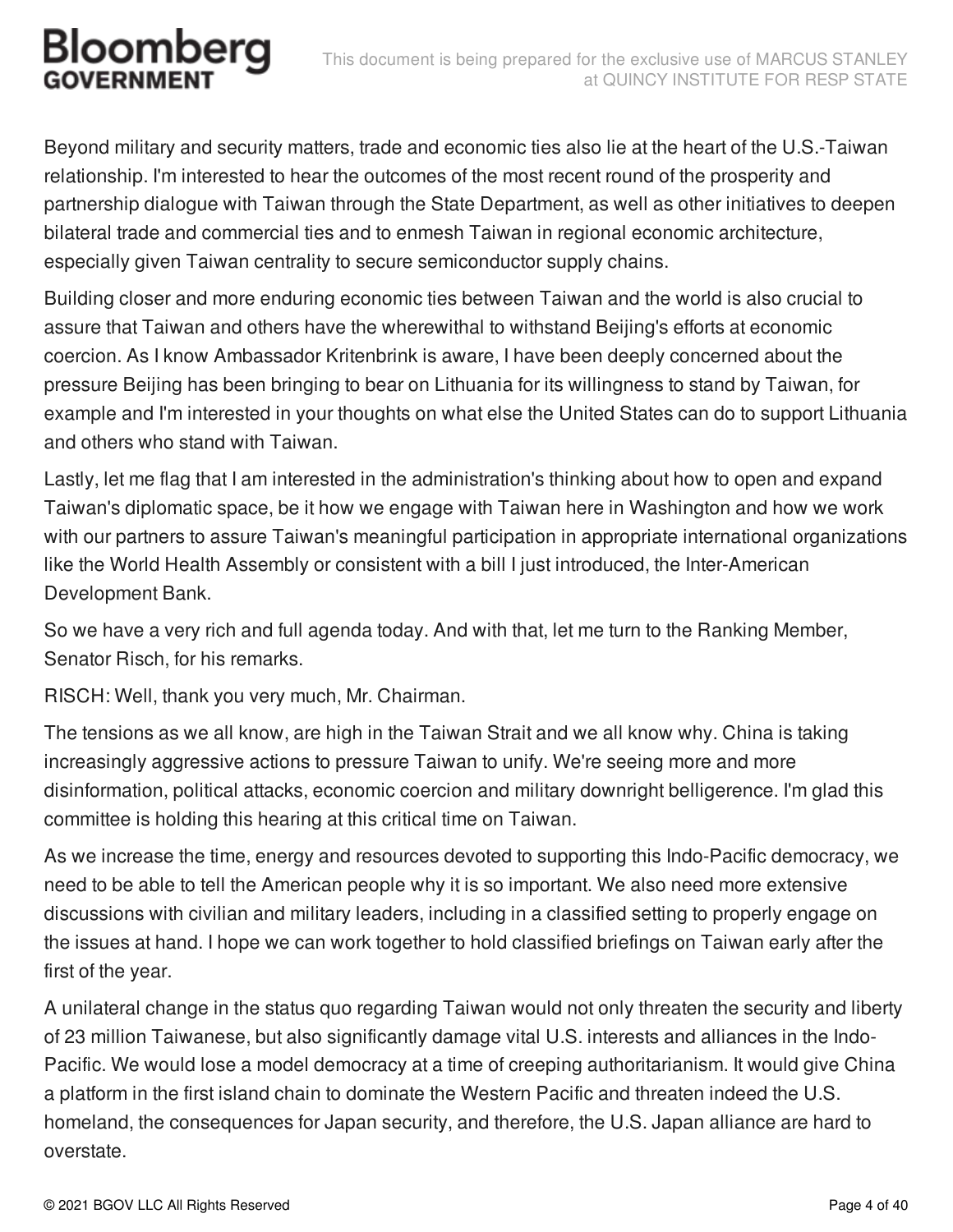Semiconductor supply chains would fall into China's hands and it would embolden China in other territorial disputes, including with India and in the South China Sea. Many U.S. allies and partners fear Taiwan would just be China's first step and China's aggressive actions give us no reason to believe otherwise.

To deter the Chinese Communist Party from coercing Taiwan, the United States must be laser focused on concrete actions that put Taiwan in the best possible position to defend against Chinese military. Last month I introduced, as the Chairman indicated, the Taiwan Deterrence Act with several colleagues. The bill authorizes \$2 billion in foreign military financing for Taiwan every year through 2032.

Such a program would accelerate Taiwan's acquisition of asymmetric capabilities and incentivize closer U.S.-Taiwan joint defense coordination. I look forward to working with the Chairman as he puts his bill forward, and melding the two bills together, this is not, I'm sure the Chairman would agree, a partisan matter. This is a matter that is important to all American people.

I applaud President Tsai's commitment to important defensive reforms that we've been urging, including recent purchases of key capabilities and the planned establishment of an agency for civilian resilience. But more needs to be done to ensure the Taiwanese military fully implements her reformminded vision.

Close coordination with our executive and legislative branches is essential. The U.S. government should prioritize getting the right capabilities to Taiwan quickly and enhancing other important forms of defense engagement. If there's a problem, the executive branch should tell Congress that we all need to fix it. We should be delivering the same messages on reform to our friends in Taiwan.

What we do in the next two years is of great importance, but what we say also matters. I'm deeply concerned by confused and varying statements on our Taiwan policy from high members in the current administration, including the President. This confusion demonstrates weakness and weakness invites, always invites, more aggression.

Our Taiwan policy has remained consistent, regardless of the false claims by Chinese leaders. U.S. policy towards Taiwan has always called for robust support for its defense. This is enshrined in the Taiwan Relations Act. There's been much talk recently about U.S. policy regarding Taiwan and I would urge anyone, whether they're friends or enemies, to read the Taiwan Relations Act. This is United States law. This is not a suggestion. It's not a thought. It is law that was put in place on January 1st, 1979. It's called the Taiwan Relations Act.

It sets forth the policy of the United States regarding Taiwan. It is binding, it is the law. It is not a suggestion. It is a commitment to ourselves. It is a commitment to our allies. It's a commitment to Taiwan. And it's a commitment to the world. I will quote very, very briefly from the Act.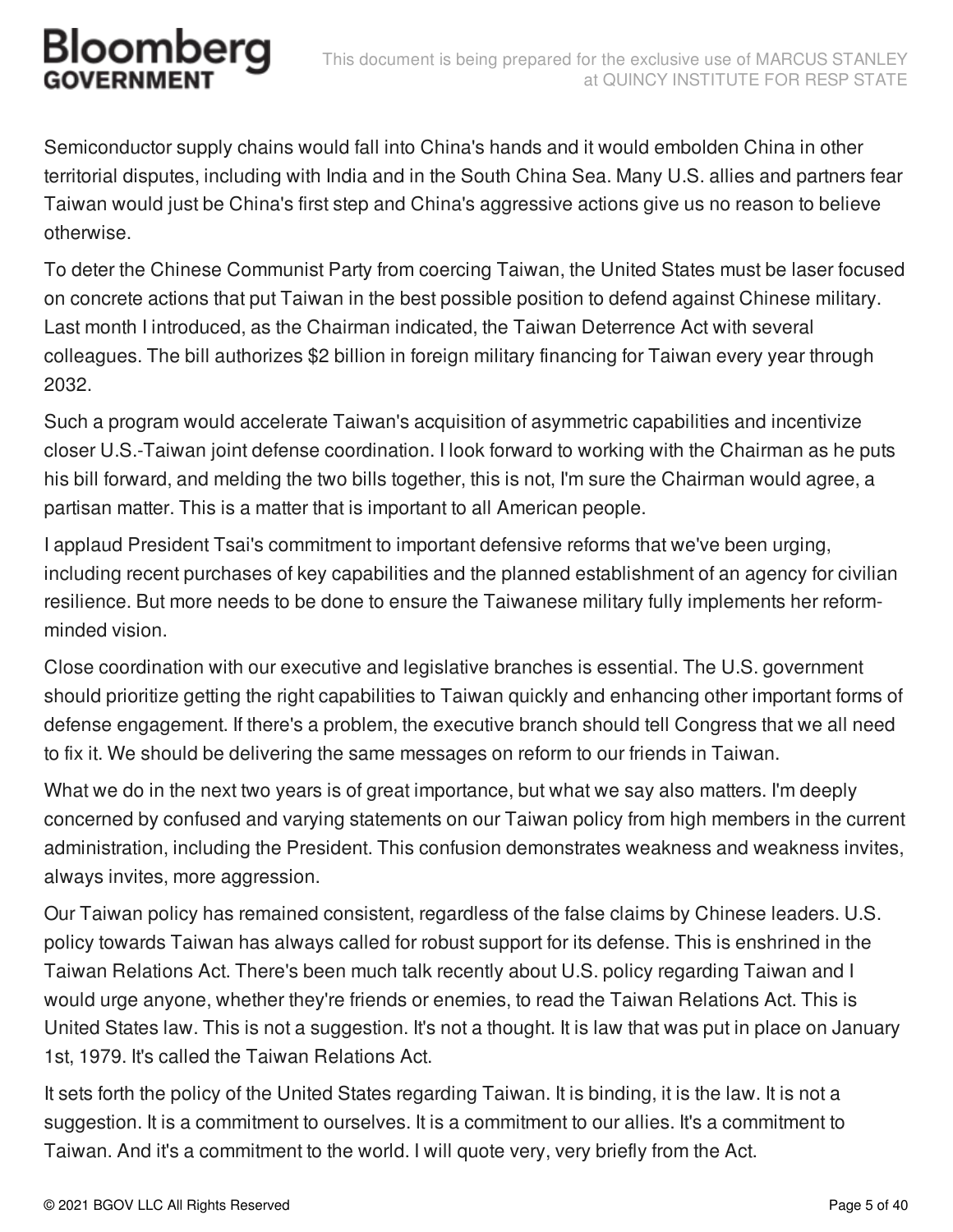In section two, subsection B5, it says that it is the policy of the United States to provide Taiwan with arms of a defensive character. And it is the policy of the United States in subsection six, to maintain the capacity of the United States to resist any resort to force or other forms of coercion that would jeopardize the security or the social economic system of the people on Taiwan. Section three goes on to say, it's 3A, in furtherance of the policy set forth in Section 2 of this act, the United States will make available to Taiwan such defense articles and defense services in such quantity as may be necessary to enable Taiwan to maintain a sufficient self-defense capability. This is the law of America. It is the law that has been in place since January 1, 1979. So any debate that's going on right now needs to start with this law. This is where we begin.

In 1982, President Reagan wrote that the linkage between U.S. policy on arms sales to Taiwan and whether China pursues a peaceful resolution across the Taiwan Strait is a permanent imperative of U.S. foreign policy. Today, China sends large numbers of military aircraft into the Taiwan Strait for what they call rehearsals for future operations and threatens to take all necessary means to unify with Taiwan and uses its economic might to punish countries that engage with Taiwan.

These are not tenets of a peaceful resolution, which is what it's called for in the United States policy. These actions, coupled with China's massive military buildup create a very different geopolitical environment. The United States must continue executing our long standing Taiwan policy in a manner that matches today's geopolitical realities. Thank you very much, Mr. Chairman. I yield back.

MENENDEZ: Thank you, Senator Risch for those remarks. And we're very much in sync here.

Let's turn to Ambassador Kritenbrink first and then Dr. Ratner. We will have your full statements included for the record. Without objection, we'd ask you to summarize them in about five minutes or so, so that members of the committee could engage in a conversation with you. And let's start off with Ambassador Kritenbrink.

KRITENBRINK: Thank you, Mr. Chairman. Chairman Menendez, Ranking Member Risch, distinguished members of the committee, thank you for the opportunity to speak with you today about our growing partnership with Taiwan.

As you know, Taiwan is a leading democracy, a technological powerhouse and a force for good. Our shared values, commercial and economic links, as well as people to people ties form the bedrock of our friendship and serve as the impetus for our expanding engagement with Taiwan. This sentiment, shared across multiple administrations from both parties, is the lodestar in managing our critically important unofficial relationship with Taiwan.

Our One China Policy, as guided by the Taiwan Relations Act, the three joint communiques and the six assurances has promoted peace and prosperity in the region for more than 40 years. Our policy also maximizes our ability to broaden and deepen U.S.-Taiwan cooperation and best ensures the future of Taiwan is determined by its people peacefully and free of PRC coercion. © 2021 BGOV LLC All Rights Reserved Page 6 of 40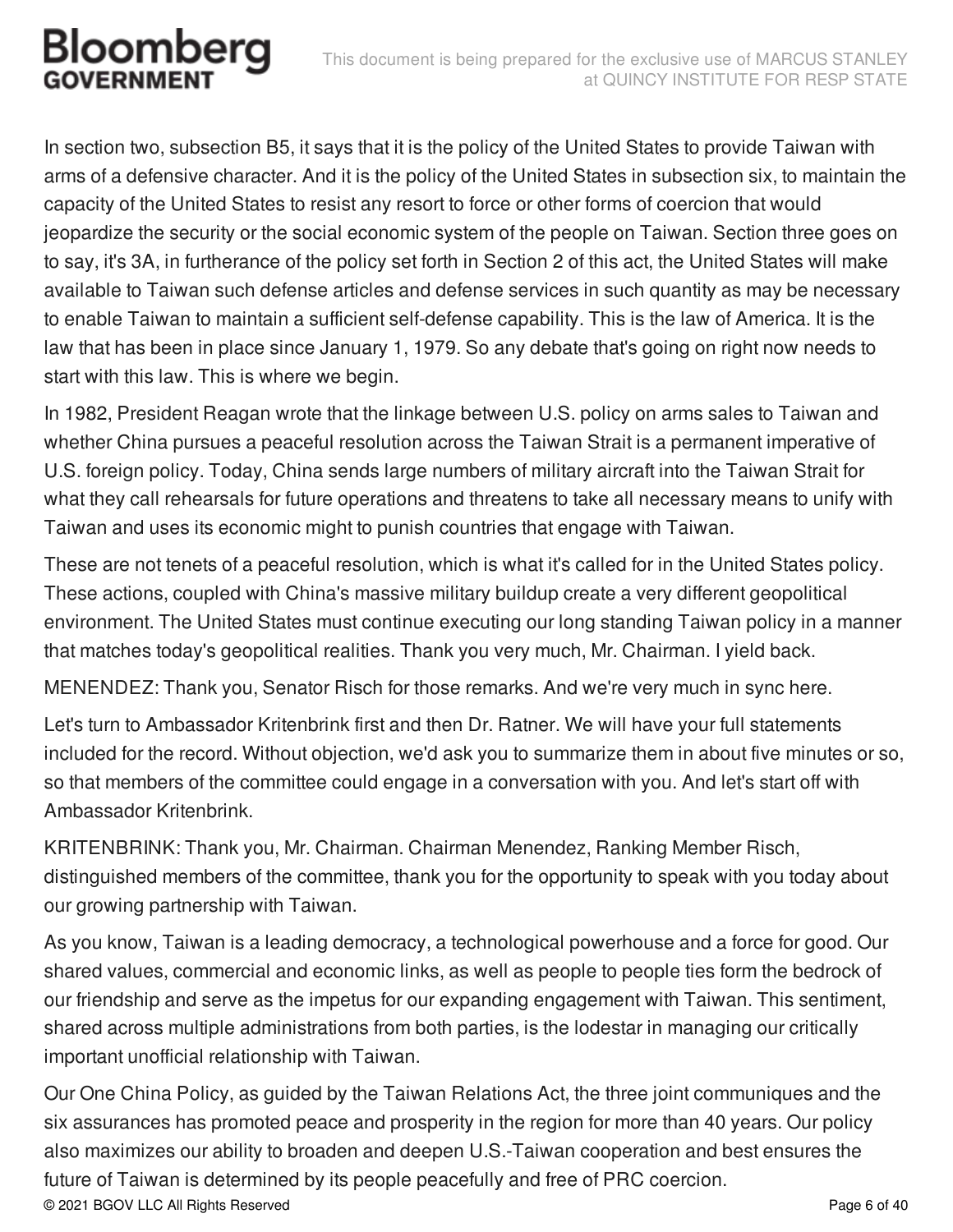#### This document is being prepared for the exclusive use of MARCUS STANLEY at QUINCY INSTITUTE FOR RESP STATE

#### Bloomberg

Through the American Institute in Taiwan, our cooperation with Taiwan has increased in recent years. Taiwan has become an important U.S. partner in trade and investment, health, semiconductor and other critical supply chains, investment screening, science and technology, education and democratic governance. Under this administration, we have advanced these cooperative efforts in a number of ways, including convening the second annual U.S.-Taiwan Economic Prosperity Partnership Dialogue to build secure and resilient supply chains and counter economic coercion, and inviting Taiwan to share its expertise to combat disinformation and authoritarianism at the Summit for Democracy.

We've also expanded the global cooperation and training framework in which we, Japan and now Australia work together to showcase Taiwan's expertise around the world. Our relationship with Taiwan brings tremendous benefits to the American people. As just one example, cutting edge semiconductors from Taiwan are key components for many of our most important industries. Taiwan companies, most notably TSMC, are now investing billions of dollars in the United States to create high paying jobs and help ensure our semiconductor supply chains are resilient.

The United States is firmly committed to peace and stability in the Indo-Pacific region where we have an enduring national interest. We continue to oppose unilateral changes to the status quo and we call for cross-strait issues to be resolved in a peaceful manner consistent with the wishes and best interests of the people on Taiwan.

It is for this reason that we view the PRC's growing military, diplomatic and economic coercion toward Taiwan with serious concern. These actions are destabilizing to the region and risk a miscalculation that could harm the global economy.

In response, the United States has and will continue to make available to Taiwan the defense articles and services necessary to maintain a sufficient self-defense capability consistent with the Taiwan Relations Act.

The United States has notified Congress of more than \$32 billion worth of arms to Taiwan since 2009, but we should be clear that arms sales alone are not enough. We also are encouraging Taiwan to prioritize asymmetric capabilities that complicate PRC planning and to implement defense reforms that will strengthen the resilience of Taiwan society against PRC coercion.

The PRC also continues to execute campaigns to sway Taiwan's few remaining diplomatic partners into breaking official ties, to bully countries such as Lithuania when they seek to deepen engagement with Taiwan and to block Taiwan's meaningful participation in international organizations. These campaigns are part of a broader PRC effort to diminish Taiwan's international space, which ultimately robs all of us of the many benefits derived from Taiwan's expertise.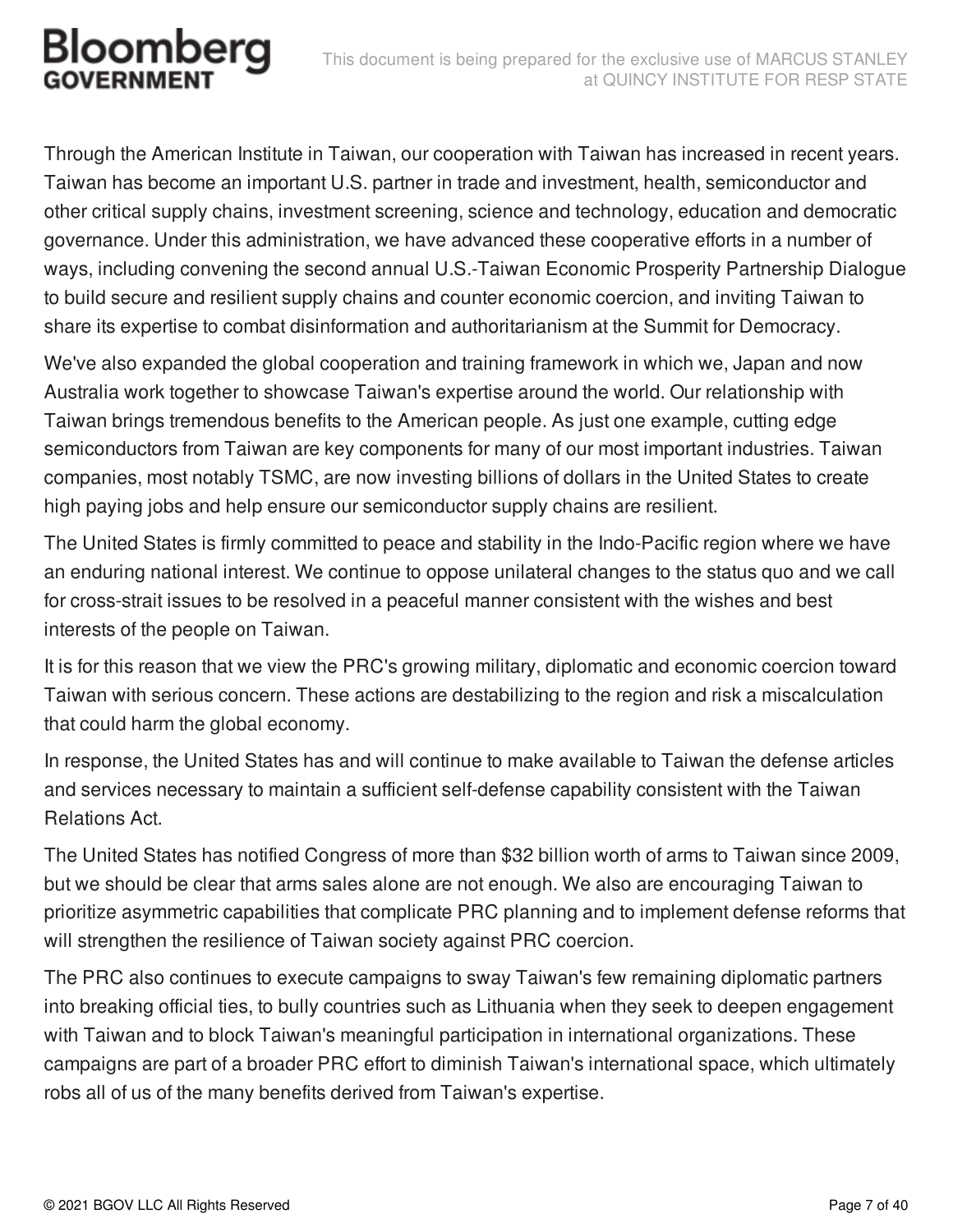We continue to work with like-minded countries to ensure Taiwan is acknowledged as a respected and constructive democratic actor in global affairs. Maintaining Taiwan's international space is fundamental to preserving the cross-strait status quo and denying the PRC the political conditions it views as conducive for coerced unification.

To that end, it is critical that we have our Senate confirmed ambassadors in country to help shore up our alliances and push back against malign influence. Our nominees to some of the most important countries in the region, including Japan, Vietnam and China itself are waiting confirmation in the Senate after being voice voted out of this committee with broad bipartisan support. I respectfully ask the committee's help in confirming them as quickly as possible.

The United States continues to raise the importance of peace and stability in the Taiwan Strait with our allies and partners. We have publicly and privately urged the PRC to abide by its commitment to peacefully resolve cross strait issues and to engage Taiwan in a meaningful dialogue to deescalate tensions.

As a result of the PRC's actions, the global community has become more vocal in supporting Taiwan. Several countries' parliamentarians have visited Taiwan or passed measures of support. Many U.S. allies and partners have also publicly raised their concerns about maintaining peace and stability in the Taiwan Strait. Congress has played a critical role in championing continued U.S. and international support for Taiwan, for which we are very grateful.

In summary, our relationship with Taiwan is truly rock solid. Taiwan time and again has proven to be a valuable partner. Only by continuing all our efforts to work with Taiwan, to work with and support Taiwan can we ultimately preserve peace and stability in the Indo-Pacific that undergirds a strong global economy and our national interest.

Thank you very much. I look forward to your questions.

MENENDEZ: Thank you. Dr. Ratner.

RATNER: Chairman Menendez, Ranking Member Risch, distinguished members of the committee, thank you for the opportunity to be here today to describe how the Department of Defense is supporting Taiwan's ability to defend its vibrant, prosperous democracy.

I'd like to begin with an overview of why Taiwan's security is so important to the United States. As you know, Taiwan is located at a critical node within the first island chain, anchoring a network of U.S. allies and partners that is critical to the region's security and critical to the defense of vital U.S. interests in the Indo-Pacific.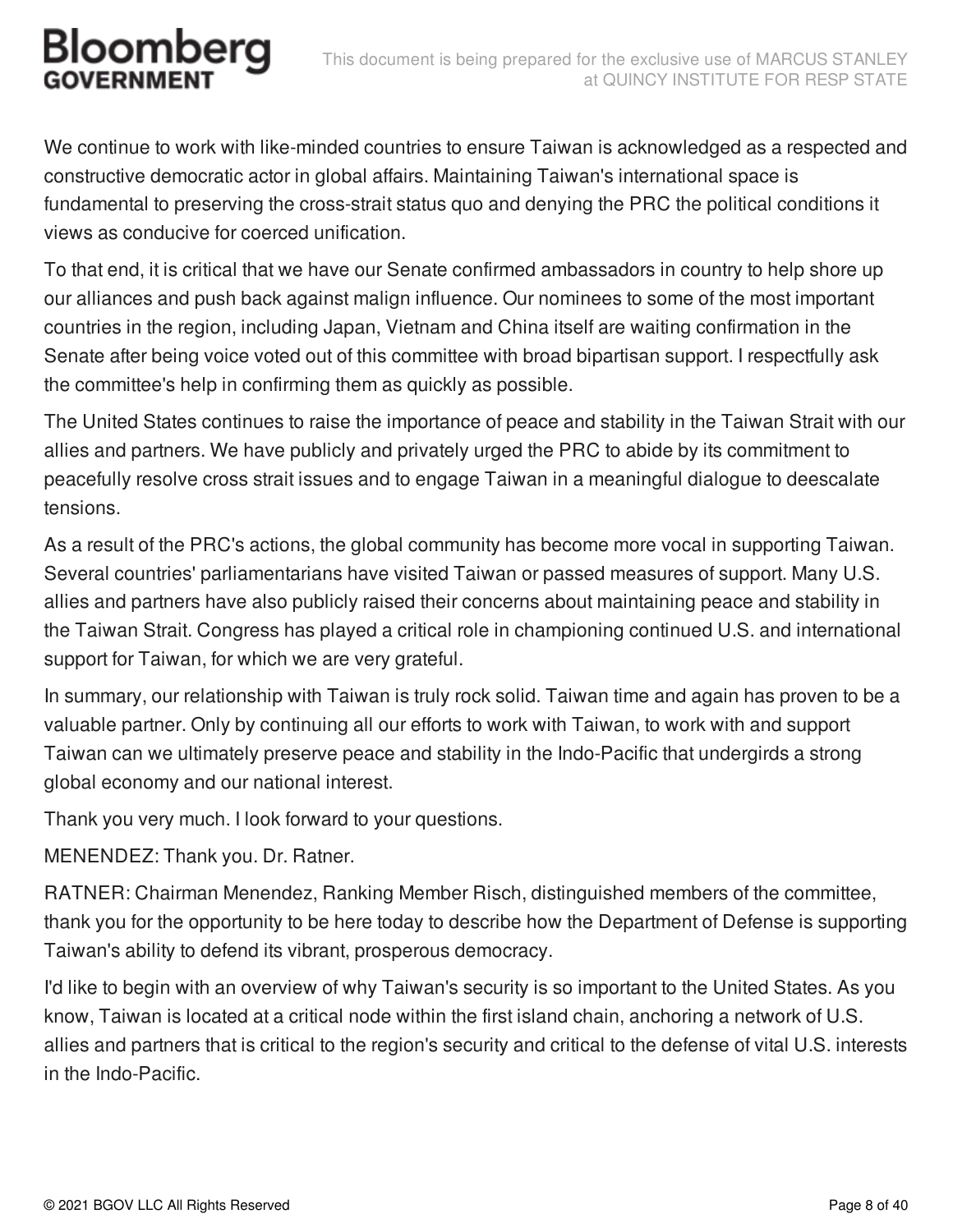Geographically, Taiwan is also situated alongside major trade lanes that provide sea lines of communication for much of the world's commerce and energy shipping. It is in part for these strategic reasons that this administration, like those before it, has affirmed our commitment to our One China Policy as guided by the Taiwan Relations Act, the three joint U.S. PRC communiques, and the six assurances.

Taiwan is also integral as you know, to the regional and global economy. Its free market economy embraces innovation, entrepreneurship and private sector-led growth, which has helped Taiwan become a valuable economic and trade partner for the United States.

Moreover, Taiwan is a beacon of democratic values ideals. In stark contrast to deepening authoritarianism and oppression in the PRC, Taiwan has proven the possibilities of an alternative path to that of the Chinese Communist Party.

Unfortunately, although the PRC publicly advocates for peaceful unification with Taiwan, leaders in Beijing have never renounced the use of military aggression. In fact, the PLA is likely preparing for a contingency to unify Taiwan with the PRC by force, while simultaneously attempting to deter, delay, or deny third-party intervention on Taiwan's behalf.

The PRC threat to Taiwan, however, is not limited to invasion or blockade. The PLA is conducting a broader coercive campaign in the air and maritime domains around Taiwan. These operations are destabilizing, intentionally provocative, and increase the likelihood of miscalculation. Nevertheless, although the PLA's actions are real and dangerous, and PLA modernization is unlikely to abate, the PRC can still be deterred through a combination of Taiwan's own defenses, its partnership with the United States, and growing support from like-minded democracies.

Through smart investments in key reforms, Taiwan can send a clear signal that its society and armed forces are committed and prepared to defend Taiwan. Without question, bolstering Taiwan's selfdefenses is an urgent task and an essential feature of deterrence. We therefore appreciate that President Tsai has prioritized the development of asymmetric capabilities for Taiwan's self-defense that are credible, resilient, mobile, distributed, and cost effective.

Asymmetric capabilities, however, are only one part of the deterrence equation. Taiwan must complement investments in these critical capabilities with equal focus on enhancing resilience, supporting civil-military integration, and building a strategy that includes defense-in-depth.

Now in addition to the provision of defensive arms and services to Taiwan, the Department remains committed to maintaining the capacity of the United States to resist the resort to force or other forms of coercion that may jeopardize the security of the people on Taiwan. And let me be clear that this is an absolute priority. The PRC is the Department of Defense's pacing challenge and a Taiwan contingency is the pacing scenario. We are modernizing our capabilities, updating U.S. force posture, and developing new operational concepts accordingly. © 2021 BGOV LLC All Rights Reserved Page 9 of 40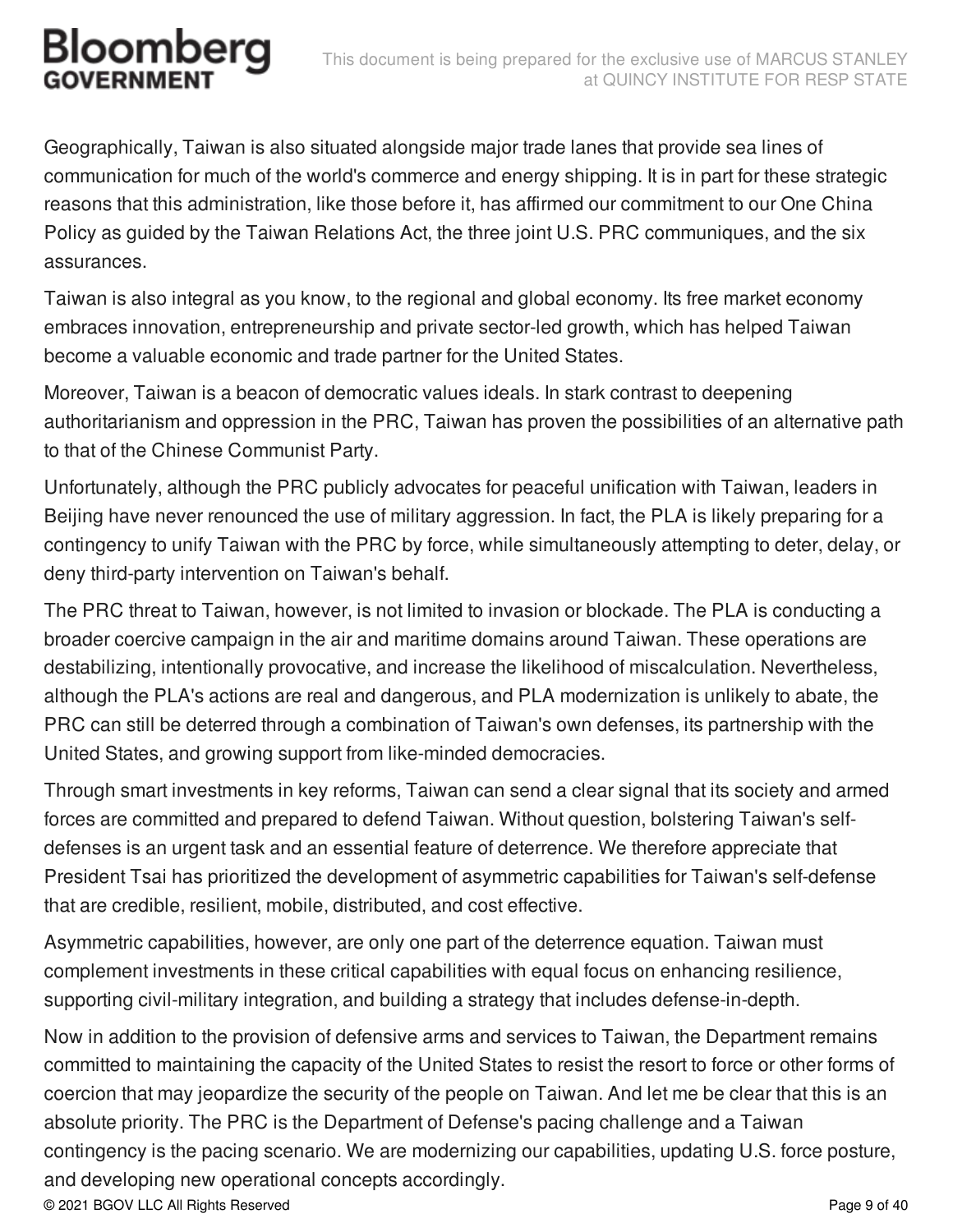I should also underscore that the Department's efforts to deter PRC aggression and enhance Taiwan's defenses will not be in isolation. Countries throughout the Indo-Pacific and beyond recognize that PRC aggression against Taiwan would have serious consequences for their own interests, and are increasingly voicing concerns about PRC coercion and potential aggression against Taiwan. As evidenced by a number of recent multilateral operations and exercises, the Department is focused on enhancing our regional cooperation as a means of bolstering deterrence.

Finally, I'd like to close by thanking all of you for your strong bipartisan support for Taiwan. It is my firm belief that this bipartisanship is one of our most powerful assets in the defense of Taiwan, and should be nurtured and treated as such. In that context, the Department's partnership and bipartisan collaboration with Congress are critical to ensuring that we continue to meet our commitments under the Taiwan Relations Act. Thank you for your time and attention today, and I look forward to your questions.

MENENDEZ: Well thank you both very much. We'll start a series of, round of five-minute questions and I'll recognize myself.

Given the increased muscle-flexing and threatening rhetoric from Beijing, some policymakers and analysts have called for an end to the policy of strategic ambiguity with regards to Taiwan. What's your views on the advantages and disadvantages of maintaining strategic ambiguity? Is it time for additional clarity or a new framework for managing the cross-strait relations?

KRITENBRINK: Mr. Chairman, if it's okay, I'd like to reply first.

#### MENENDEZ: Sure.

KRITENBRINK: Mr. Chairman, I would say, first of all, I fully agree that the coercive and bullying behavior that we've seen from the People's Republic of China directed at Taiwan is concerning, it's destabilizing, and it risks undermining peace and stability in the region.

But Mr. Chairman, we continue to believe that our One China Policy and the framework provided by the Taiwan Relations Act provides us with all the tools that we need to counter that threat and to continue to maintain peace and stability across...

MENENDEZ: Do you think China is undoubtedly convinced that we will be as vigorous in our support of Taiwan and in defense of it as we assert here?

KRITENBRINK: Well, Mr. Chairman, I think that is our goal and it is an urgent one. We think that contributing to that stability and providing that deterrence that we believe provides that stability is a here and now problem.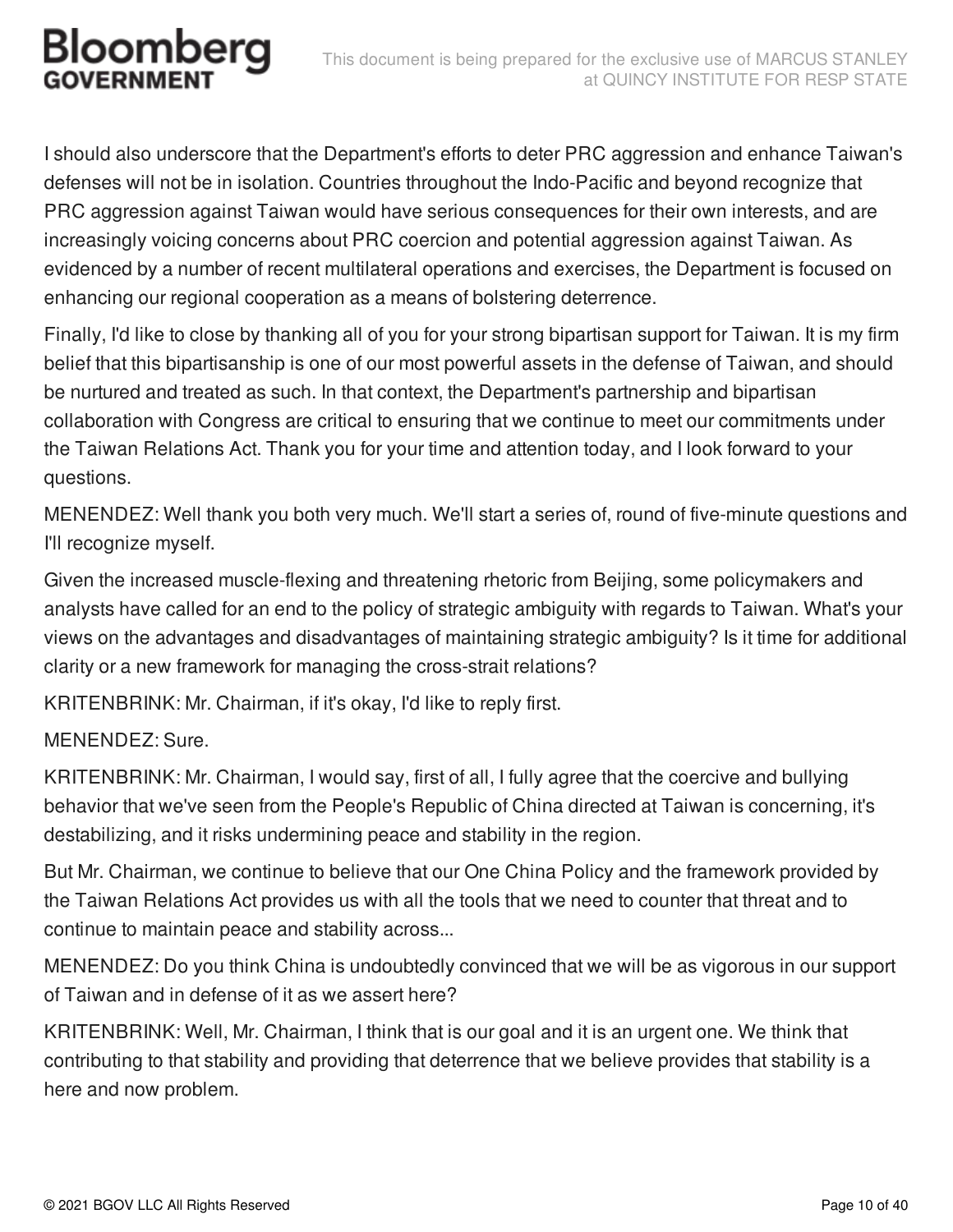And we're committed to that on an urgent basis, on a daily basis. And my view, Mr. Chairman is that our policy over the last four decades as you noted, a bipartisan policy with leadership from both the executive and Congressional branches I think has succeeded and has allowed Taiwan possibly...

MENENDEZ: I appreciate that. And I'm strong of the support and of the view that not only as it relates to Taiwan but in anything that we can do that relates to foreign policy, the strength of bipartisanship is an incredibly important message globally and to the country.

#### KRITENBRINK: Yes sir.

MENENDEZ: My question really revolves around, okay, that's been the reality of how we approach the cross-straits relationship, but we have not had the hypernationalism of Xi Jinping. We have not had the type of rather overt threats that have taken place. Is the Defense Department of the same view as the Department of State?

RATNER: Senator, I know there has been a very robust public discussion of this issue and I have deep respect for folks on both sides of this debate.

In addition to agreeing with everything that Ambassador Kritenbrink said, my personal view is that a change in U.S. declaratory policy would not meaningfully strengthen deterrence. And I'd be happy to say more about that in a classified setting.

MENENDEZ: All right. We'll leave it at that then. What is your assessment? I am concerned that in recent years the PLA military operations near Taiwan have become more sophisticated and more frequent including recent incursion into Taiwan's air defense identification zone.

And, frankly, I'm concerned that these incursions would circumnavigate the island demonstrating Beijing's ability to execute a blockade of Taiwan. What's your assessment of the current cross-trade military balance? Are you concerned that the PRC can take unilateral military action against Taiwan?

RATNER: Sure. Senator, I am concerned about China's military modernization. The Defense Department recently provided an extremely detailed report on the annual China military power report.

And clearly they are engaging in increased coercion and aggressive behaviors not only toward Taiwan but around the region. This has effects in terms of tempting miscalculation in crisis. It has effects on Taiwan's readiness. But I think our job at the Department of Defense is to strengthen deterrence and to ensure that we are taking actions such that Beijing understands that it would not be able to achieve its military objectives and certainly not without facing substantial risks and costs.

And we're doing that by supporting Taiwan's defenses and reforms, by bolstering our own deterrence and by working on this issue with the broader international community.

MENENDEZ: Ambassador, what would trigger such a step by Beijing?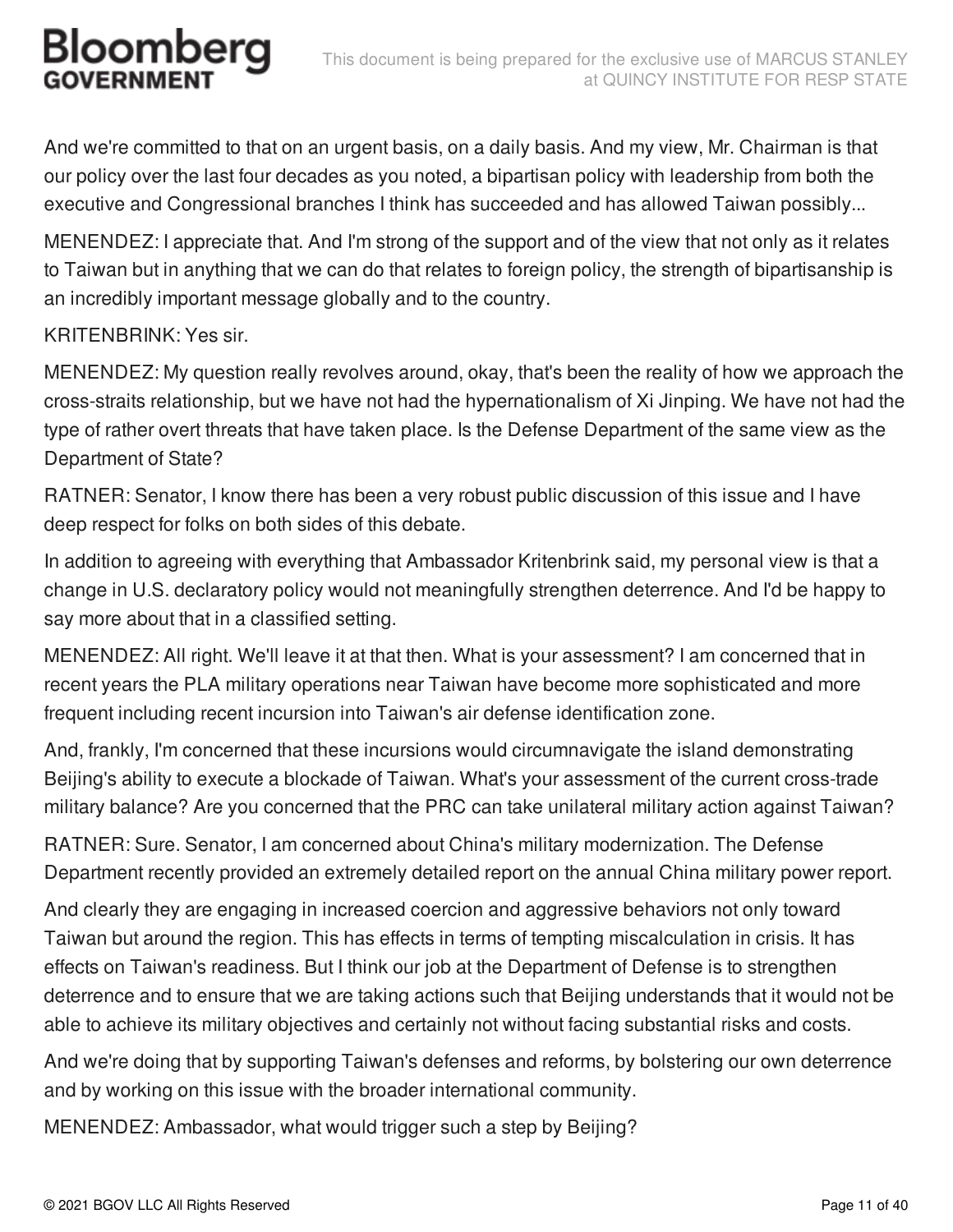KRITENBRINK: Well Mr. Chairman, I'm reluctant to speculate what might be in President Xi Jinping's mind on any given day. But I would just say that we feel the urgent need every day to take a broad range of steps that we've tried to outline in our opening statements to deter such a step and to provide that stability.

And if I could add one point to my colleague, Assistant Secretary Ratner's comment, we do believe that to contribute to that stability, we have to do more than just focus on military deterrence. It's vitally important we believe to continue to bolster and expand Taiwan's international space and also to deepen our engagement with Taiwan and to help enable Taiwan to resist economic coercion. We also think those are important parts.

MENENDEZ: In that regard, I don't know, for myself, I have a lot more but I'll stop here.

In that regard, if we want to expand Taiwan's diplomatic space, when we succeed at it because there are many countries that have succumbed to China's closing the doors on Taiwan even though they had official recognition and relationships with Taiwan, we've seen Taiwan's diplomatic channels close due to Chinese pressure in multiple capitals.

Indeed since 2016 eight former Taiwan diplomatic partners have switched diplomatic recognition to the PRC. And even now we're watching as Beijing places significant economic pressure on a country like Lithuania for authorizing the opening of a Taiwanese representative office. How is the administration supporting our democratic partners in countering undue Chinese influence and helping Taiwan to establish and maintain formal relationships?

If we cannot help Lithuania who's being threatened in economic terms, supply chains, and whatnot which I view is a test for the west, then if we fail that test, then ultimately we will face the consequences of it, when others say it's not worth to stand up to China, the U.S. won't be there for us.

KRITENBRINK: Yes sir. Mr. Chairman, I would say that when we focus on trying to expand and strengthen Taiwan's diplomatic space, we work with a range of partners to demonstrate what Taiwan has to offer to the international community and what the benefits of engaging with Taiwan are.

You mentioned both diplomatic partners and in countries like Lithuania who have simply tried to expand their engagement with a Taiwan representative office. In the case of Lithuania, Mr. Chairman, we took a number of steps to assist our Lithuanian partners. We engaged at both the secretary and deputy secretary level to express our support to Lithuania and to hear their concerns.

We engaged in a dialogue that was hosted by the White House that I participated in with the Lithuanian foreign minister. That same day, Lithuania and EXIM Bank announced an MOU that involved \$600 million of credits to assist Lithuania. And we also dispatched a private sector commercial delegation to Lithuania to try to assist them as well in finding other markets, other supply chains.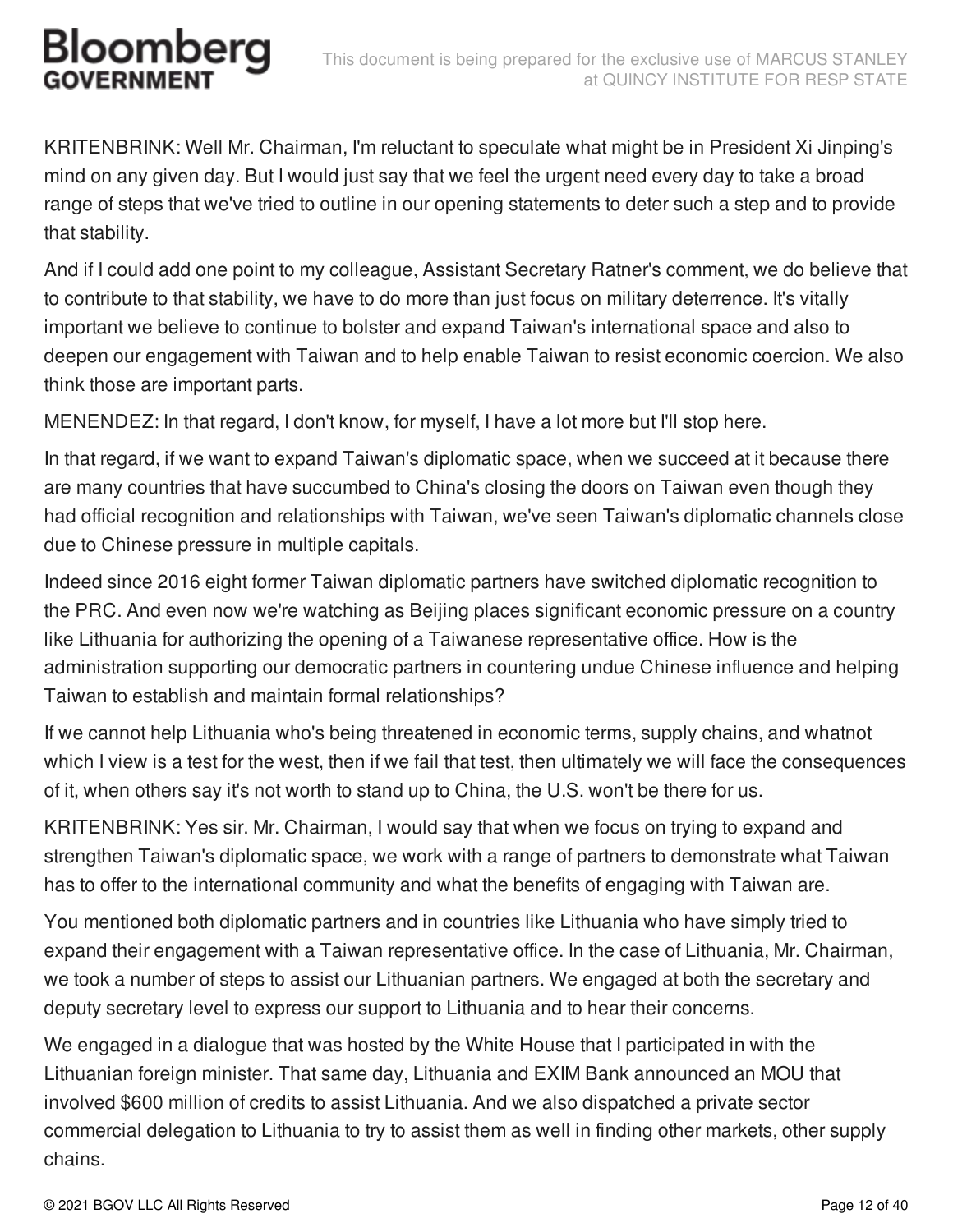So that is one example Mr. Chairman in which we've taken very seriously the need to assist our partners in resisting Chinese economic coercion in the context of engagement with Taiwan. And maybe just one last comment Mr. Chairman, we also as I mentioned in my opening statement, we've expanded the global cooperation and training framework as well, which is another way in which we help partners around the world engage with Taiwan and learn about the capabilities that Taiwan can offer, and we're grateful to Congress for the support of that program. Thank you.

MENENDEZ: Senator Risch.

RISCH: Thanks for those comments about Lithuania. That's not getting nearly enough ink around the world. We all want to counter this Chinese influence that when they do it malignly like they did in Lithuania, it's important that we do counter that. The list you just ticked off is an important list, but the world should take note that we are engaged in that sort of thing and will help when it's appropriate.

Most of the areas I want to cover are in the intelligence lane, so I'm going to be brief here. But tell me your thoughts and the fact and everybody talks about this and that is what China did to Hong Kong. And really, the repercussions were de minimis for China.

Certainly in China one would think they're tempted to look at that and say, "Hey, this was so easy. Next one's not going to be any tougher." Do they have a sense in China, do you think that we the west, particularly America, view the Taiwanese situation entirely different than the Hong Kong situation? Either one of you can start. I'd like to hear both your views on that.

KRITENBRINK: Thank you, Mr. Ranking Member. Obviously as the administration has stated clearly, what happened in Hong Kong and the previous administration as well, what happened in Hong Kong was completely unacceptable.

But Mr. Ranking Member, it would be a great mistake if China were to conclude from that that somehow it gave them an opportunity to take coercive action vis-a-vis Taiwan. And I know that Secretary Blinken has been quoted extensively including this past week in stating what a serious mistake it would be if China were to undertake such a path. And we believe Mr. Ranking Member that our job every day is to make sure that we provide a level of deterrence and stability across the strait so that China is not tempted to take that step.

RISCH: I don't think that proposition about how we view this could be understood. We need to underscore that and underscore it strongly.

#### KRITENBRINK: Yes sir.

RATNER: Senator, to the specific question of our understanding of Beijing's perception and whether they think we view the Hong Kong problem differently than Taiwan, I think the answer to that is categorically yes.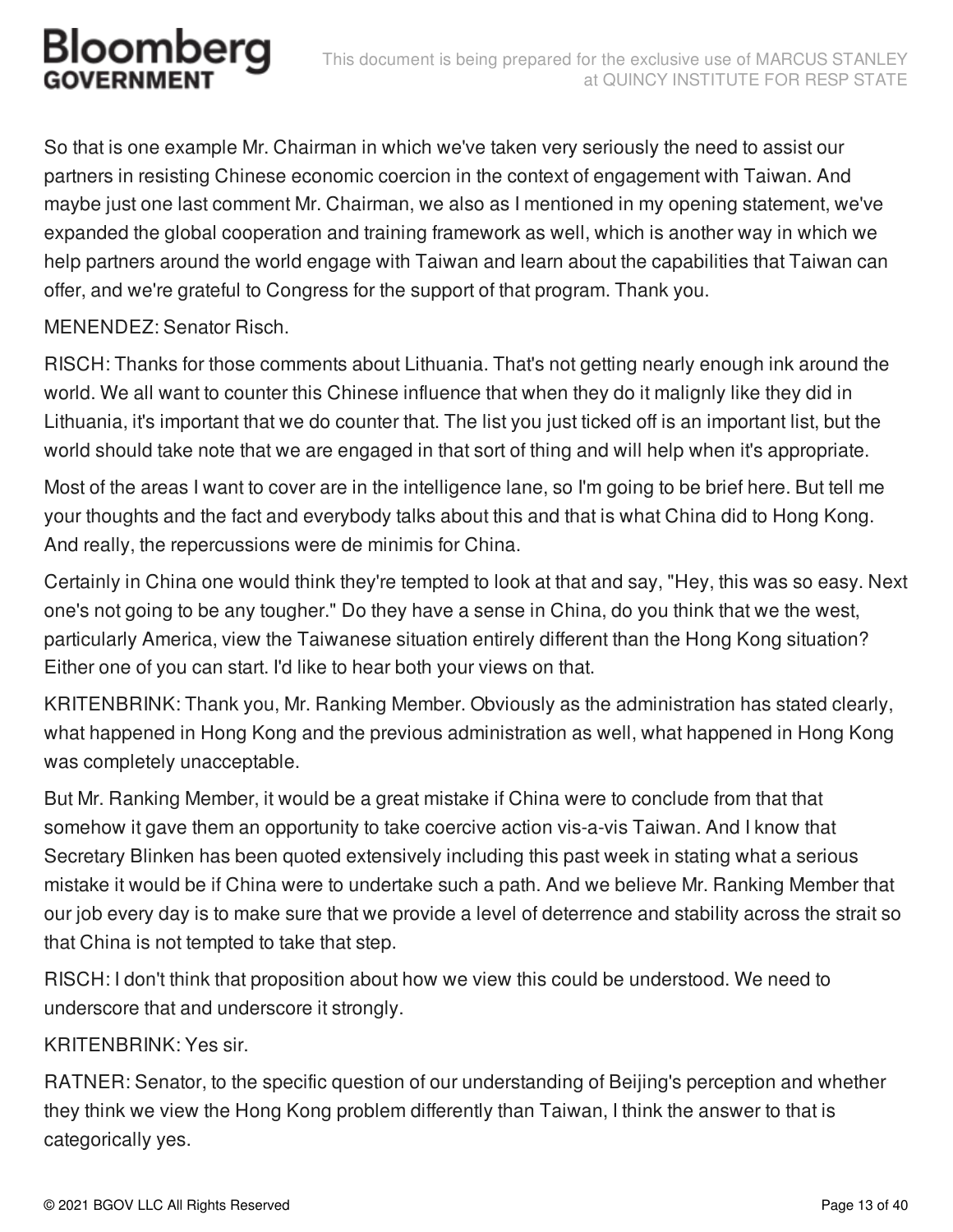As you mentioned, these relate to intelligence matters and I would be eager to discuss that with you in a classified setting. The only thing I would add to what Ambassador Kritenbrink said is the Taiwanese themselves took very careful notice of what happened in Hong Kong. And then certainly in their view reinforced the unacceptability of some kind of one country, two systems bargain given what they saw what happened to Hong Kong. Thank you.

RISCH: Thank you. Thank you, Mr. Chairman.

CARDIN: Well let me thank both of you for your service. Let me continue this discussion as much as we can discuss in an open setting. But could you just assess for us how much China, Mainland China is doing within Taiwan itself?

It seems like there's shifting politics within Taiwan in regards to the attitude of its relations with the Mainland China. Can you just share with us how active the PRC is in regards to politics within Taiwan?

KRITENBRINK: Senator, thank you very much for your remarks and for your question. In terms of a detailed response, perhaps that would be better in another session, but I think that I could say here in great confidence and safely that certainly, the PRC's attempts to intimidate and coerce and influence friends on Taiwan does involve activities inside Taiwan as well, which is deeply concerning.

I would pick up on your final comment and then I think attitudes in Taiwan have shifted overtime. I have some skepticism about the effectiveness of China's actions. In fact, I think the more the PRC tries to squeeze, the more it simply pushes Taiwan and the Taiwanese people away.

CARDIN: So let me talk about the U.S. engagement in the Asian-Pacific area. With the withdrawal from TPP we know that created a vacuum but we have the issues of so many countries in that region concern about the free commerce on the China seas and what PRC has done in that regard.

Our ability to have influence in regards to Taiwan is very much related to how America's perceived as interested in the Asian-Pacific area. So can you just coordinate for us how your strategies in that region are being arranged in order to deal with PRC's increasing activities in the China seas as well as its compromising of Taiwan's security?

KRITENBRINK: Yes sir. Senator, our goal is to demonstrate the strength and the credibility of America's commitment to the Indo-Pacific region and to our many allies and partners in that region.

We have demonstrated that the Indo-Pacific region is vital to our future security and prosperity and we try to demonstrate that through our actions every day. As you know...

CARDIN: Can you be more specific about that?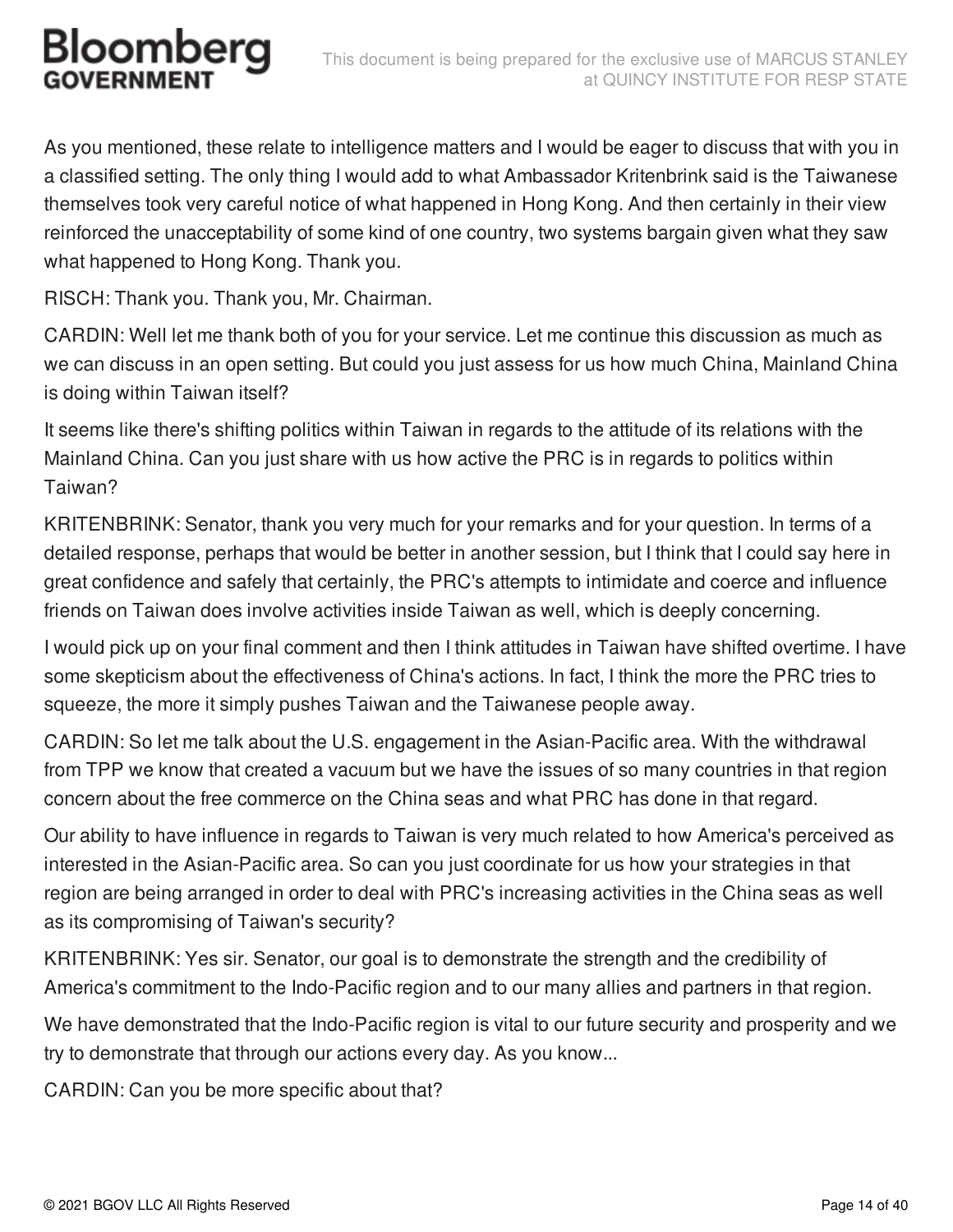# Bloombera

KRITENBRINK: Yes. Yes, sir. Senator, as you know, for example, the first two world leaders hosted by President Biden at the White House were the Japanese prime minister and the South Korean president.

The Secretary of State and the Secretary of Defense's first trips to the region were to Japan and Korea. Just this morning, we announced that Secretary Blinken will travel to Southeast Asia next week to visit to Indonesia, Malaysia, and Thailand to, again, demonstrate the strength of our commitment to our partners and allies in ASEAN.

In addition, of course, to that diplomatic engagement, Senator, we're carrying out a very aggressive policy, vis-a-vis the maritime domains in the South China Sea and the East China Sea to both diplomatically garner support for pushing back against Chinese illegal behavior and bullying and to strengthen support for the international rule of law.

Secondly, we are providing hundreds of millions of dollars worth of maritime assistance to partners in the region to increase their domain awareness and their ability to defend their own interest which we think contribute to stability in the region.

And then finally, of course, an alternative to Assistant Secretary Ratner, we are developing and exercising our own capabilities on a regular basis in both the South and East China Seas and elsewhere in the region, all, again, designed to contribute to stability and demonstrate the strength of our commitment.

And finally, Senator, you mentioned our economic engagement as well, the President announced recently, last month, at the end of October rather, at the East Asia Summit his desire to launch a new Indo-Pacific economic framework that will certainly be a focus of our engagement in the weeks and months ahead.

RATNER: Senator, I'll only say Secretary Austin has said repeatedly that allies and partners are perhaps our biggest strategic advantage in our military competition with China. They have capabilities they can bring to bear on their own and with us. They support our force posture and forward deployments in the region. And they exercise and operate with us to ensure a free and open region.

I'll say for my part, I've been in this role since the summer and right down the line from the Republic of Korea where we were last week, to Japan, Taiwan, the Philippines, Australia, Vietnam, India, in every one of these instances, there is incredible positive momentum in those defense partnerships and in most instances those relationships are stronger than they've ever been.

CARDIN: Thank you. Senator Romney is recognized.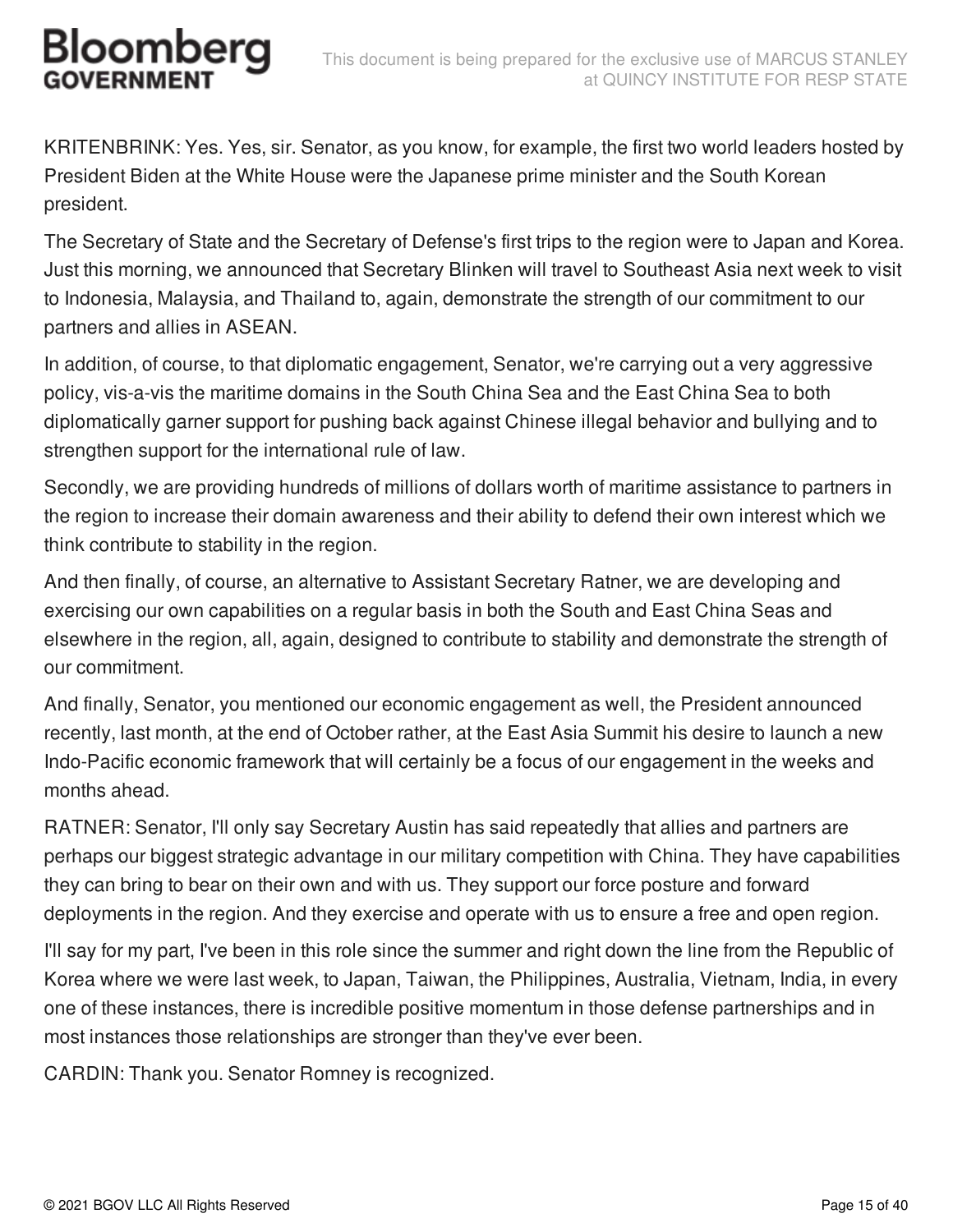ROMNEY: Thank you, Mr. Chairman. I don't know that we have laid out a comprehensive strategy for supporting the people of Taiwan and the capacity of the people to determine their own destiny. But if I were to jot down several of the elements that I think would be part of that, I'm afraid that on almost all of them we're failing, not succeeding. And I say that a bit to get your response.

I think one of the ones that we're succeeding on is the attitude of the people of Taiwan themselves. That's not due to anything we've done, I don't imagine but instead due to the fact that the Chinese have been brutal against the Uyghurs and against the people of Hong Kong and, of course, people of Tibet and that has concentrated the thinking of the people of Taiwan.

So, we've been successful there, but other elements it strikes me that we're not being successful. So, one element of our strategy would surely be to make sure that world opinion is watching this and is concerned about what China is doing and wants to see Taiwan have its capacity for self-rule. And yet, as has already been mentioned, we're seeing greater and greater diplomatic isolation of Taiwan by nations around the world.

A second element or a third element would be the, if you will, the military porcupining, if you will, the capacity of Taiwan to make decisions to make itself a very difficult target and to make sure that the Chinese aggressors would recognize that the cost of invasion would be severe indeed. And on that one, I know this is not a classified session so we can't go to that in depth, but I don't come away thinking that that's become as much stronger as we would have liked it to become.

The next would be a communication of severe economic consequence where there to be an incursion against Taiwan. And while we talk about that, I don't know that we've communicated to the Chinese or elaborated with our friends around the world a decision of just what we would do to inform China in advance of what we, the collective nations of the world, would do were they to take aggressive action against Taiwan.

And the final element of our strategy might be our commitment to the region and communicating our commitment to the region. And the decision made by the prior administration and not yet reversed by this one to back out of the TPP does not communicate commitment to the region.

There are some things we do that obviously are able to so commit but that decision was not. There was a discussion made that we don't like multilateral trade agreements, we like bilateral agreements but we didn't enter into bilateral agreements. So, we're just sort of, we disappeared.

There would be opportunities for instance with the ASEAN nations to enter into a digital trade agreement and to begin the process again. But I'm concerned that that if I were China looking at this, I'd say this is getting easier, not harder.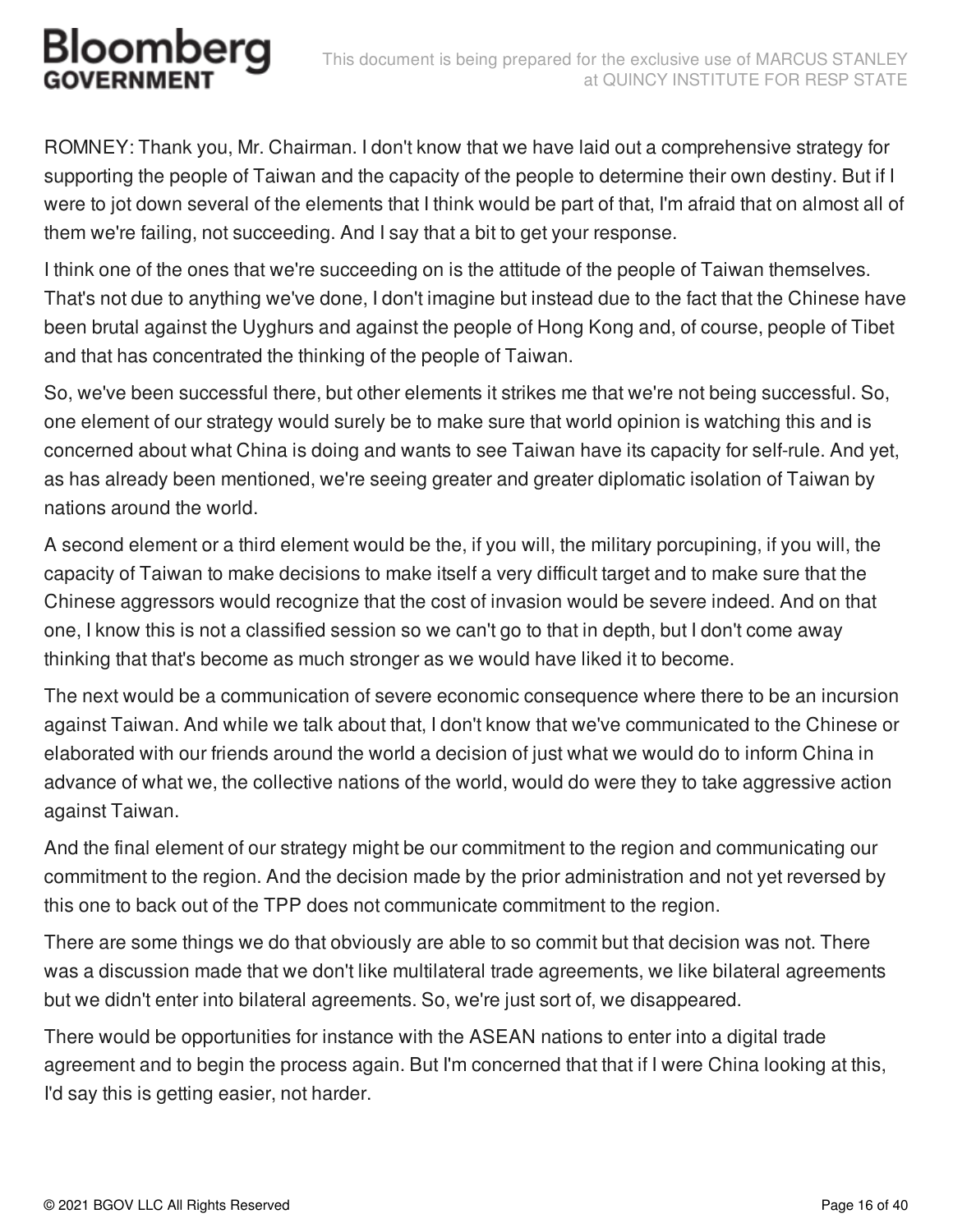Am I misreading that? And I don't mean to be blaming just this administration. I'm looking back over the last several years of American policy. But it strikes me that on almost every dimension of an effective strategy, we're not winning, we're losing.

KRITENBRINK: Senator, thank...

ROMNEY: Ambassador, please, yes.

KRITENBRINK: Senator, thank you very much for your comments and your question. Senator, none of us underestimate the scope of the challenge, but I would argue that there are also reasons for optimism. In terms of world opinion and the interest of our partners around the world, I think it's quite significant that for the first time in many instances or the first time in a long time, many of our allies and partners have spoken up together with us in joint statements and other venues to express publicly their concern for the situation in Taiwan and the national interest that they see in peace and stability across the Taiwan Strait. And I'm thinking about the statements made publicly by Japanese leaders, our South Korean allies, G7 just last week by the Secretary General of the EU External Action Service and the like.

So, I think there are an increasing number of partners and allies around the world who recognize the importance of peace and stability across the Strait and they're publicly stating that fact.

In terms of our military deterrence strategy, I'll let Assistant Secretary Ratner reply to that in more detail. But what you've outlined, Senator, precisely is our strategy, assisting Taiwan to develop an asymmetric defense and that's what we're focused on every day.

Certainly, the economic consequences of any conflict across the Strait would be severe. And I think that we are making that clear and it's up to us every day to, I think, demonstrate that. And as Secretary Blinken has said recently, this would be a serious mistake if China were to ever take that step with very serious consequences.

And in terms of our commitment to the region, Senator, I would say it's what animates our actions every day. I know from my most recent travels to the region over the last month and the engagement of our leadership from the President, the Secretary of State, Secretary of Defense on down, we demonstrate on a daily basis our ironclad commitment to the security of our treaty allies, our strong commitment to peace and security and prosperity across the Indo-Pacific region, and that's what animates our actions every day. Let me stop there, sir.

ROMNEY: Dr. Ratner. Thank you.

RATNER: Yeah, Senator Romney, thank you. I would offer a more optimistic view of at least the trajectory of where we're headed on some of the issues that you raised. I share your concerns about the military challenge, China's military modernization is certainly stressing stability across the strait.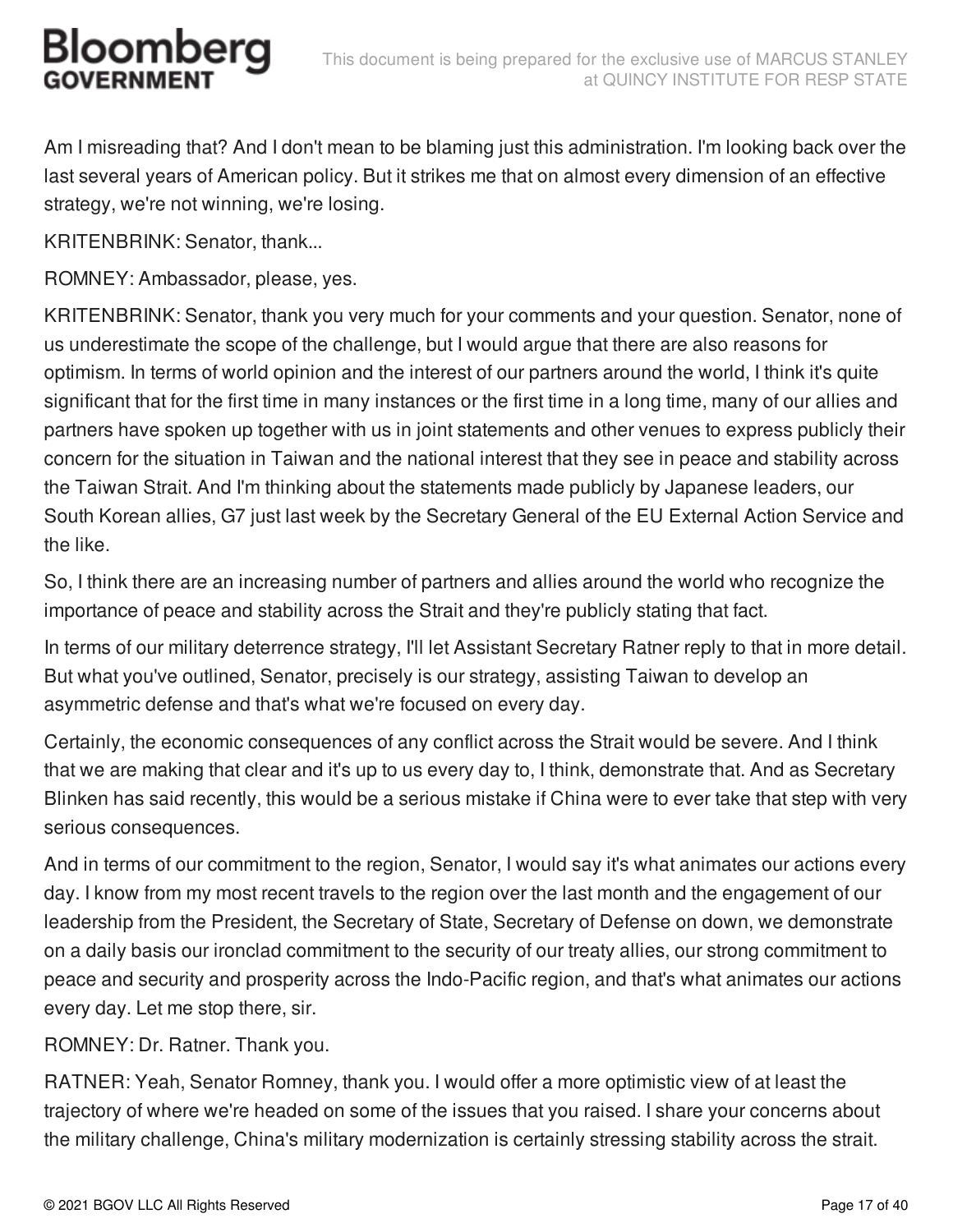But we have seen particularly under the leadership of President Tsai, we have seen Taiwan taking incredibly important steps on trying to modernize and reform its own military. We have seen them increasing their defense budget.

We have seen them increasingly focused on asymmetric capabilities and the kinds of capabilities that we think will strengthen deterrence. And we've seen them starting to walk down the road of making some fairly significant reforms, reserve reforms and in other areas that are going to enable them to defend themselves.

At the same time at the Department of Defense, we are increasingly focused on this challenge. Secretary Austin has articulated China as the top pacing challenge and we're in the process of updating capabilities, expediting experimentation and prototyping, developing new operational concepts and updating our posture in the region to be better prepared to deter aggression in this area.

And as it relates to allies and partners, I think we are seeing increasing concern and increasing action including on the security side. We had our very first ever combined meeting with another country Taiwan Strait transit within the last couple months that was with Canada. We have held major military exercises with partners from inside and outside of the region including multi-carrier operations with aircraft carriers from the UK, large-deck amphibs from Japan, a number of countries participating.

We've seen countries in the region starting to do their own Taiwan Strait transits. And so, I think we are seeing countries stepping up their military presence in the region and their willingness to support deterrence in a way that we haven't before. So, collectively, I agree with you it's an enormous challenge, but I think the urgency is there and we've got the right formula and we're moving as fast as we can.

MENENDEZ: Senator Shaheen is recognized.

ROMNEY: Thank you, Mr. Chairman.

SHAHEEN: Thank you, both, for being here. Just to follow up on your comments about our allies and what they are doing, because we know that our messages are going to be much more effective when they're delivered with our allies. I noticed that the European Parliament sent its first official parliamentary delegation to Taiwan last month and it adopted a non-binding resolution to deepen ties with Taiwan.

So, can you discuss to what extent the administration is engaging with our European allies around issues with and working to align our policy toward Taiwan?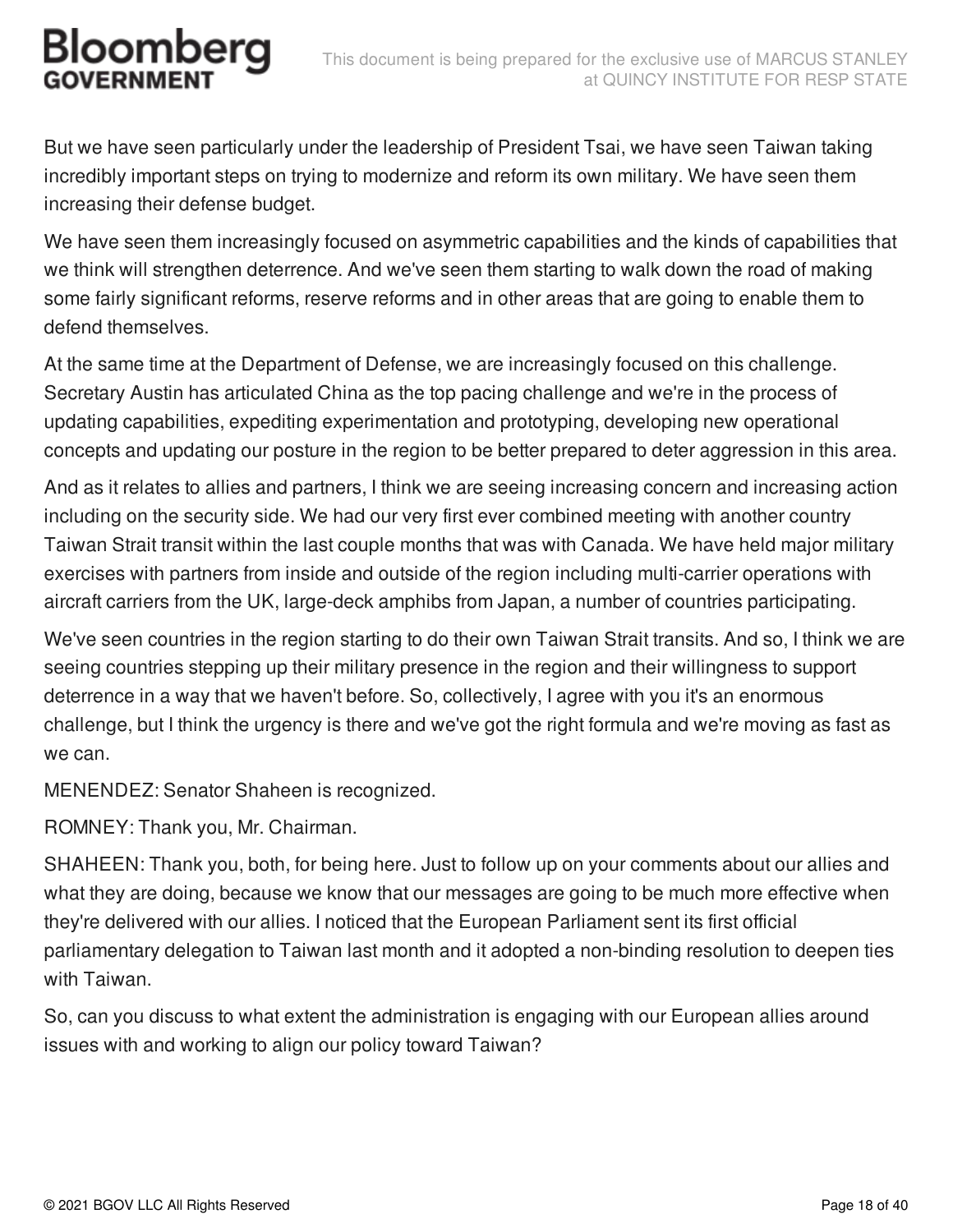KRITENBRINK: Senator, thank you very much for the question. Yes, I would say that if I were to summarize in one line our approach to the Indo-Pacific, it would be allies, partners and friends. And our efforts are focused not just on our partners within the region but without as well, those outside of the region who also see the Indo-Pacific as being vital to their future. And the EU is very important in that regard.

Just three weeks ago, I held two days of consultations with my EU counterpart on these very issues, both focused on our engagement across the Indo-Pacific and specifically vis-a-vis China that included a discussion of Taiwan. Just last week, as I mentioned, the EU Secretary General of the EU External Action Service was in Washington for consultations with Deputy Secretary Sherman.

And I think as you may have seen from the public readout, there was a very robust discussion of all of these issues. And the word that I would use to describe our consultations is convergent. If you look at what the EU has done, what our friends in Japan have done, what ASEAN itself has done, we've all talked about the principles that ought to define behavior in the Indo-Pacific and the principles that are most important for supporting peace and stability and we all share those principles.

And our focus now whether it's with the EU or many other allies and partners across the region is what is the concrete action that we can take together. That was certainly the nature of our discussion with the EU and it is with the rest of our partners as well.

SHAHEEN: And I assume these discussions would be even more effective if we had ambassadors to the EU and to China to engage in these conversations. Can you speak to the impact that it's having not having our diplomats in those critical positions?

KRITENBRINK: Yes, ma'am. I'm honored, of course, to be in this chair and I'm grateful to the members of this committee and in the larger Senate for the support regarding my confirmation. But we are truly hamstrung in the region when we do not have our fully confirmed capable ambassadors on the ground.

No doubt in every capital we have very capable representatives whether they are ambassadors or our talented charge d'affaires. But there's simply no substitute for a fully confirmed U.S. ambassador in terms of their capabilities, the legitimacy they have within that country and their ability to fully operate and to have influence.

And so, yes, ma'am, respectfully as I mentioned in my opening statement, we would be grateful for the Senate taking quick action to confirm as many of our ambassadors as possible. I do believe it represents a real vulnerability for us in the field including in the east Asia Pacific region for which I'm responsible. Thank you.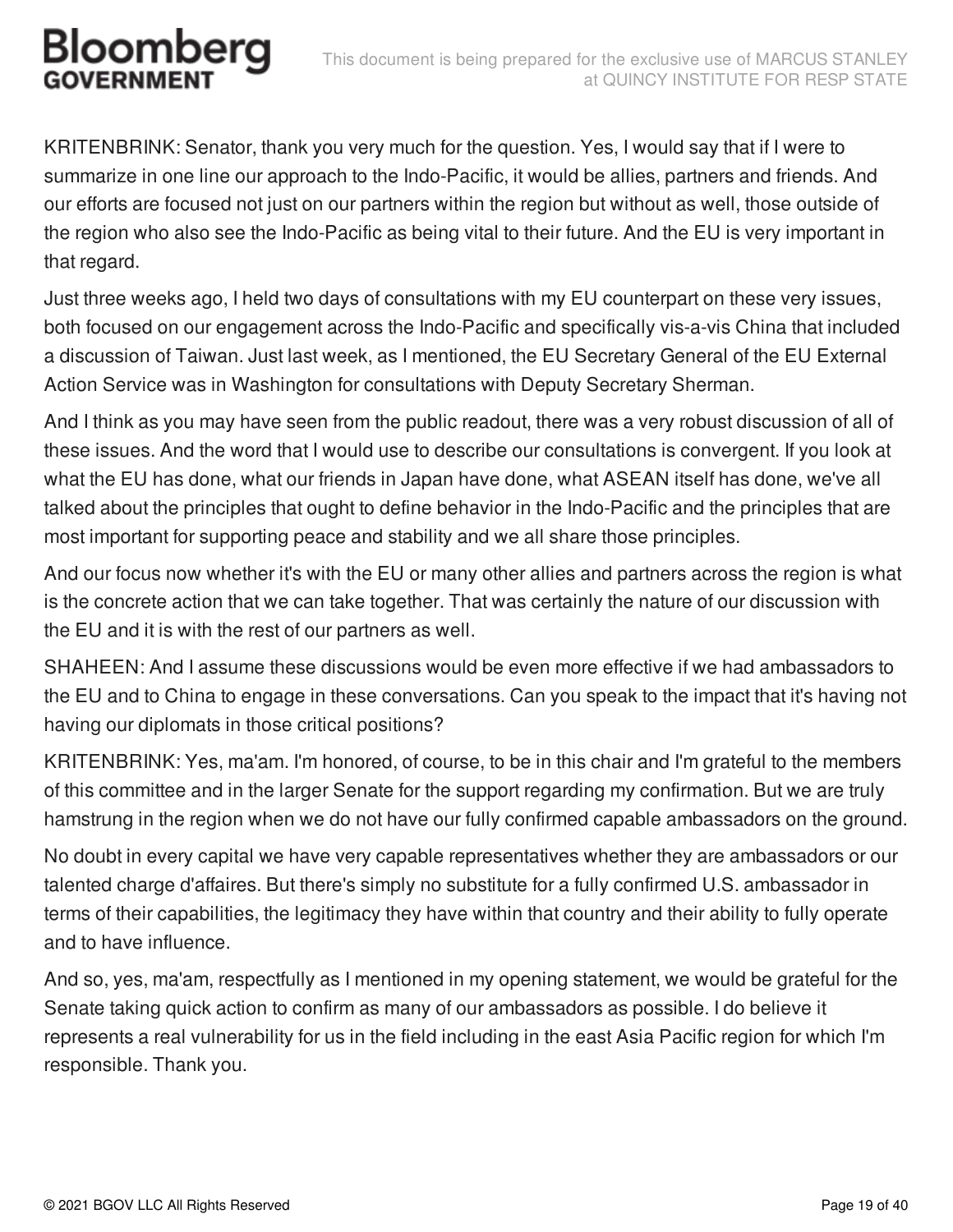SHAHEEN: Thank you, Mr. Chairman and Ranking Member Risch. I think it's particularly concerning that these positions are being held up by members of this committee who ought to understand better than most people in the Senate just why it's so important to have our diplomats in position when we're trying to engage in our foreign policy.

And I would add, by the way, that it also is hamstringing American interests in China, for example, where we have a number of Americans who are being held hostage by the government of China and we have no one in the position of ambassador to advocate on behalf of those people. So, again, I think we should note that this is an area that is affecting our national security, because our colleagues on the other side of the aisle and it's not all of them. I know Senator Risch has been very active in trying to move these nominations, but we've got a couple of people who are holding things up in a way that's having a real impact on our ability to conduct American foreign policy.

So, thank you, Mr. Chairman.

MENENDEZ: Thank you, Senator Shaheen. I agree with you and this is becoming increasingly a critical issue. Would be great if we had an ambassador in China right now both on Taiwan as we try to get China to join us against the challenges of Iran and others.

So, Senator Hagerty?

HAGERTY: Thank you, Mr. Chairman. And I want to thank both the Chairman and the Ranking Member for your holding this meeting. We wrote and asked for this. And I so appreciate your accommodation of this.

And I appreciate our witnesses here today to provide insight on a very challenging area. I'd like to start with you, Assistant Secretary Ratner if I might -- I want to focus on the importance of Taiwan to the broader security in the Indo-Pacific region.

Earlier this year, Japanese Defense Minister Kishi stated that the peace and stability of Taiwan are directly connected to Japan. And building on that statement, just last month, former Prime Minister Shinzo Abe said and I quote, "A Taiwan emergency is a Japanese emergency and, therefore, an emergency for the U.S.-Japan alliance."

As former U.S. Ambassador to Japan, I understand the strategic importance of Taiwan to the U.S.- Japan alliance, but I also believe an emergency in the U.S.-Japan alliance will also represent an emergency for our alliances both in Korea and in Australia. Protecting Taiwan is key to protecting the entire U.S. alliance network within the Indo-Pacific.

So, first, I'd just like to start with yes or no questions, Secretary Ratner. Is the security of Taiwan important to the security and stability of the Indo-Pacific region?

RATNER: Senator, I would say it's essential.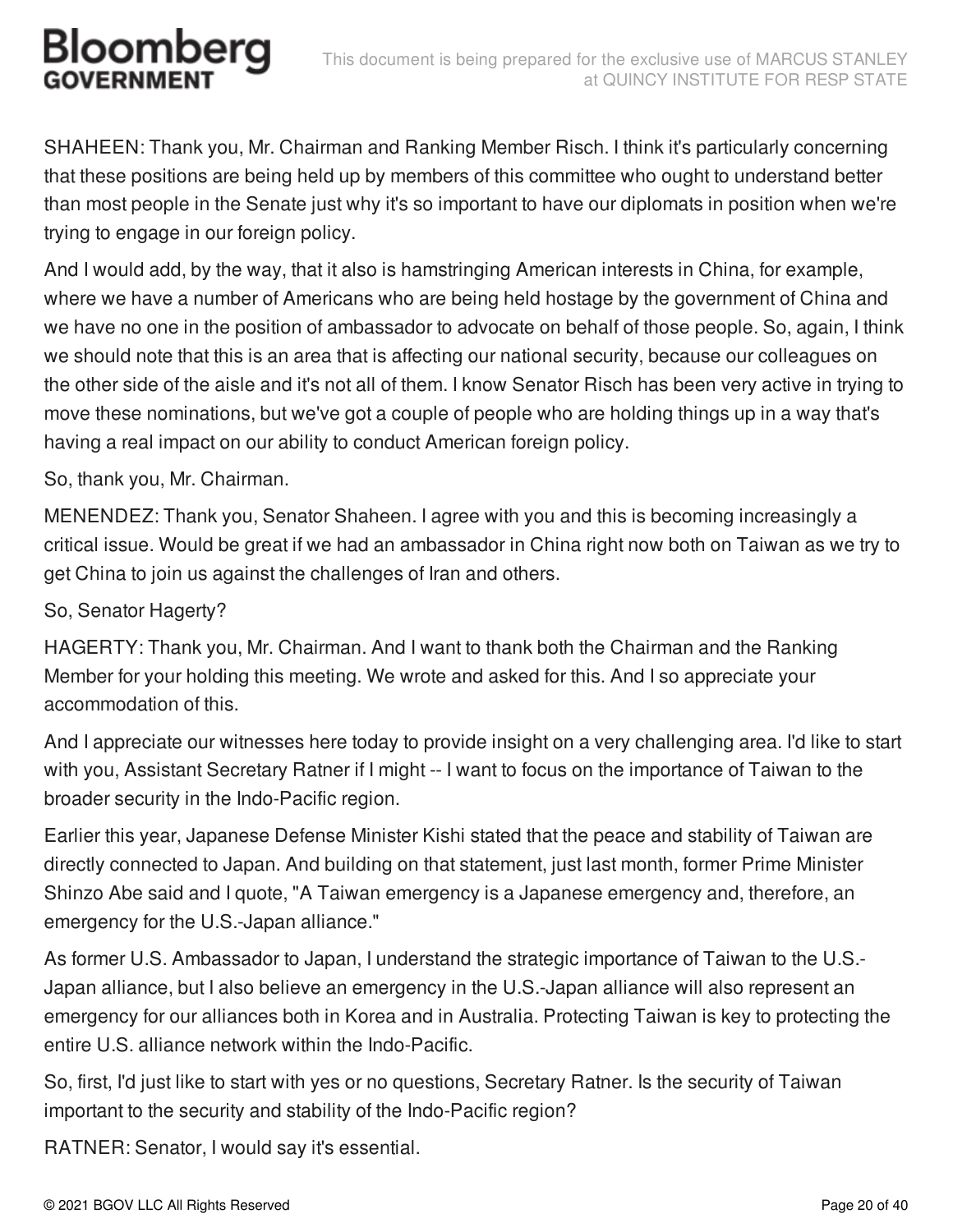HAGERTY: And I agree. And then I just would like to then ask you how Taiwan impacts our defense posture in the Indo-Pacific and our ability to work with, to protect and defend Japan, Korea and Australia?

RATNER: Senator, I would describe our partnership with Taiwan as an anchor to our network of allies and partners in the region.

#### HAGERTY: Thank you.

I'll come to my good friend Ambassador Kritenbrink. China is engaged in a deeply destabilizing nuclear arms race right now. It's currently building underground silos for intercontinental ballistic missiles. It's improving its nuclear triad of land-based, of sea-based, of air-based weapons and it's testing nuclear-capable hypersonic weapons.

General Mark Milley, the Chairman of the Joint Chiefs of Staff, described China's recent hypersonic missile test as a Sputnik moment. General John Hyten, who until recently served as Vice Chairman of the Joint Chiefs, described these nuclear-capable hypersonics as likely a first use weapon or a first strike weapon.

Our allies and partners in the Indo-Pacific are increasingly alarmed about China's laser focus and emphasis on their strategic capabilities. The United States needs to maintain a credible extended deterrence commitment to our allies in the Indo-Pacific.

So, Ambassador Kritenbrink, do you agree with the premise that the United States should do all it can to maintain credible deterrence?

KRITENBRINK: Senator Hagerty, thank you very much for the question. Absolutely. I believe that it is America -- I'm sorry, I believe it is a vital American national interest to demonstrate the credibility and the sanctity of our security treaty commitments to our allies in the region using all of our capabilities.

HAGERTY: Thank you. In November, Japan's chief cabinet secretary publicly stated that adopting a No First Use Policy in the term -- in terms of using nuclear weapons would and I quote, "Make it difficult to ensure Japan's national security."

So, I'd come to both of you now and ask if you agree that the United States should seriously take into consideration the views of Japan as well as our other allies and partners in the Indo-Pacific with respect to U.S declaratory policy?

KRITENBRINK: Senator, what I would say I would simply reiterate my comment from a moment ago that it's a vital American national interest to demonstrate the credibility of our security treaty commitments involving all of our capabilities, including our extended deterrence capabilities.

HAGERTY: Secretary Ratner?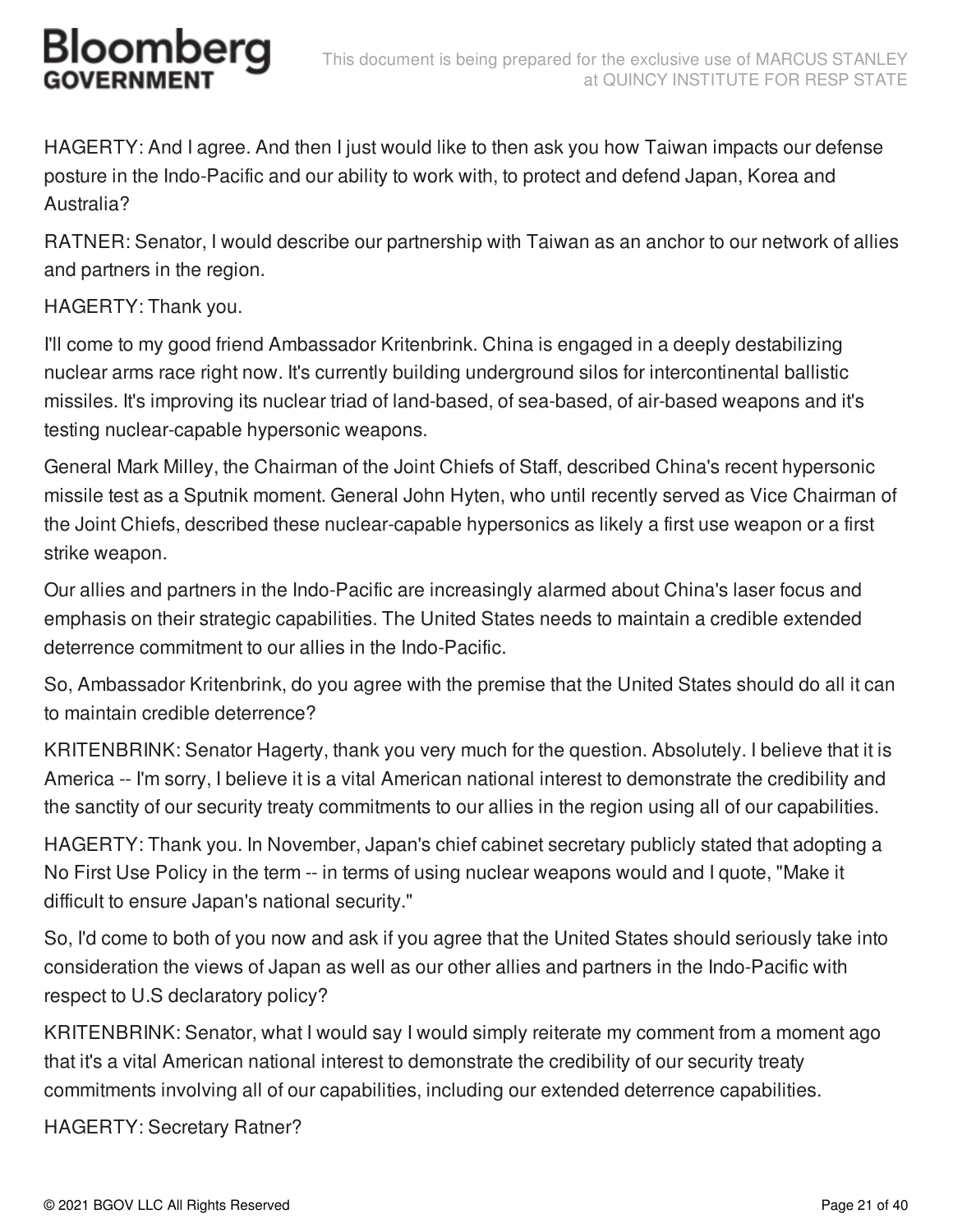RATNER: Yes. Senator, as you know the Department is currently conducting its nuclear posture review. In the context of that process we have been engaging deeply and repeatedly with allies around the world, including our allies in the Indo-Pacific.

And we have heard their concerns and certainly Secretary Austin has spoken repeatedly about the importance of our extended deterrence commitments.

HAGERTY: Secretary Ratner, thank you for the comment and I would just encourage you as I hear from our allies in the region as well, they have very strong views on this. Their proximity makes those views very relevant and thank you for taking those views into account.

Thank you, both. Thank you, Mr. Chairman.

MENENDEZ: Thank you.

Senator Booker?

Senator Booker is with us virtually.

BOOKER: First, I just want to echo the concerns that there were stressed by both the chairman and obviously by Senator Shaheen about our lack of full diplomatic corps at the time that we're seeing multiple continents that we are have flash points and crisis points and the urgency of diplomacy.

And I want to add to that that there are still a number of positions at the State Department that are unfulfilled -- unfilled that are necessary for national security and perhaps to the assistant secretary of state, that's true right? These are important positions when it comes to U.S. national security and should not be held up with the urgencies that we have. Would you agree?

KRITENBRINK: Senator, yes, sir. I do believe it is a major hindrance to the conduct of our foreign policy not to have our full team on the field and, again, I would express my thanks to the Senate for their support in my nomination and others, but I would respectfully ask that we please move as quickly as possible on the many remaining nominations, both for our ambassadors in the field and our many positions unfilled here domestically.

BOOKER: I'm grateful. I'm grateful for that. I know this has been covered a little bit, but I'd like to just ask you again. China had made a lot of statements about pursuing a peaceful rise. And it just doesn't - and like they weren't really seeking confrontation but clearly, we have seen that change and the aggressive actions taken in Taiwanese airspace, international waterways and more is indicative of a change in posture.

And I'm wondering this rhetoric, how much is it really, and these actions, is it in your opinion not only belying their claims but really reflecting a real intention? Or is this, in some ways, just to satisfy internal Chinese politics and sort of the wolf-warrior constituency in others?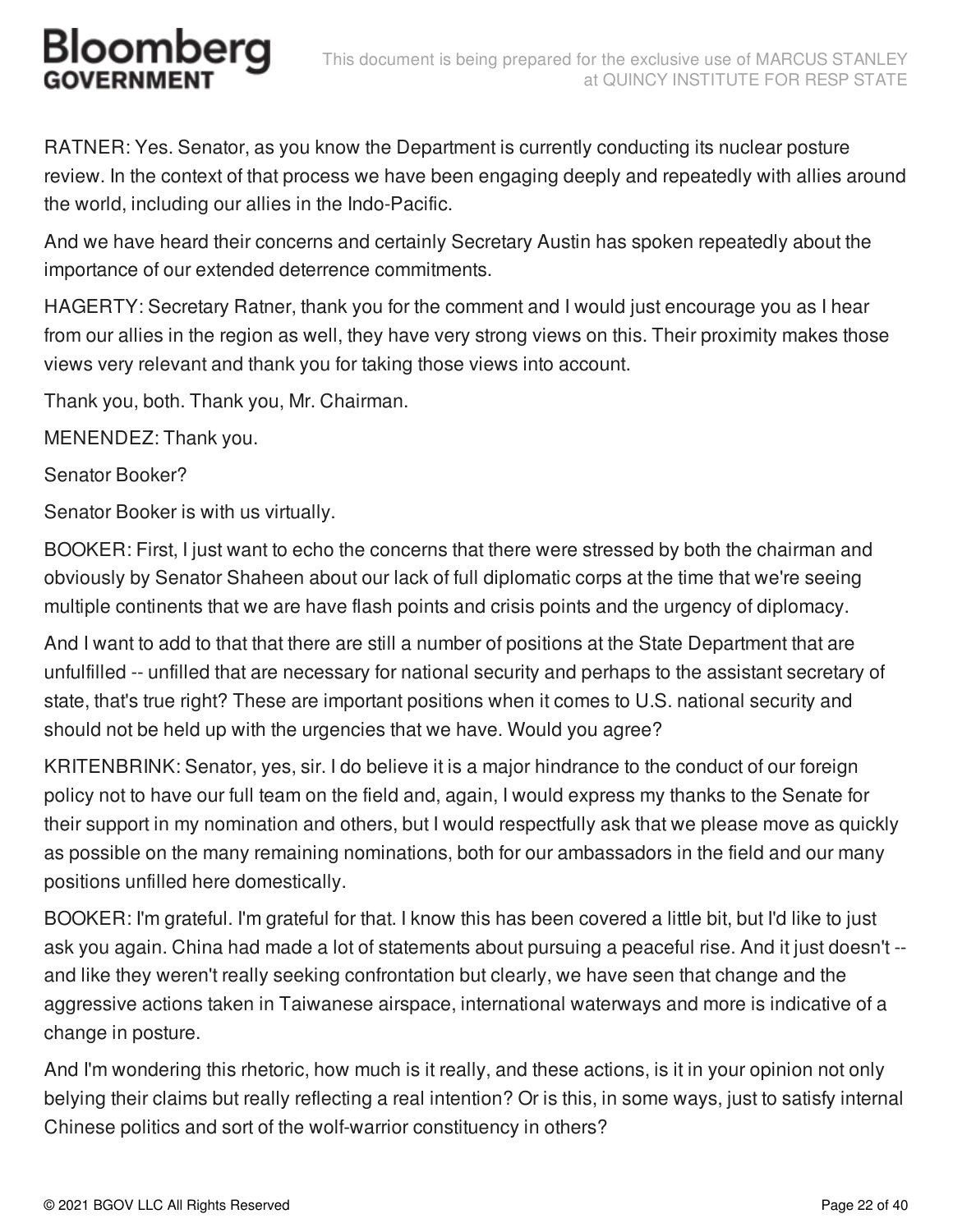Do you really think that they are looking to potentially engage in more overt conflict of a military nature?

KRITENBRINK: Senator, thank you very much...

BOOKER: That's either of them.

KRITENBRINK: Senator, thank you very much for the question. Our concern, our focus here today is, of course, on Taiwan and the situation across the strait, but we are deeply concerned about a range of destabilizing and aggressive and coercive actions that we have seen the People's Republic of China carry out across the region and in some instances around the world, whether it's in the maritime domain, whether it's the situation on the PRC's border with India, whether it's economic coercion that it has carried out regarding a range of countries around the world or it's increasingly aggressive in course of activities in the south and east China seas.

We are laser focused on the threat posed by those aggressive and coercive actions and that's what animates much of our policy. And I would just say, Senator, I think you noted at the top of your comments whatever PRC rhetoric may say I think we have to focus on China's actions and base our policies there.

And that is why we're focused, Senator, so intently on supporting and maintaining the rules-based order in the Indo-Pacific region that we believe is under threat from the PRC. And that order we believe is so vital to our future security and prosperity and that of our allies. And therefore our intention is to work closely with our many like-minded partners around the region to support that order, which is as I said under threat.

BOOKER: And I -- I'm sorry, was there another comment? Yes. I'm concerned about in my visits to Africa, the incredible influence that the Chinese have there and their erosion of diplomatic relations between African nations and Taiwan.

They've been incredibly successful. I think it's Eswatini and Somaliland that are the last two that have maintained diplomatic relations with Taiwan. And I think this is indicative of a larger picture of Chinese influence in -- on the continent and in many ways undermining our position and our interests there as well.

And I'm wondering what can the U.S. government do to help reverse the erosion and encourage countries to support really our democratic principles, ideals as well as be supportive of a larger effort to contain China's influence?

KRITENBRINK: Senator, thank you. Whether it's in the context of trying to shore up international support for Taiwan or Taiwan's international space or ensuring that countries in regions around the world, including Africa are not subject to Chinese coercion, I think this, again, has to be and is a central focus of our policy and our efforts.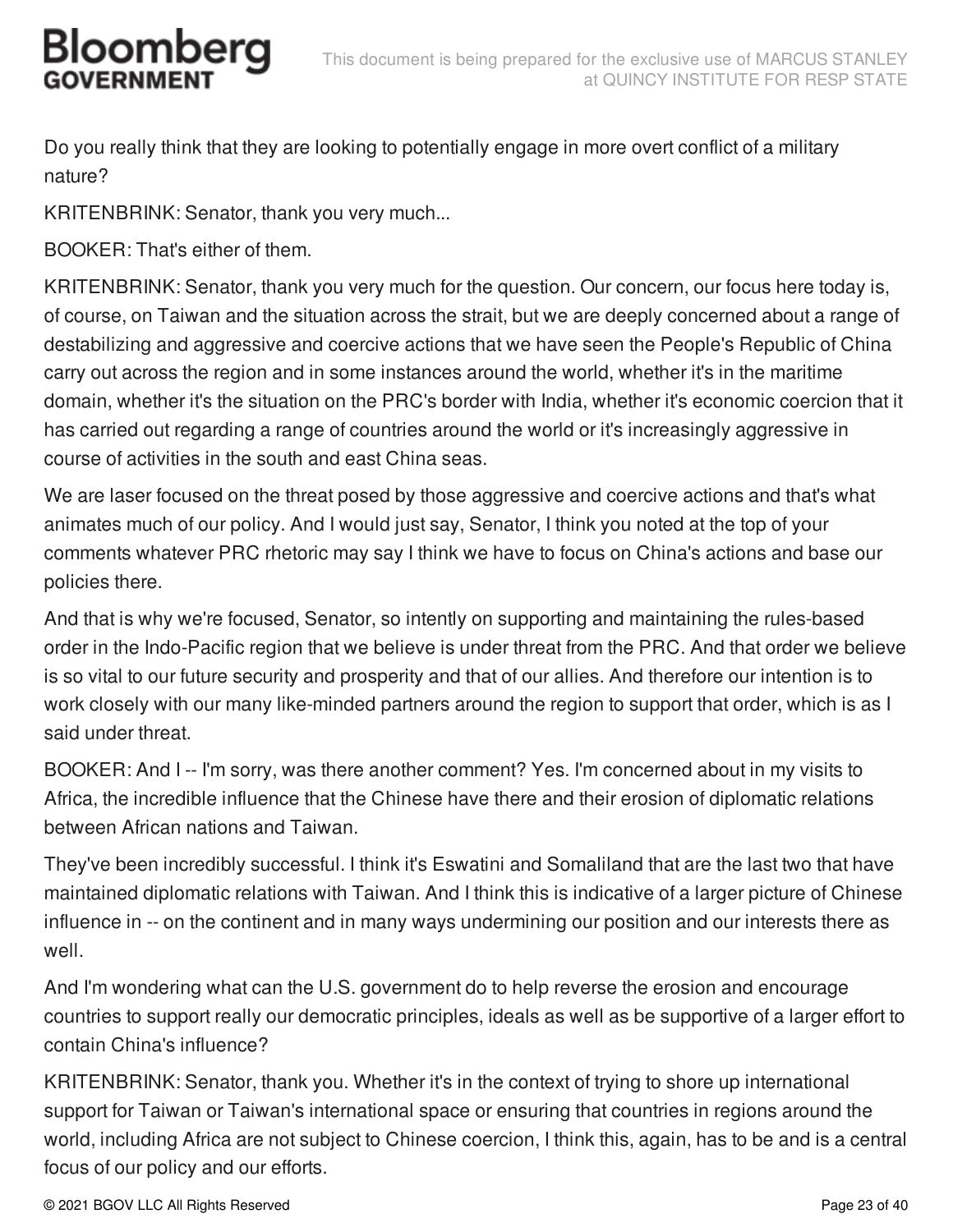And our intent is, one, to remind countries of some of the risks, for example, of taking on certain Chinese investments or incurring certain debts vis-a-vis the PRC and what those implications for a country's sovereignty may be down the line.

Secondly, we need to demonstrate the benefits of partnering with the with the United States and other like-minded partners. And thirdly, we need to continue to highlight the importance of a rules-based order and the values that we all hold there and that is what we're doing and that is what we intend to continue to do. But certainly, the scope of the challenge is growing, Senator. I agree.

BOOKER: I appreciate that. I appreciate -- Mr. Chairman, I just want to reaffirm, I've been pleased to hear a bipartisan commitment to our relationships with Taiwan. I feel very strongly with that.

I think what is happening there and the fear and insecurity there they are creating in the country is unacceptable to such a strong partner of the United States. And I know on behalf of a lot of Taiwanese-Americans that a strong American posture in support of that democracy is something that we all should be doing everything we can to support, so thank you.

MENENDEZ: Thank you. Senator Van Hollen?

VAN HOLLEN: Thank you, Mr. Chairman and thank both of you for your testimony. Thank you for your service. I've been trying to keep track of the testimony in the hearing as it's gone on but I apologize if I ask questions that have already been covered.

We know from what's been said and following developments in the area that we see real Chinese sort of aggressive moves. We saw the military moves up against toward Taiwanese airspace.

We've seen other actions taken. Obviously, the United States also has sort of held its position in the region. What are we doing now? What's in place now to avoid miscalculations that could lead to unintended escalation and conflict? If you could each talk from the vantage views of your -- the vantage -- the perspectives of your departments.

KRITENBRINK: Senator, thank you for your comment and for your questions as well. I would say from our position in order to prevent the miscalculation and the risk of that that you've outlined, we're doing a number of things.

First of all, we're taking a range of actions to demonstrate the strength of our -- the strength of our commitment to the region and the strength of our deterrent capabilities and those of our allies and partners and friends.

And we're trying to strengthen countries' abilities to resist Chinese coercion in all its forms. So, I think those actions are the most important steps that we can take and the main focus for this administration and me in my job is how can we best support our allies, partners, and friends across the region to support that rules-based order that is under pressure from the People's Republic of China.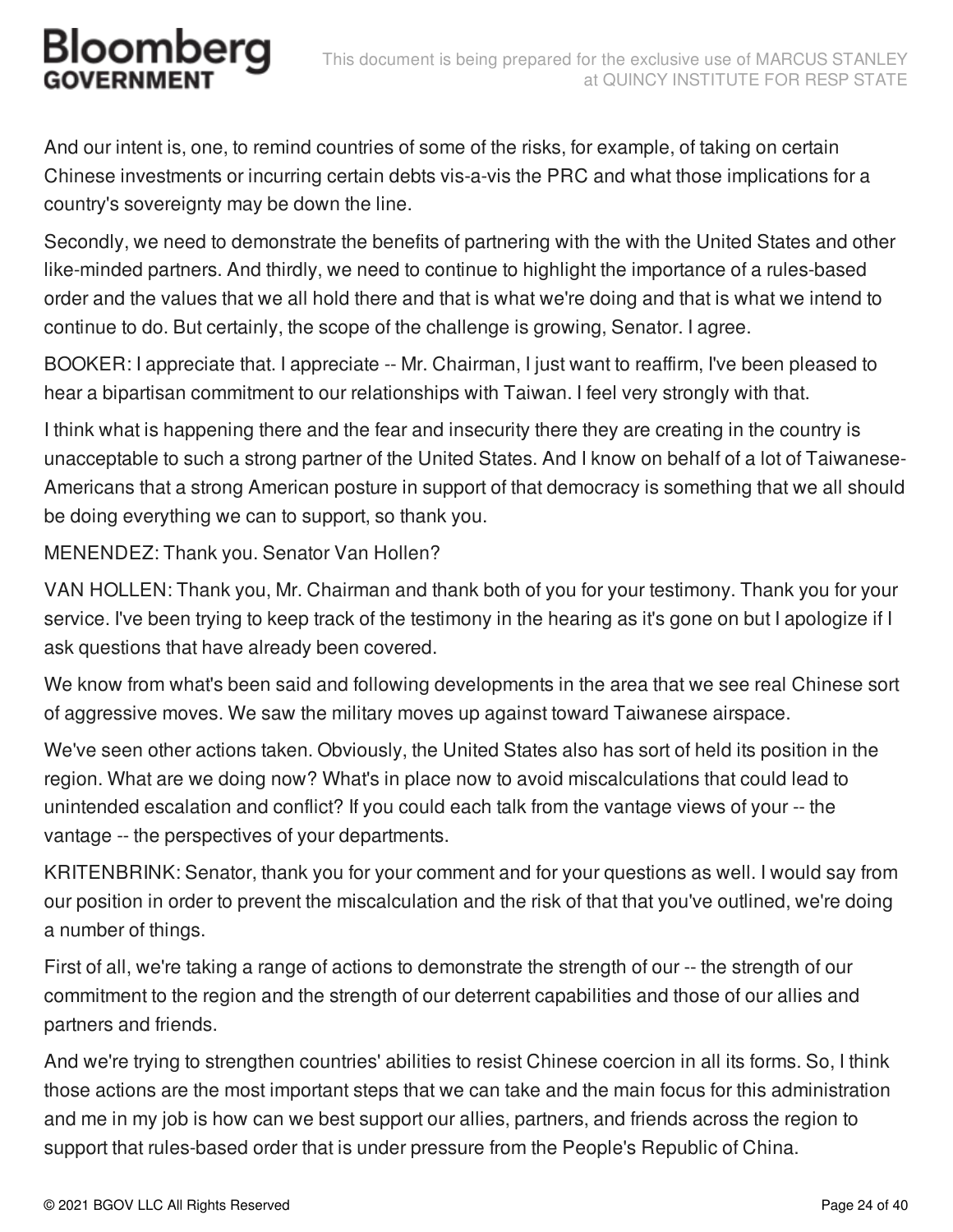But secondly, Senator, there is an element involved in our diplomacy directly with the People's Republic of China as well. As you have seen, President Biden recently engaged in a virtual meeting with President Xi Jinping, one of the main objectives of that meeting was to make sure as our competition becomes increasingly intense, we also engage in intense diplomacy at the most senior levels to reduce the risk of miscalculation that could veer into an unintended conflict.

So, I do think that that is an important element of what we do. We do need to continue to signal at senior levels to the PRC leadership the depth of our concerns and a desire to avoid miscalculation, but again, Senator, I would say the most important part of what we're doing I would argue across the region is the work with our allies and partners to shore up the regional order.

VAN HOLLEN: No, I agree with the overall strategy that the President's put forward. But I do want to push a little bit more and maybe on the defense side as well as to what kind -- what operationally is in place to make sure lines of communication are open in order to avoid miscalculation?

RATNER: Between the United States and the PRC, specifically, sir?

VAN HOLLEN: Yes.

RATNER: Yes. So, I would echo Ambassador Kritenbrink's comments that clearly one of the key priorities for the administration and the President said this clearly, is to try to develop guard rails on the relationship.

And there is going to be follow-up to the President's meeting to try to do that in practice. From the perspective of the Defense Department, we have been working to renew military to military relations with the PLA over the course of the last year with a very laser focus on questions of crisis communications and crisis management.

We've had interactions within the Office of the Secretary of Defense and interactions with Indo-Pacom and some of their PLA counterparts. So, we're in the process of renewing those efforts.

VAN HOLLEN: I appreciate that obviously. And I know the Chairman and others have mentioned that. If we had a ambassador in place, those kind of communications could be even more effective and more clear.

I think it's hurting our national security every day that the Ambassador Nick Burns' nomination is being held up. My last question is this, look, China has long taken the position that eventually they want what they claim will be the peaceful reunification of China.

Obviously, their actions have been anything but peaceful. But do you note a real change in position taken and the tone taken by President Xi in his comments on Taiwan compared to many of his predecessors?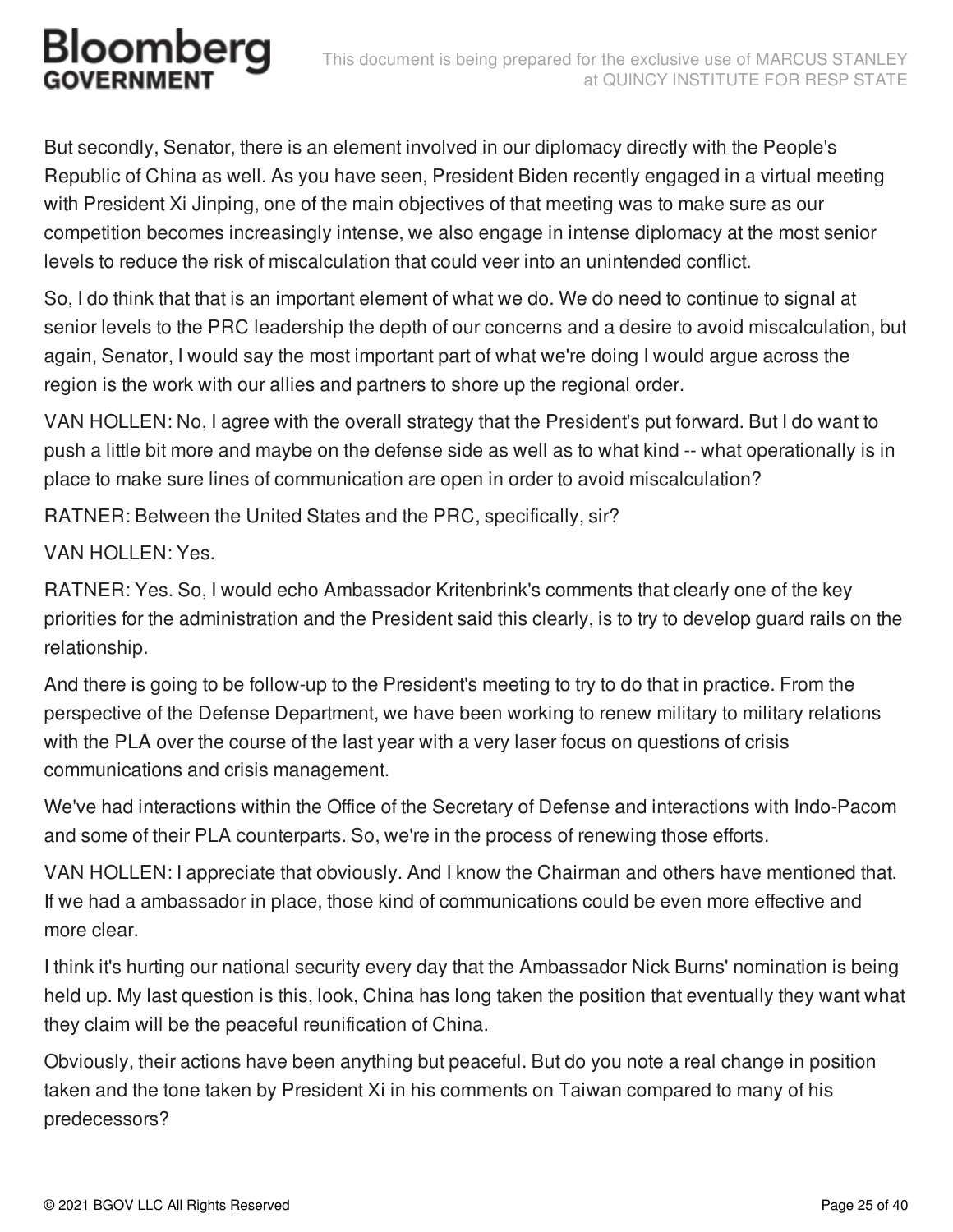KRITENBRINK: Senator, thank you. I don't know that the tone or the rhetoric has been dramatically different from Beijing. There is still occasionally a reiteration of a stated desire to resolve the situation in their view peacefully and, yet, China has never ruled out the use of force and that continues to this day.

I think the dramatic change that we've seen in recent months is years and years has been in Chinese actions and behavior, including its coercive and bullying behavior vis-a-vis Taiwan and that is our primary concern and that is as what is driving primarily our response rather than a focus on rhetoric, Senator.

VAN HOLLEN: Thank you.

Thank you, Mr. Chairman.

KRITENBRINK (?): Thank you, Senator.

MENENDEZ: Senator Young is with us virtually.

YOUNG: Thank you, Mr. Chairman and welcome before the committee gentlemen. Recent press reports have highlighted concerning developments with Taiwan's domestic defense strategy and capability.

Reserve forces are in need of reform and there are questions around Taiwan's recent shift in favor of counter-strike weapons rather than adopting a porcupine strategy of strategic denial capabilities.

Beyond weapons sales, gentlemen, what is the administration doing to support Taiwan's domestic military readiness?

RATNER: I'm not sure I heard the very last part of that question...

YOUNG (?): ... beyond weapons what is the administration doing...

(UNKNOWN): To support Taiwan's...

RATNER: To support Taiwan's...

YOUNG: To support Taiwan's domestic military readiness.

RATNER: Yes. Got -- copy.

MENENDEZ: Domestic military readiness. Senator Young, if you can lean into your --when you're asking questions lean into your, I guess, the computer there or raise the volume. It would be helpful but I think we heard that one.

RATNER: No, this is -- thank you, Senator Young. It's a hugely important question and we have to always remember that Taiwan's ability to defend itself is more than just its arms purchases and that as a government, we ought to be taking -- widening our aperture as much as we can.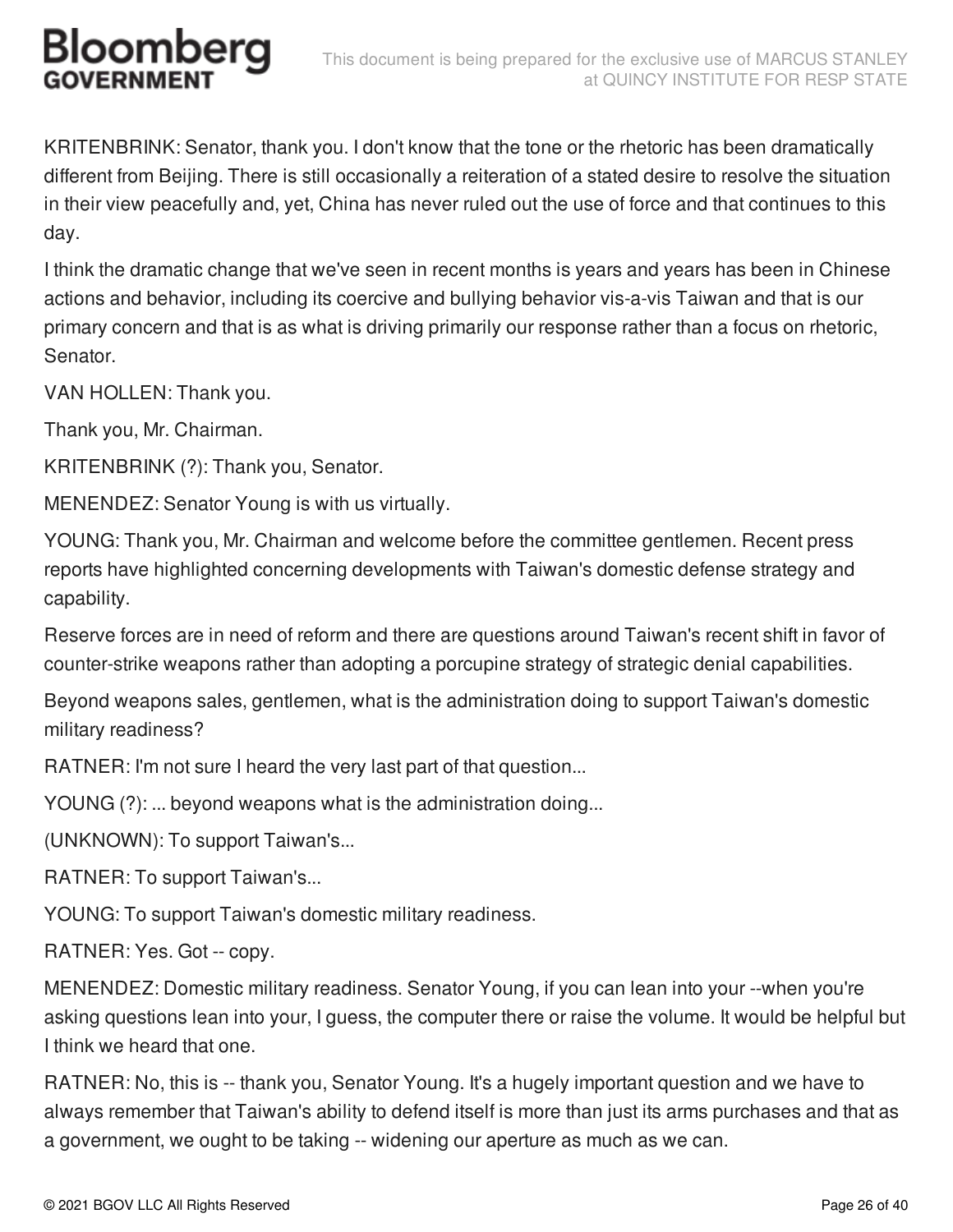And its reserve reforms are an important element of that in so far as Taiwan's shift to an all-volunteer force and the subsequent decrease of its active force strength has led to the need to ensure that its reserve forces are prepared to assume increasingly difficult missions.

The good news is that President Xi and Minister of Defense Chow have begun walking down this path as you know. They have approved changes to reservist training requirements, increasing the number of days required for reservists.

And they've also been creating requirements for more realistic combat training and in addition to that as was mentioned earlier in the hearing Taiwan is slated at the beginning of next year to establish an all-out defense mobilization agency, an ADMA which is geared to combine mobilization and reserve functions in one agency to better align training exercises and force development requirements.

So we think they're making real tangible progress on this. Some of it is very much initial and we're going to do everything we can to support these efforts.

YOUNG: So, Dr. Ratner, okay, so that was my question. Were there things that you think we should be doing, perhaps this committee can be helpful with as it pertains to supporting Taiwan and its efforts to reform its reserve forces?

RATNER: Absolutely. Senator, I would be happy to explain that in some detail in a closed session. What I will say is that we are taking a more proactive approach to supporting Taiwan in some of these reforms, working with them on some of their defense concepts, doctrine, supporting them on some of their...

YOUNG: Why don't we take it to a classified setting, Doctor. I'll pick up on that thread with you at a later date. Thank you.

RATNER: Glad to do that, Senator.

YOUNG: So are they likely -- what capabilities are most needed for asymmetric defense because my sense is the legacy systems and weapons that that Taiwan has relied on in the past aren't sufficient, aren't adequate for a robust defense of the island right now?

RATNER: Senator, that's right. That is precisely the argument that the administration has been making and the Trump administration was making as well. Again, we support President Tsai's commitment to achieve greater balance of asymmetric capabilities.

To your question specifically these include coastal defense cruise missiles, short and medium range air defenses, defensive naval mines, enabling C4 ISR, and other capabilities, but those would be at the top of our priorities.

YOUNG: Okay. Lastly, in what time period do you see the greatest risks for conflict between the CCP and perhaps Taiwan?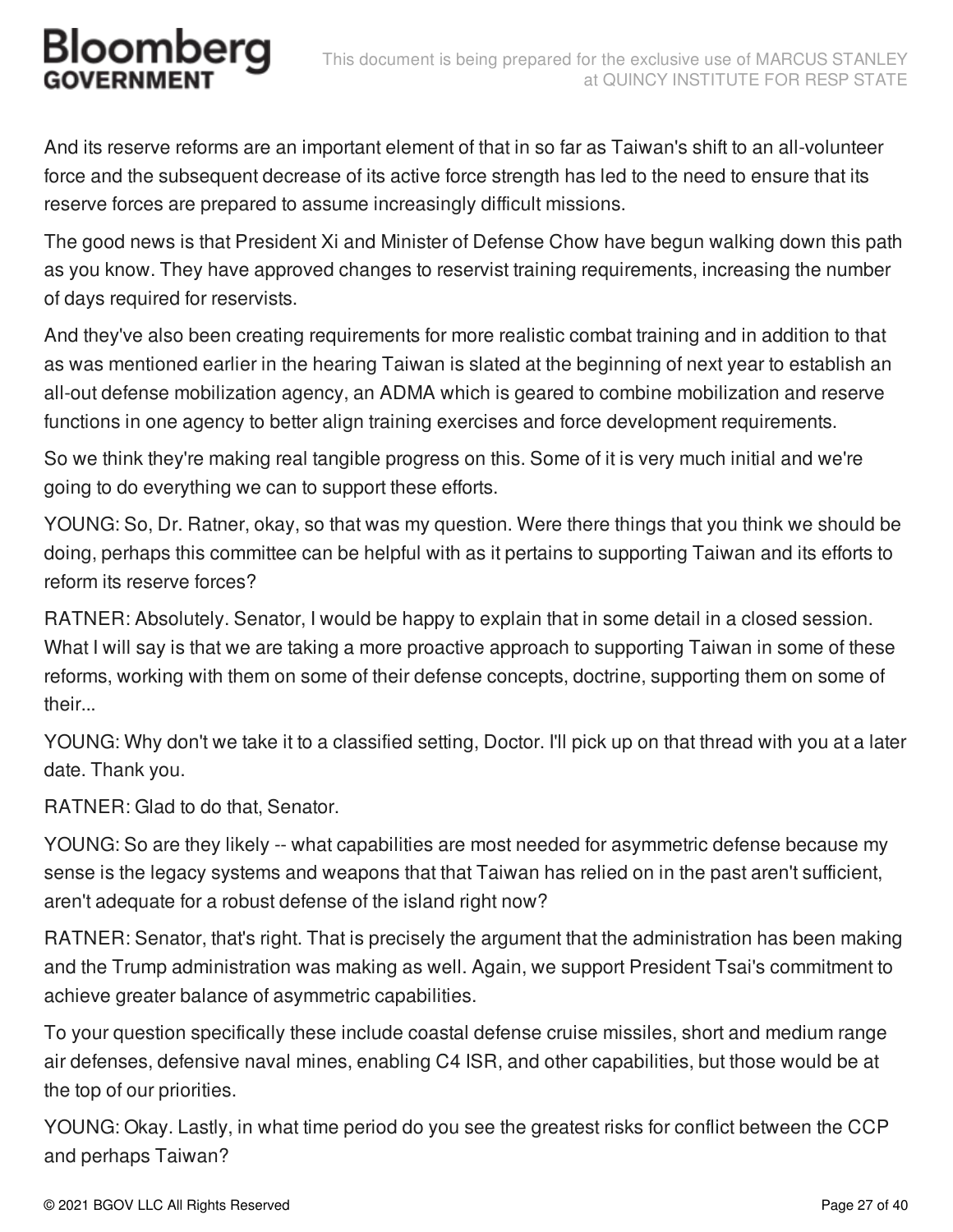RATNER: Senator, my answer to that is that the China challenge is a today problem, a tomorrow problem, a 2027 problem, a 2030 problem, a 20 40 problem and beyond. I don't think there is a date we ought to pick on the calendar and we have to make sure that we're sustaining deterrence from today and maintaining it going forward.

YOUNG: It's a today problem. That's all I need to hear. Thank you.

MENENDEZ: Thank you.

Senator Coons?

COONS: Thank you, Chairman Menendez and Ranking Member Risch for this hearing. And thank you, Ambassador Kritenbrink, Doctor Ratner, for your testimony and your public service. I don't know. Can you hear me well? We're having some trouble with the audio. Thank you.

You mentioned in your testimony, Doctor Ratner, the significance of partisanship and it being a key part of our relationship, and our defense of Taiwan, and that it should be nurtured. I'll just mention at the outset that I think bipartisanship in this hearing and in the actions of members of this Committee, and in partnership with the administration has been a long and a critical part of our work together. I have visited Taiwan twice in recent years, coordinating with the Trump administration and the Biden administration before doing so. And I went on a bipartisan trip just a few months ago to deliver vaccines. And I think it is striking how the status quo and the support of both Republican and Democratic administrations, including through defense of arms sales has served its successful and free-market democracy.

Doctor Ratner, what's the most critical investment that we in Congress could make to help both ensure and strengthen deterrence, and U.S. military readiness in the Indo-Pacific. So most important investment in Taiwan, both in terms of arms sales, but moving forward some of the strategic and military reforms that previous members have discussed, but also most important investment in terms of the Indo-Pacific region and strengthening our partnership with our allies?

RATNER: Senator I think the answer I would give to that is rather and if the question is around U.S. capability or investment in terms of strengthening Taiwan's capabilities.

COONS: Both.

RATNER: I think the list that I -- that I just provided to Senator Young would be at the top of our prioritization list in terms of the types of capabilities that are mobile and resilient, and cost effective for Taiwan including coastal defense, cruise missiles, and defensive naval mines and others, I think we've articulated those, as well as the reserve reforms and civil-military integration efforts that Taiwan is undergoing...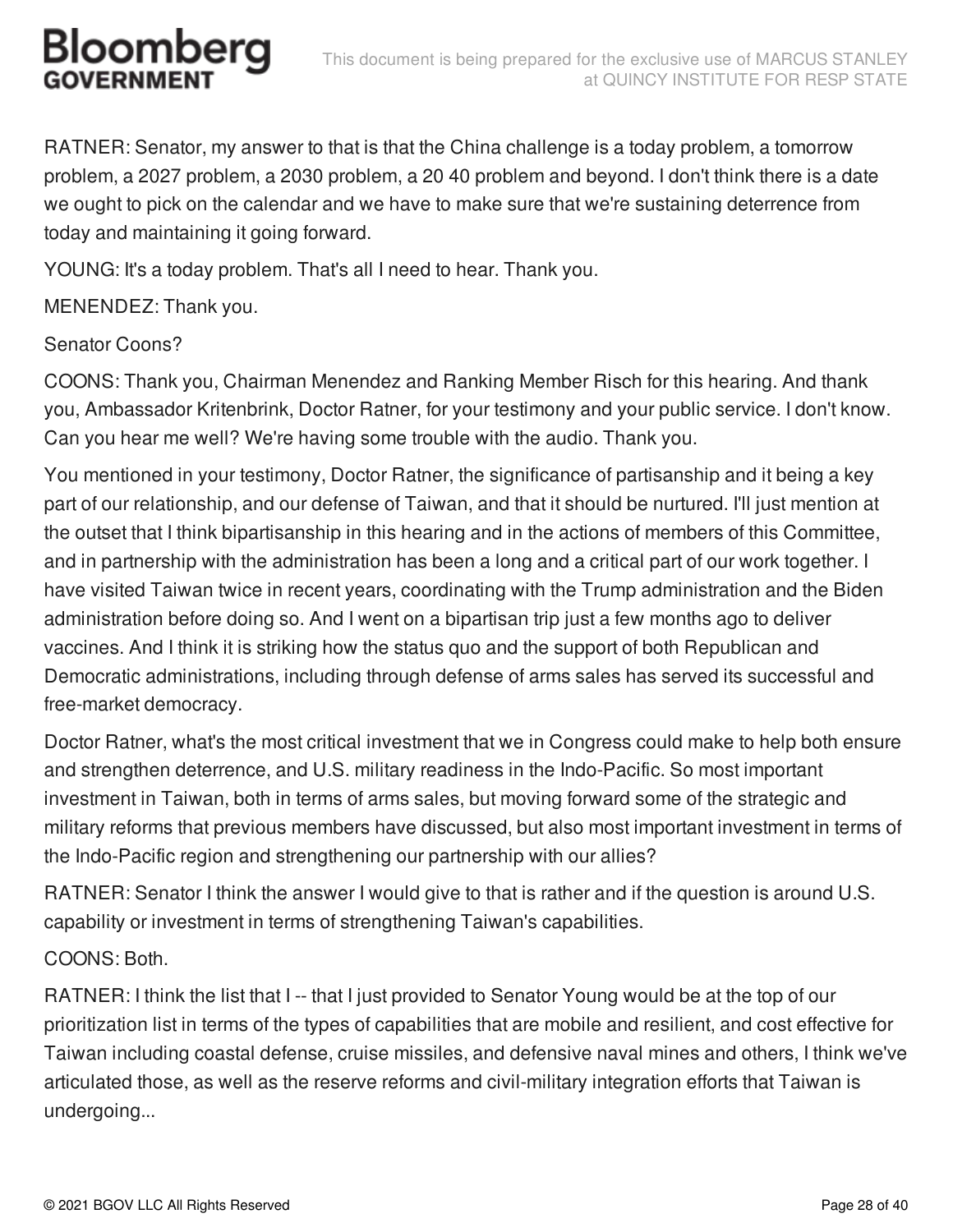COONS: And, Doctor, there continues to be some ongoing tension within Taiwan military planning between those who want to invest in expensive but perhaps less critical capabilities, and those who agree with the vision that you just laid out. How do we help move forward Taiwan's defense reforms?

RATNER: Senator, this is a question we often get. I would say I am encouraged by the direction that President Tsai and Taiwan's Minister of National Defense are heading in terms of its capability development, its reserve reforms, other defense reforms. As in -- as in any bureaucracy they're going to be competing priorities, they're going to be service rivalries, especially in a resource constrained environment. I think what we need to do is speak with one voice as an administration, as a Congress, as a government and work with allies and partners in the region as well on this issue.

COONS: How much harm would a year-long CR where we do no more appropriation, no more policy through appropriation as well, how much harm would that do possibly to our Indo-Pacific strategy?

RATNER: Senator, leaders at the Defense Department have been clear from the secretary on down about concerns, about a CR and the need for stability in our budgeting cycles.

#### COONS: Thank you.

Ambassador, I'd like to see us work in close coordination with our European allies and partners to strengthen our trade investment relationships. Taiwan is one of the world's most significant sources of advanced semiconductor chips. We currently have just come through some real supply chain disruptions and significant shortages. What do you think we could do to develop the standards for the 21st Century for the digital economy in partnership with Taiwan including them in the world community of open societies that is in part convening through the Summit for Democracy this week? And what do you think we could do to better engage our European allies in that work in strengthening both economic ties and potentially security ties with Taiwan?

KRITENBRINK: Senator, thank you very much for your question. On the issue of Taiwan's role in global economy and the importance of resilient, and diverse supply chains I think that's absolutely critical for Taiwan, it's absolutely critical for the global economy and for our prosperity as well.

We have engaged in a range of forum (ph) and a range of dialogues with our Taiwan partners on those very issues, including assisting Taiwan in making sure that its supply chains are more diverse, and secure. And that Taiwan carries out the export control and other screening policies designed to protect its most important technologies and trade secrets as well. Our European partners are absolutely critical in this effort as well, given their obviously central role in the economy and these same supply chains. And this has been in fact an area of discussion between the EU and the United States, including in the recent engagements with the EU that I mentioned earlier both at my level and at the Deputy Secretary level.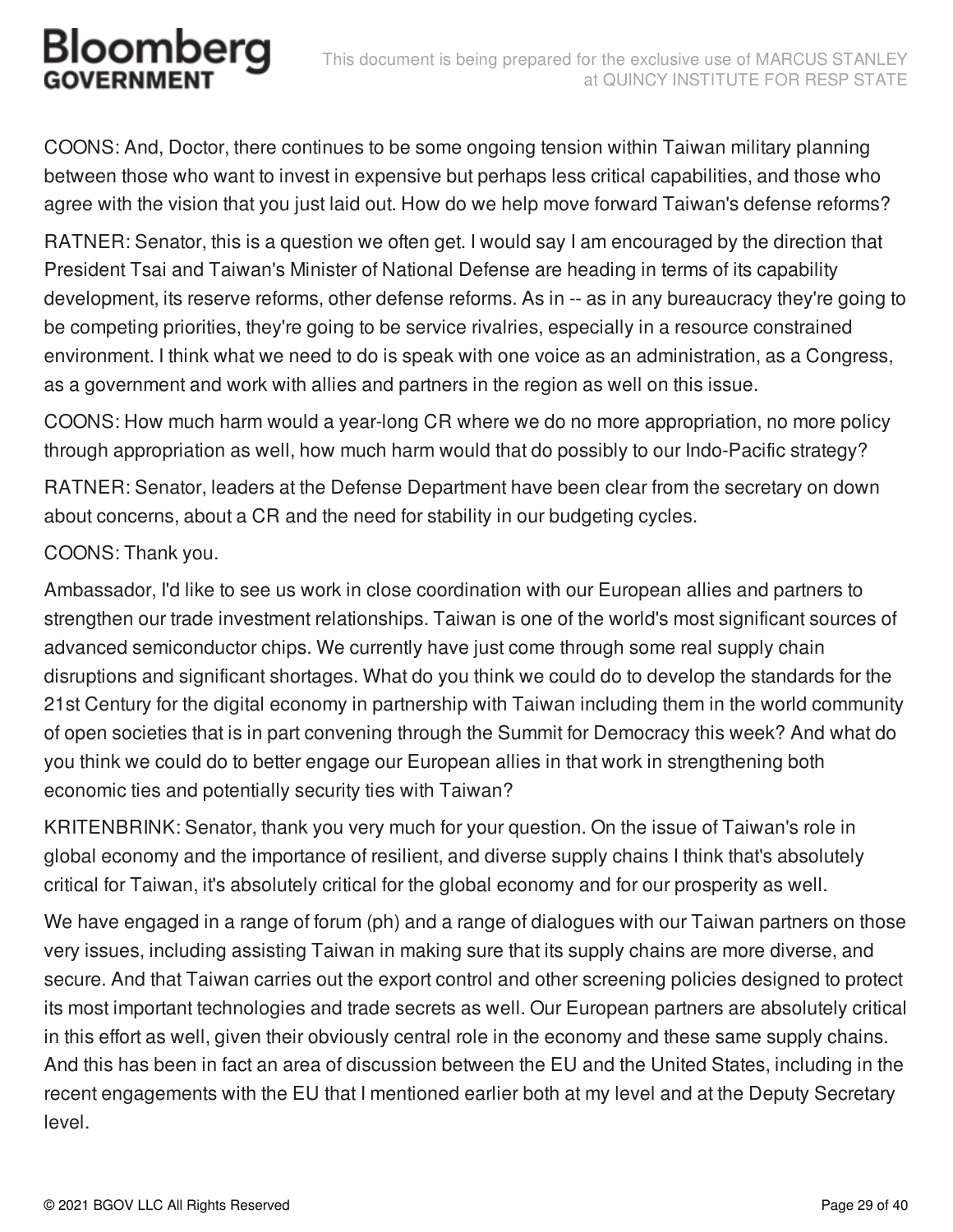So, Senator, I couldn't agree more with the importance of the issue, the importance of Taiwan's role in the supply chains, and in the global economy, and in the importance of the EU's role in achieving our goals.

COONS: Thank you both.

MENENDEZ: Thank you.

Senator Cruz?

CRUZ: Thank you, Mr. Chairman.

Welcome to the witnesses. Over the last year the world has gotten much more dangerous, and unfortunately that danger is a direct consequence of a series of foreign policy failures by the Biden-Harris administration. We have seen President Biden's weakness over and over again translating into making America less safe. In Afghanistan we saw an absolute catastrophe with Biden's surrender to the Taliban, abandoning Americans behind enemy lines and the chaos that resulted. When that occurred every enemy of America looked to Washington and took measure of the man in the Oval Office, and whether it was Russia or Iran, or North Korea, or China, they all determined that the President was too weak to be a serious threat to them, and unfortunately as a consequence each of them has gotten substantially more bellicose, substantially more aggressive.

As we sit here today over 100,000 Russian troops are massed on the border of Ukraine preparing to invade Ukraine because Joe Biden surrendered to Vladimir Putin on the Nord Stream 2 pipeline and paved the way for Putin to take a major step towards his long-term goal of rebuilding the Soviet Union, and once again posing a massive threat to the safety and security of Americans. In China the weakness of the Biden administration from abandoning Afghanistan, from surrendering to Putin has been noticed, and the Afghanistan disaster I believed made it substantially more likely that China will launch an amphibious military assault against Taiwan sometime between now and the end of 2024 because for the same reason that Putin is preparing to launch an invasion of Ukraine, our enemies have determined this President is too weak to stand up

To them. That has been complicated even further by the Biden administration's incoherence and undermining of Taiwan, which unfortunately serves as an encouragement to the Chinese communist government to engage in military hostilities directed at Taiwan.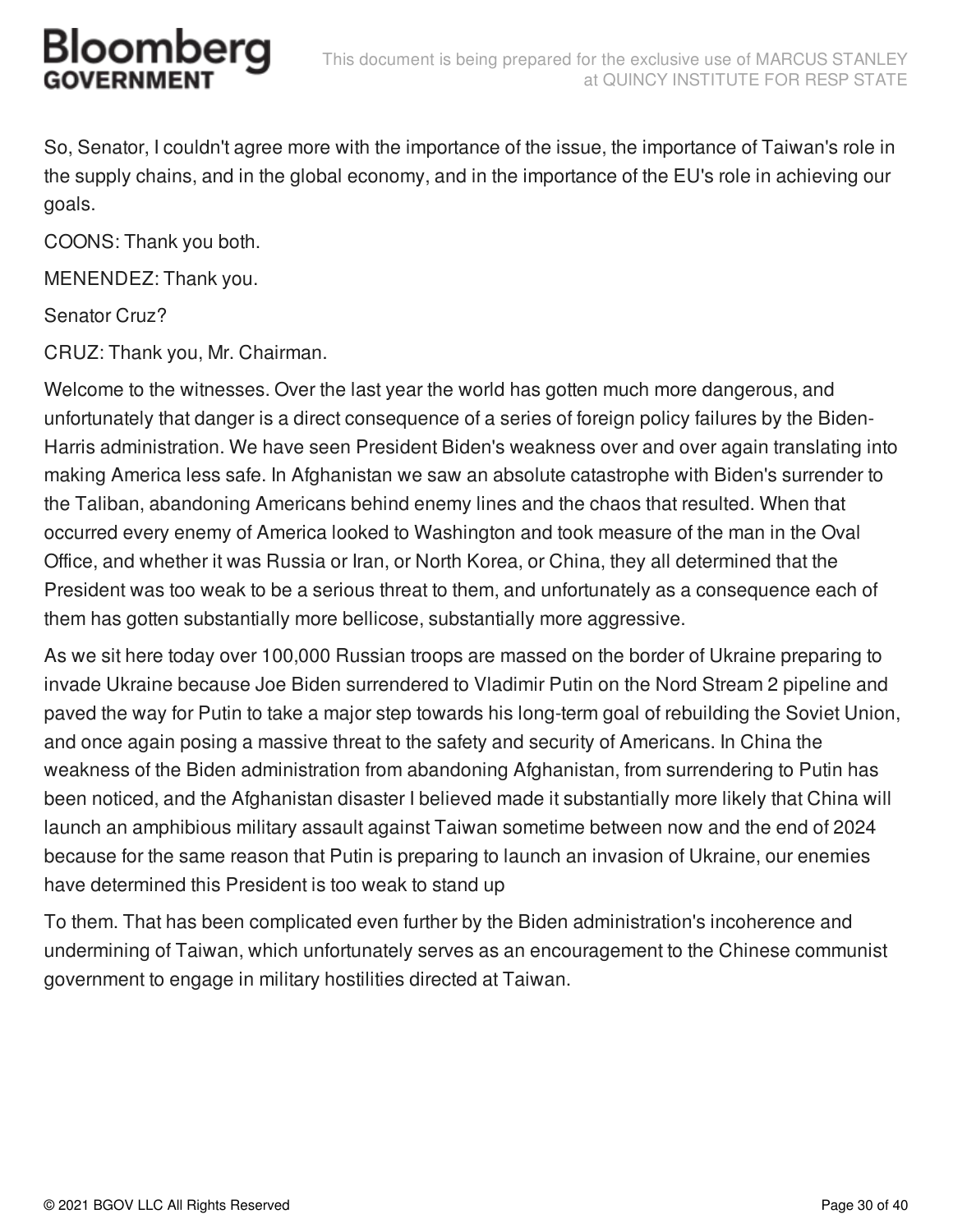Every few weeks we see another example of bumbling and incompetence from this administration when it comes to Taiwan. Over the summer for instance the White House's official Twitter account first posted and then deleted a tweet about vaccination donations in Taiwan because the tweet included a flag of Taiwan. Our Taiwanese allies were forced to publicly ask the White House not to cause unnecessary speculation or misunderstanding from all walks of life due to the removal of the related tweet. The Biden White House publicly retreated from Taiwan to avoid angering the communist overlords in China. More broadly the Biden administration has imposed a policy forbidding our Taiwanese allies from displaying symbols of their sovereignty, whether flags or medals, or uniforms on U.S. soil.

There's a policy that goes back to 2015 when the Obama administration capitulated to the Chinese Communist Party demands to restrict Taiwanese activities. I fought for the Trump administration to change this policy. It took four years to get it done, but ultimately they did, they changed the policy to allow our Taiwanese allies to display their flags and military uniforms. The Biden administration reversed that policy, and it did so knowing it was over the objection of Republicans and Democrats in the Senate on this Committee. I introduced legislation in this Committee to restore the policy allowing Taiwan to display its symbols of sovereignty. It passed overwhelmingly in this Committee with bipartisan support. It passed the Senate overwhelmingly with bipartisan support and yet the Biden administration is defying the United States Senate and continues to impose this policy, undermining our ally, Taiwan.

And I've even heard recently from officers at several bases that DOD is asking for stricter enforcement of the ban after a Taiwanese graduate of the Air Force Academy wore the Taiwanese flag at a graduation ceremony. Meanwhile we hear from the Biden administration officials that they've actually loosened contact guidance for Taiwan.

Doctor Ratner, what is the Biden administration's actual policy regarding the ability of Taiwanese allies to display their national symbols of sovereignty and has that policy been memorialized in a written memo that is being distributed within the administration?

RATNER: Senator, I'm going to defer to my State Department colleague who has oversight of that particular piece. What I will say is I'm not familiar with the case that you raised, vis-a-vis DOD and I'll look into that. Thank you.

CRUZ: But your office has not circulated any guidance within DOD?

(UNKNOWN): All right, it's enough.

RATNER: The State Department determines contact guidance for the Department, for the U.S. government as a whole.

CRUZ: Okay. Well, then, same question.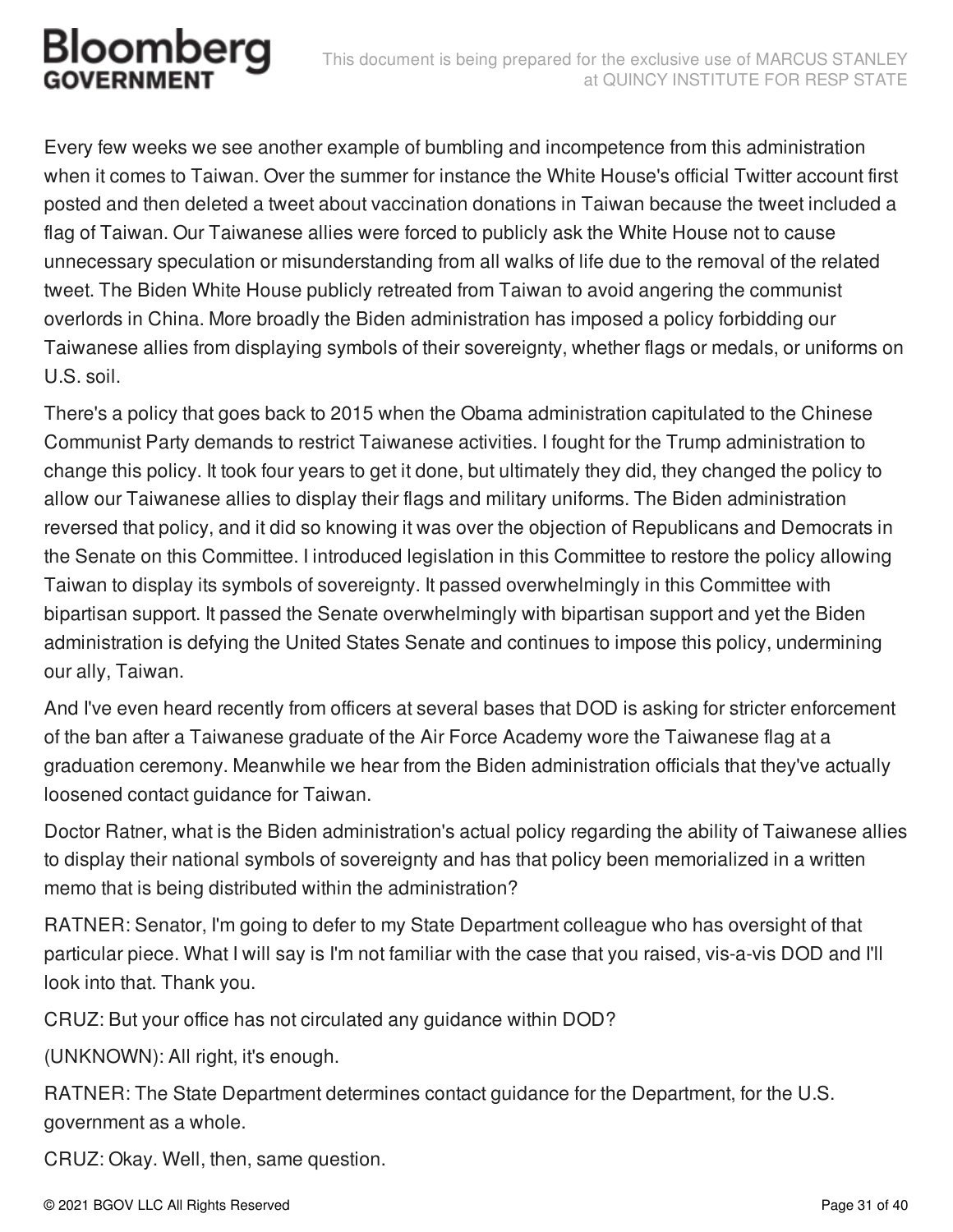KRITENBRINK: Senator, first I would say that everything that animates our approach to the Indo-Pacific is designed to demonstrate the credibility of our commitment to the region and to our allies, and no one should doubt the strength of that commitment, and the capabilities that America brings to bear. Under this administration and since I've had the honor of having this job America has revitalized its engagement with allies and partners across the region in a way that improves our national security, and our prosperity that counters the aggressive and coercive actions by the PRC...

CRUZ: I just asked - what I'm saying it wasn't Taiwan...

KRITENBRINK: I'm sorry, I'm sorry, yes, Senator.

MENENDEZ: The time of the senator...

KRITENBRINK: If I can respond, Senator?

MENENDEZ: Mr. Secretary?

KRITENBRINK: I'm sorry, Senator.

MENENDEZ: I'm sorry, but the time of the senator is well past expired, there have been members who have been waiting here...

CRUZ: He hasn't answered the question.

MENENDEZ: The Senator used five minutes to make a statement before he ever got to a question. I can't allow all members to do or we will be here forever, so I'm happy...

CRUZ: You are not going to me...

MENENDEZ: ...for it to be included to the record -- no, you can speak for five minutes if you choose to, but then you can speak for five minutes and then think you can ask a series of questions.

CRUZ: I asked one question...

MENENDEZ: It's unfair...

CRUZ: I asked one question...

MENENDEZ: This is your third. This is your third.

CRUZ: I asked one question.

MENENDEZ: It's unfair to the other members who have been waiting here.

CRUZ: I asked one question, the DOD, the witness said...

MENENDEZ: The secretary will answer it for the record. Senator Kaine?

CRUZ: Let the record reflect that the Chair is protecting the Biden administration from admitting their policy is undermining...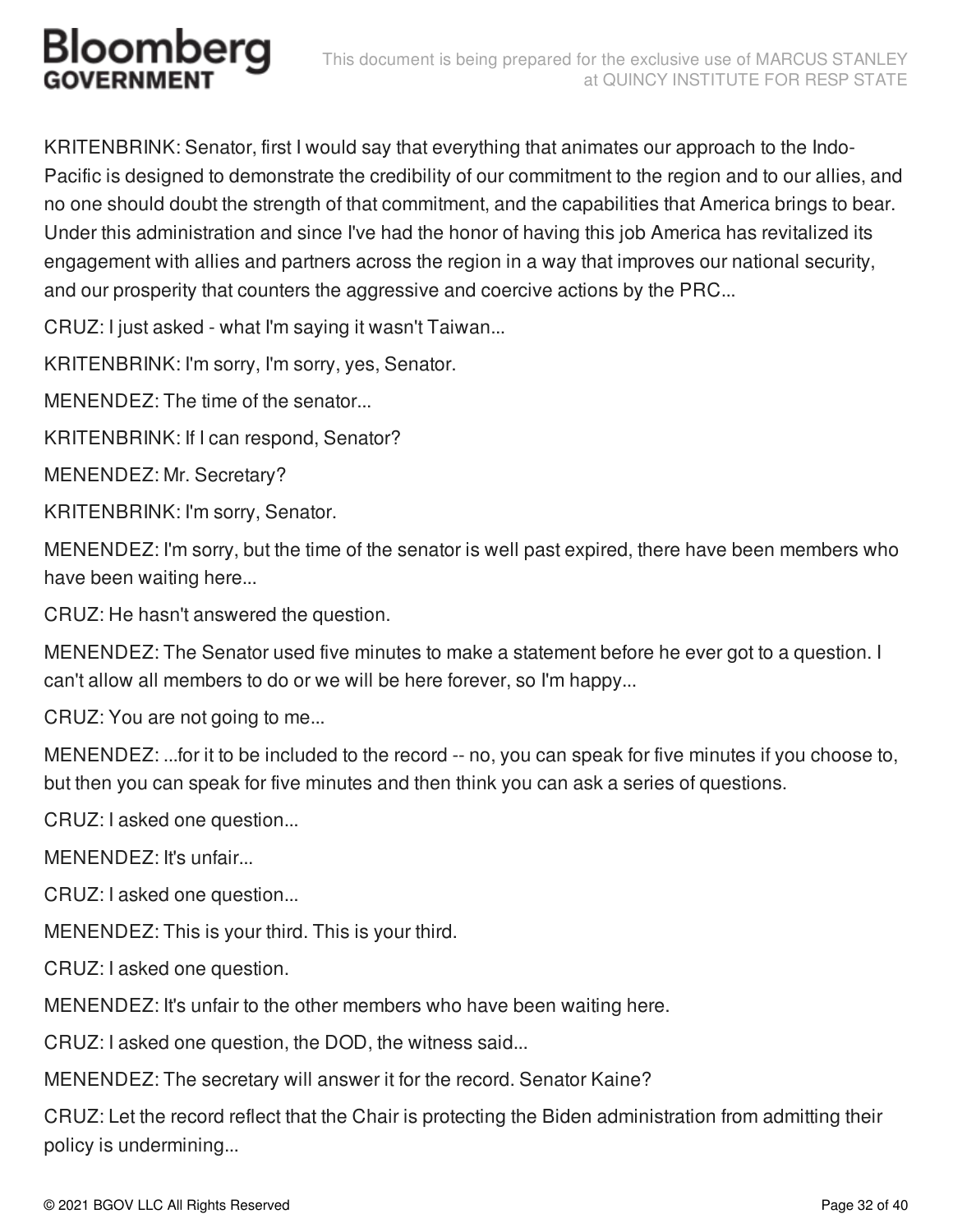MENENDEZ: Let the record reflect that when the Senator from Texas turns his back to the Chair and thinks that he can run out the clock, and then begin to ask questions, that dog won't hunt.

CRUZ: I actually just looked at the person whom I'm speaking, so I look at the witnesses when I'm asking them questions...

MENENDEZ: But you see the clock.

CRUZ: I'm looking at you now when you're trying to prevent the witness from answering the question...

MENENDEZ: ...I know you enjoyed it because you put it up on your YouTube channel. You can't run the clock in statement, which you're free to do.

CRUZ: Look, your exchange has taken longer than it would take for them to answer the question...

MENENDEZ: Senator Kaine is recognized.

KAINE: Thank you, Mr. Chair. I have one item I would like to ask each of you about, I do believe the Biden administration is earnestly trying to rebuild and shore up alliances around the world, and that's a positive thing. I think with respect to this particular region the elevation of importance of the Quad is an important component. I think U.S. support for vaccine delivery in Taiwan has been very positive, as well as vaccine delivery around the world. We're the most generous donor of vaccines. That's a good thing.

And I think the announcement of a more potent Indo-Pacific partnership between the U.S., Australia, and the United Kingdom is positive. But now my critique and my question, I have yet to get an answer from the administration about why that particular partnership, U.S. Australia, UK, blindsided France, or at least was perceived to have been blindsiding France. Since France is an ally, and France is an Indo-Pacific nation it would seem like we would want to include France in our efforts in the Indo-Pacific, that that would be a real positive and instead the U.S., Australia, UK partnership around submarines was perceived to be blindsiding France, and left France out of something that I think it would be in our interest and other nations in the region for France to be included. So I want to ask each of you from the DOD perspective, from the State perspective, were you individually involved in crafting this U.S.-U.K.-Australia partnership around submarines and if so, why wasn't France included? If I could start with you, Dr. Ratner, from the defense side.

RATNER: Sure, Senator. The answer to your last question is yes, I was involved in the latter stage of the negotiations. They had been underway for several months by the time I was confirmed, but I was - I did participate in the final development of the MOUs and some of the other elements of the AUKUS agreement. I guess what I would say there is it is a particular agreement around three sets of countries which have and is very particular to the strategic context and as well as our existent bilateral cooperation with each.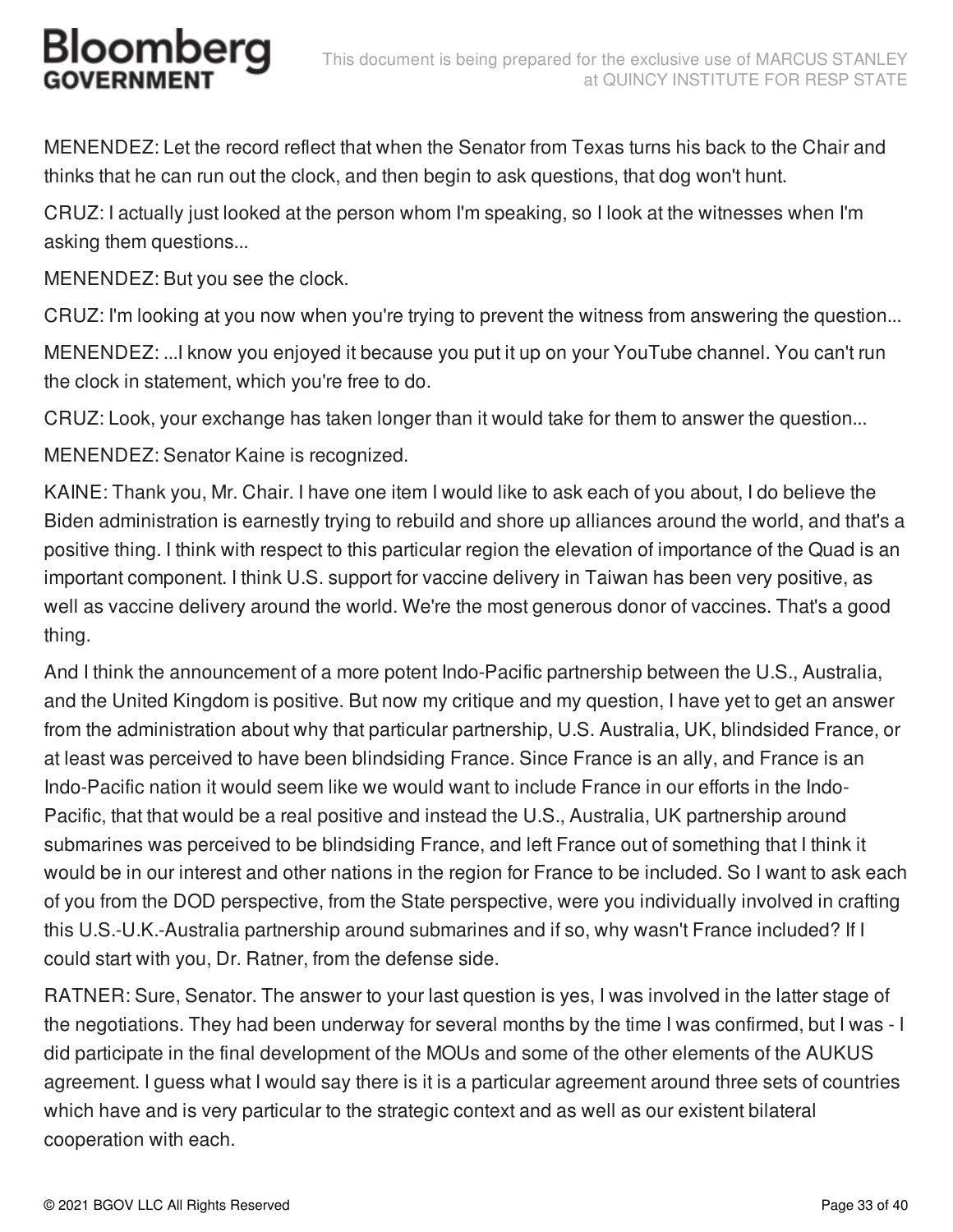And as it relates to the question of France, one of the reasons why negotiations were so secret is because of the sensitivity of the subject and I guess I'll leave it to the Australians to explain their own engagement with the French on the question of their own submarine deal.

KAINE: But you would agree with me, wouldn't you, that France is an Indo-Pacific country?

RATNER: Absolutely, Senator. And we are actively...

KAINE: And France is a great military ally of the United States.

RATNER: They are and I have met with...

KAINE: And if we - and if we to be, you know, engaged with allies in the Indo-Pacific in a way that will support other allies like Taiwan and potentially be a bit of deterrent to China, the involvement of France in those efforts would a positive, right?

RATNER: It is a positive. It is existent. We engage with them on defense issues in the Indo-Pacific and we look forward to doing even more of that into the future. They are a resident power in the Indo-Pacific.

KAINE: So, I - but I gather from your answer that you were involved in negotiations between three nations, France was not part of those negotiations and the U.S. expectation was that Australia would somehow give notice to France about what was going on at the appropriate...

RATNER: Senator, my own conception of the AUKUS agreement is that it is complementary to what is a very diverse set of security relationships and arrangements in the Indo-Pacific and globally. So, we have AUKUS. We have The Quad as you mentioned. We have a number of trilateral arrangements with the Japanese and the Koreans with the Australians and the Japanese. We, of course, have our approach to ASEAN and these are meant to be complementary. None is meant to be exclusive of the other.

KAINE: Let me ask you, Mr. Ambassador. Were you involved from the State Department side in discussions about the AUKUS framework or agreement and why was France blindsided and shouldn't we be including France in the Indo-Pacific alliance efforts?

KRITENBRINK: Thank you, Senator. All of that happened, Senator, before I was confirmed and sworn in, but I would say that as you outlined, I think the - I think the progress made by The Quad and the announcement AUKUS agreement, I think these are very significant strategic moves that contribute to peace and stability across the region.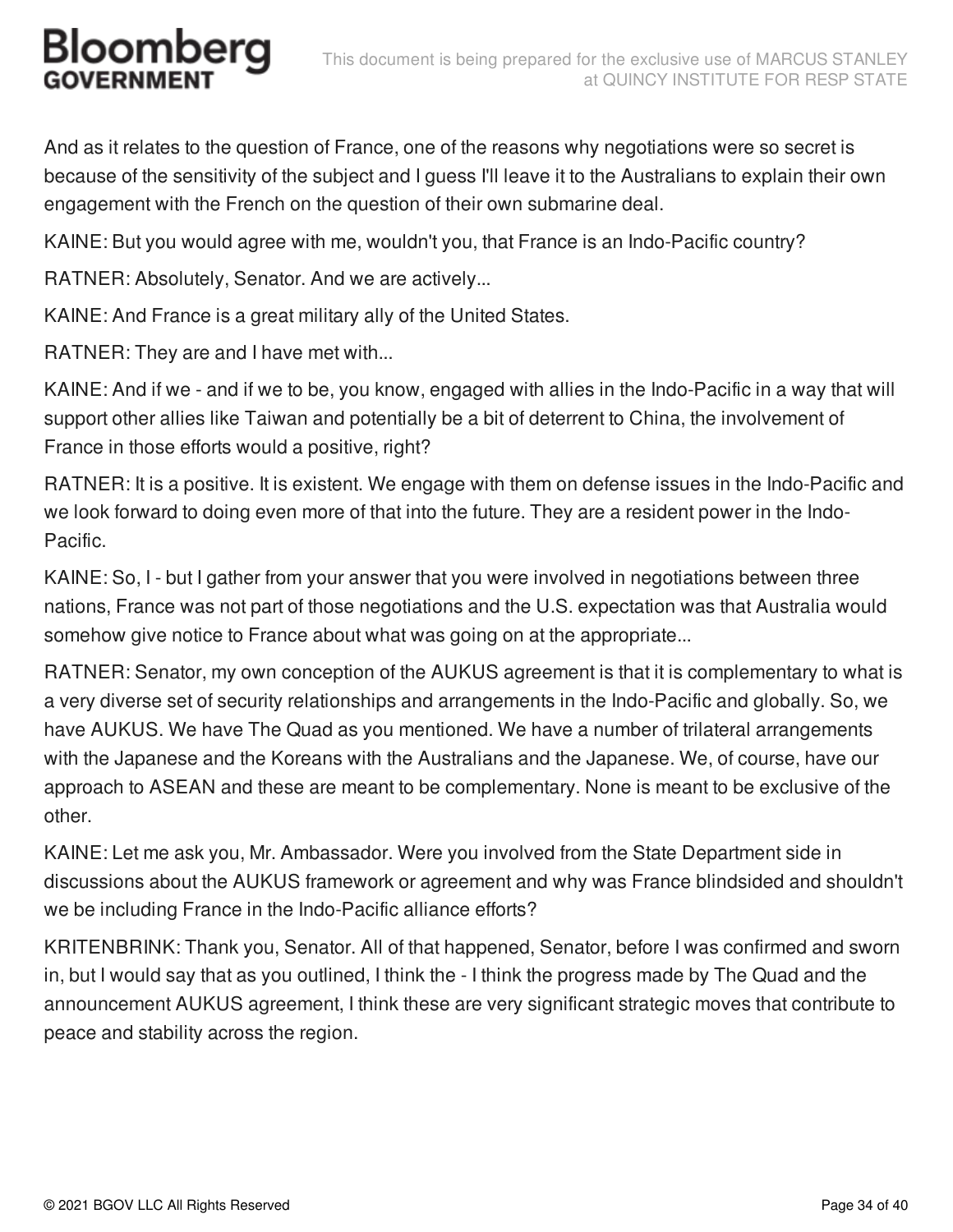I think the President has stated publicly that the rollout in particular could have been handled better and I think you've seen the administration take a number of steps even since I have been in this position to engage intensively with our French allies and our EU partners, to recognize their critical role. In the region, we recognize it, we value it and we're in touch on a regular basis how to advance our shared interest.

KAINE: Thank you. I've exceeded my time. Thank you, Mr. Chair.

MENENDEZ: Thank you. Senator Markey.

MARKEY: Thank you, Mr. Chairman. Dr. Ratner, then Vice-President Joe Biden said in January of 2017, "Given our non-nuclear capabilities and the nature of today's threats, it's hard to envision a plausible scenario in which the first use of nuclear weapons by the United States would be necessary or make sense." Do you agree with the President in the context of the East Asia and Pacific region that you oversee that his statement as Vice-President is accurate?

RATNER: Senator, what I would say is the global posture review and these types of questions are currently under review at the Department and likely to be completed early next year in terms of the role of nuclear weapons and U.S. nuclear doctrine and...

MARKEY: Well, I hope that your Department's nuclear posture review will be drawing inspiration from the President's own views namely that we do not need to be the first country to escalate a non-nuclear conflict into a nuclear conflict. And if a nuclear war cannot be won, it must never be fought as President Biden reiterated in Geneva this summer, surely we should have no issues stating that the sole purpose of nuclear weapons is to deter nuclear attacks against the United States and its allies but that we would never be the first country to use nuclear weapons in a non-nuclear war setting.

The Chairman of the Joint Chiefs recently called China's test of an orbital hypersonic missile as a Sputnik moment, suggesting that there is a technological gap with respect to China that the United States needs to fill. Dr. Ratner, is it true the United States exceeds the next 11 countries combined in defense spending, one of which is China?

RATNER: I don't have the data at my fingertips, sir, but certainly, Senator, the United States has the largest defense budget in the world.

MARKEY: And I will confirm for you that yes, our budget is larger than the next 11 combined including China, just so that we don't get back to 1960s missile gap. We're looking over our shoulders at number two, three, and four. Dr. Ratner, Department of Defense witnesses have testified that China's development of nuclear-capable hypersonic missiles is meant to counter U.S. missile defenses but does our regional or homeland-based missile defense architecture pose a threat to China's strategic deterrent be it from a traditional Chinese ICBM or a hypersonic glide vehicle?

RATNER: Sorry, Senator. Could you - could you repeat the question? Is our missile...

© 2021 BGOV LLC All Rights Reserved Page 35 of 40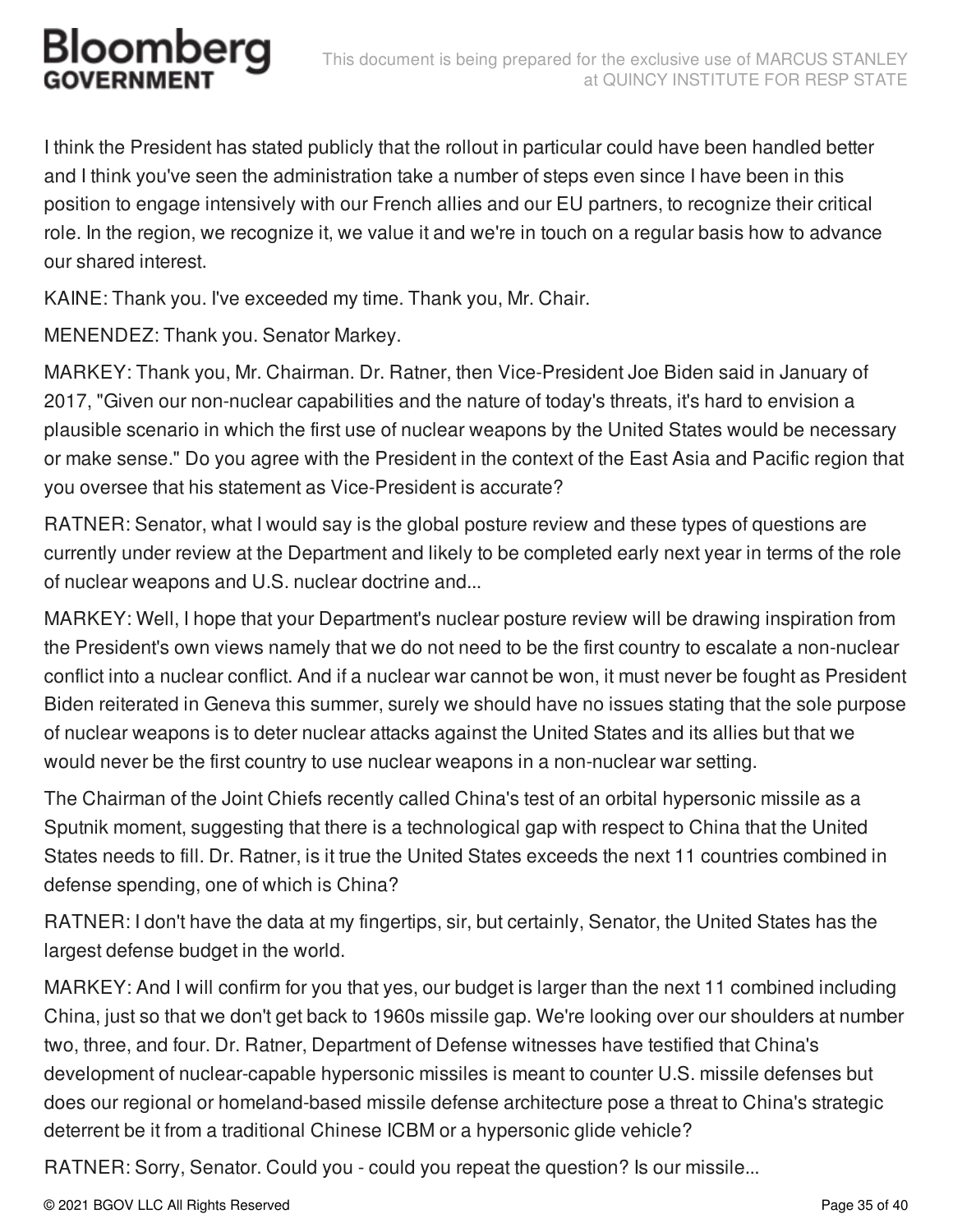MARKEY: Does our regional or homebased - homeland-based missile defense architecture pose a threat to China's strategic deterrent be it from a traditional Chinese ICBM or a hypersonic glide vehicle?

RATNER: Senator, the purpose of our missile defense is to enhance stability and deter aggression. It does not...

MARKEY: So...

RATNER: ...does not pose a threat to China, no.

MARKEY: It does not pose a threat. Thank you. That's the answer. It does not pose a threat. Isn't it true that U.S. ICBMs that we have right now are actually faster than the hypersonic glide vehicles than the United States, Russia, and China are all rushing to develop?

RATNER: Senator, I'd be happy to discuss that in a classified setting.

MARKEY: I appreciate that. The Union of Concerned Scientists says that our ICBMs are 20 times the speed of sound. I just think it's important to get that out there. And I don't think there's any evidence thus far that the Chinese hypersonic weapons are going to be able to exceed what we can do in our country. I always hate it when they make out the Chinese or the Russians to be 10 feet tall and we are midgets. It's just the opposite and I just think we have to keep that out there. Is it true that even if China were to have 1,000 deliverable warheads by 2030, it would still be one-fourth of what is already in our active nuclear weapons inventory of 3,750, is that correct?

RATNER: That's correct. Though, of course, we deploy lower numbers from that, Senator.

MARKEY: But we have the capacity right now in our active nuclear weapons inventory to counter the 300 that they have right now or the 1,000 that they might have by the year 2030, is that correct?

RATNER: That's correct, Senator. There are still reasons to be concerned about China's nuclear buildup despite United States having a larger overall size.

MARKEY: I appreciate that perspective. I just want to say though that the Pentagon should not be hyping the threat from hypersonics or goading us into an arms race. We should absolutely engage with China on talks to reduce nuclear risk. We should be prepared to acknowledge mutual vulnerability with China and as we did with the former Soviet Union, we just should not be trying - which I really feel the arms manufacturers are trying to do and many - and many in the Pentagon to just create artificial fear in the United States. It's not a Sputnik moment. One hundred percent, it is not a Sputnik moment and the Pentagon should not be saying it. Thank you, Mr. Chairman.

MENENDEZ: Thank you, Senator Markey. Senator Risch.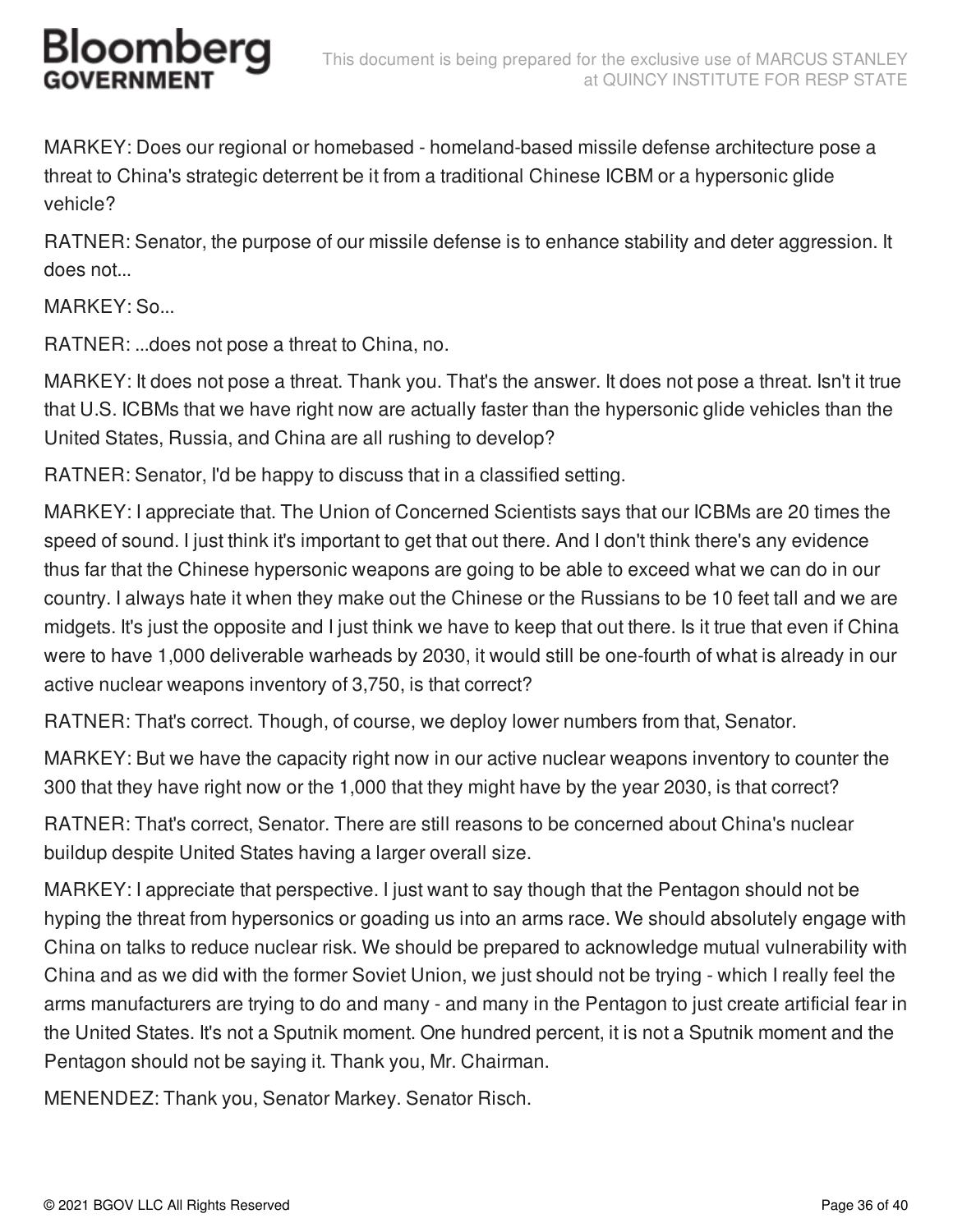RISCH: Very briefly, Mr. Chairman, I - notwithstanding the row here with Senator Cruz. There's a lot of us that do have an interest in that question that he asked. And you indicated they would answer it for the record. And I guess I would be interested in hearing the answer.

MENENDEZ: If you want to use your time now, Senator Risch, I'm happy to have the Secretary answer you. I'm not afraid of the answer nor am I hiding something.

RISCH: Yeah, I - yeah. No, I get that. Mr. Secretary, I just appreciate - you never got to the answer of the question. You talked about all the good stuff we were doing and we appreciate that. We really do. But we've all heard anecdotal stories about suppression of Taiwanese flag, what have you. Is there an official policy on this? Do we have anything in writing on this?

KRITENBRINK: Mr. Ranking Member, thank you very much for the question and I'm happy to answer it to the best of my ability.

#### RISCH: Please.

KRITENBRINK: I would state first we have tremendous respect for our Taiwan partners. We treat them with great respect and dignity in every interaction. However, over the last four decades, it's been United States policy to not allow Taiwan partners to display symbols of sovereignty on U.S. facilities. That includes flags, that includes military uniforms. That has been a long-standing American policy for the last 40 years and it remains as such.

RISCH: Is there a written - is there a written policy in that regard?

KRITENBRINK: Senator, there is written policy regarding our contact guidelines and the guidance that we give and the encouragement that we give to U.S. government officials to meet with Taiwan partners in a way that is fully in accordance with our unofficial but vitally important relationship with Taiwan. I don't know if the contact guidelines covers the uniform or flag issue, but I would be happy to research that...

RISCH: If you could check that...

KRITENBRINK: ...immediately and get back to you, but what I can state with confidence is that the policy on symbols of sovereignty has been long-standing over this.

RISCH: And I appreciate that. And I - you know, like I said, we hear anecdotal stories that are - that are unique to a particular situation and can be awkward would be a good word. So, whatever you can provide in that regard, I think a lot of us would be interested.

KRITENBRINK: Yes, sir.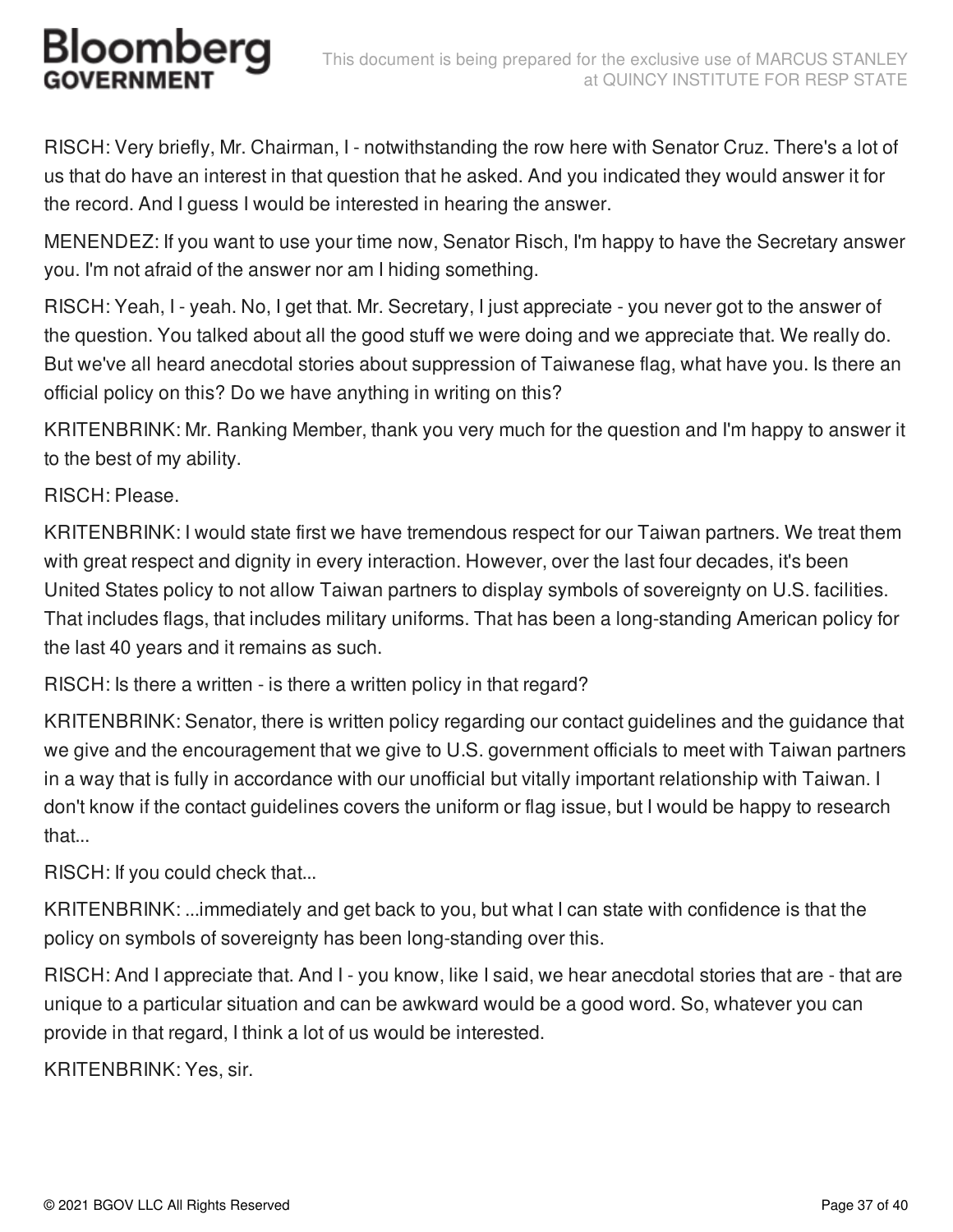RATNER: Mr. Chairman, if I could just clarify for the record, I said earlier in response to Senator Cruz that the Defense Department does not issue its own guidance. The Defense Department does issue guidance. That guidance requires adherence to the State Department guidance, to clarify the record there.

MENENDEZ: All right. Let me ask some final set of questions. I want just to follow this up fully. At the end of the Trump administration, Secretary Pompeo rescinded previous Department guidance on executive branch contacts with Taiwan. This past April, the State Department issue guidance that allows working level meetings with Taiwan counterparts in federal buildings. Is that - is that the case, Mr. Secretary?

KRITENBRINK: Yes, Mr. Chairman, that is the case.

MENENDEZ: Okay. Which is different than the question of symbols, but meetings are taking place in federal - with Taiwanese counterparts in federal buildings.

KRITENBRINK: Yes, sir.

MENENDEZ: Now, it was reported earlier this year that the U.S. was seriously considering, quote, changing the name of the Taiwan office from the Taiwan Economic and Cultural Office to the Taiwan Representative Office to elevate our treatment of Taiwan consistent, however, with the One China Policy and the Taiwan Relations Act. Has Taipei made an official request for the United States to consider changing the name of TECO?

KRITENBRINK: Mr. Chairman, my understanding is that we're continuing to assess a request to that effect.

MENENDEZ: So, they have made a request.

KRITENBRINK: That is my understanding, but I will confirm that...

MENENDEZ: Would you confirm that for the record? And also if, in fact, they have made a request, I'd like to know the status of the administration's consideration of TECO's name change?

#### KRITENBRINK: Yes, sir.

MENENDEZ: They've also asked or engaged in conversations that I've had on two things that they are very interested in pursuing. One is for deployment of our customs or personnel as we do in other countries. So that those who are transiting from Taiwan to the United States could go to that forward deployment. Is - are you cognizant of that?

KRITENBRINK: Mr. Chairman, I'm not tracking that issue, but I would happy to - be happy to check it and get back to you.

MENENDEZ: If you would, I'd like to know that. And, Dr. Ratner, I understand that one of their - other issues is surplus defense equipment. Are you aware of that?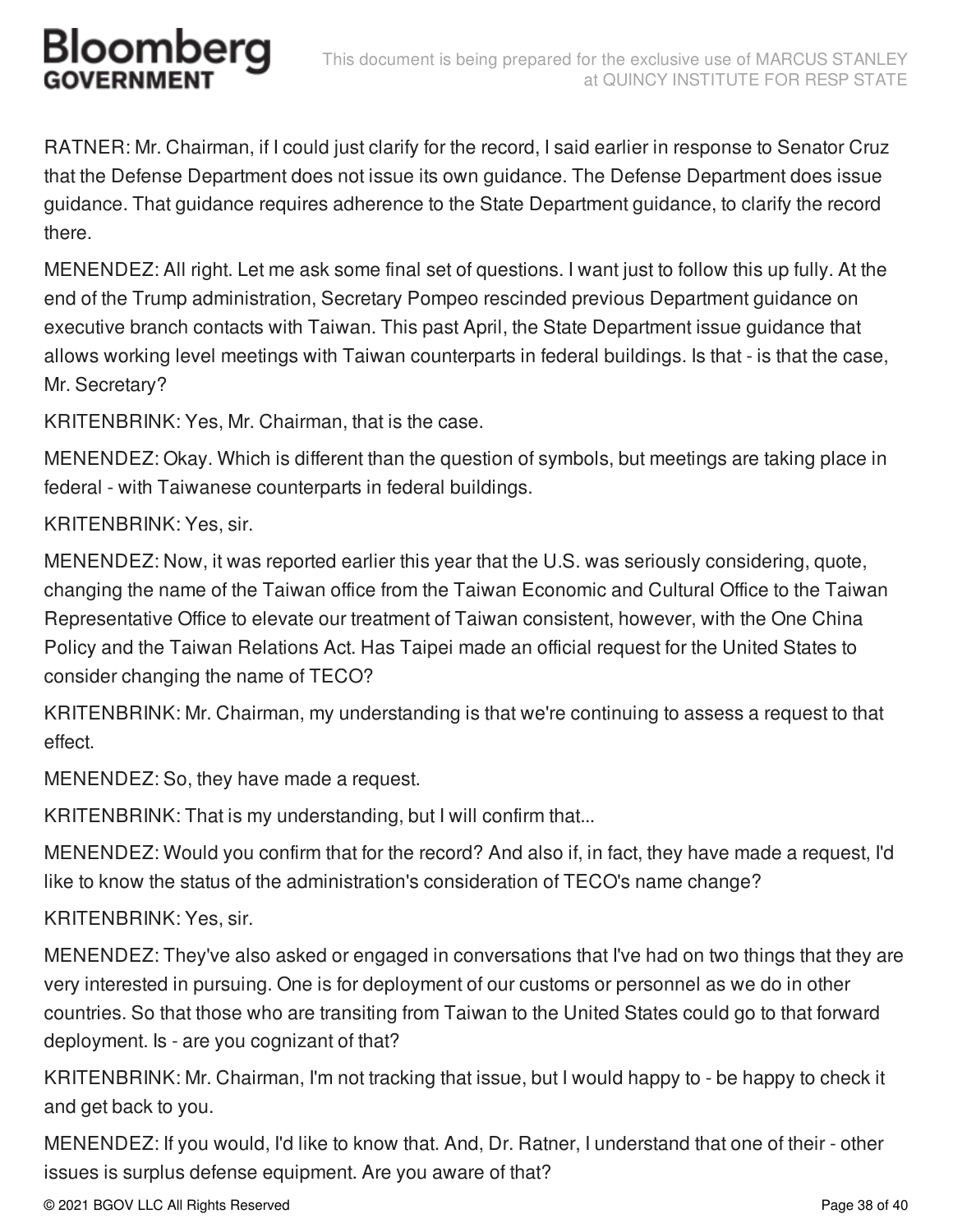RATNER: Yes, Senator.

MENENDEZ: And are we engaged with them in that?

RATNER: I'd be happy to discuss that in a classified setting, Senator.

MENENDEZ: Okay. I'd like - I'm going to follow up on that. And then finally, let me ask you, you touched upon this a little bit, but I want to get a sense of - what is the view of the Biden administration in prioritizing providing Taiwan with asymmetric weapons for the island's force modernization and how do you, meaning the Department, define asymmetric? And thirdly, is that definition shared with Taipei including Taiwan's military leadership?

RATNER: Senator, we view Taiwan's development of asymmetric capabilities as an absolute priority, not only for Taiwan but a priority for the United States. We have defined those capabilities that the - as in m, both written and oral statement, as capabilities that are credible, resilient, mobile, distributed, and cost-effective. By and large, there is consensus between the United States and Taiwan on the definition of asymmetric defense capabilities and strategies and the Department of Defense and U.S. government as a whole is taking a proactive approach to try to support Taiwan's development of these. And, again, I'd be happy to get into details in a closed session.

MENENDEZ: I'd like to know that including are we prioritizing providing Taiwan with those asymmetric weapons as defined by your testimony.

RATNER: Absolutely, Senator, without question.

MENENDEZ: Okay. And what operational concept is most appropriate to follow for an overall defense concept when we're talking about Taiwan?

RATNER: Senator, as we - as I mentioned earlier, in addition to just the provision of arms, there's a wide range of reforms and capabilities that are going to be important to Taiwan's defense and we are engaged across the board including on issues of concept development, analysis doctrine and otherwise. Happy to get involved in specific questions related to concept development, but we would be looking at operational concepts that are taking advantage not only just of Taiwan's geography but also its technology, its economic strength, and some of its capability strengths. And also helping it develop the role of its reserves as we discussed earlier, greater civil military integration and what we described as defense in-depth as well, so concepts that build upon all of those efforts, not just the provision of arms.

MENENDEZ: And finally, is the administration presently delaying any DSP-5 license for arms sales to Taiwan?

RATNER: I believe that would be a question for Ambassador Kritenbrink.

MENENDEZ: I'm sorry. Ambassador?